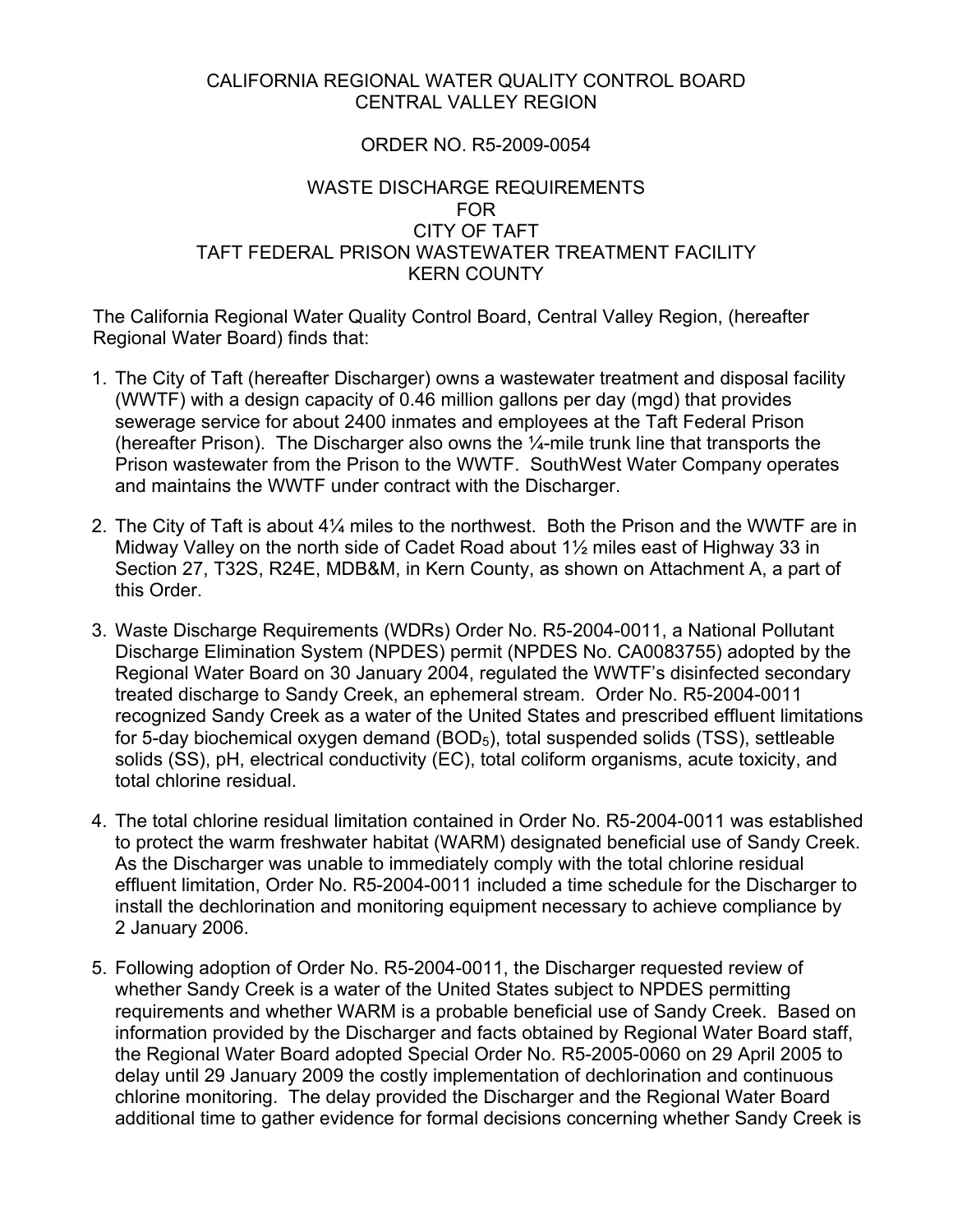a water of the United States and to conduct a Use Attainability Analysis (UAA) to determine whether WARM is a beneficial use of Sandy Creek or one that can probably be dedesignated (see Finding 30).

- 6. The United States Environmental Protection Agency (USEPA) conducted an assessment, including a 28-29 February 2008 site visit, of the jurisdictional status of Sandy Creek for purposes of the federal Clean Water Act. Regional Water Board staff participated in the site visit on 29 February 2008. By a letter dated 10 April 2008, the USEPA transmitted the results of the assessment and the site visit findings to the Regional Water Board. USEPA indicated that evidence suggests Sandy Creek is hydrologically isolated and not a water of the United States.
- 7. Based on the USEPA's evaluation and the information gathered by Regional Water Board staff, Sandy Creek is not a water of the United States as defined under the federal Clean Water Act and associated regulations. Thus, discharges to Sandy Creek are not subject to regulation under the NPDES program, and it is appropriate to terminate NPDES Permit No. CA0083755 by rescinding Order No. R5-2004-0011.

### **Wastewater Treatment Facility**

- 8. The WWTF consists of headworks with a bar screen and a flow meter, activated sludge oxidation ditch, secondary clarifier, chlorine contact chamber, an unlined 10.4 milliongallon-capacity emergency effluent storage pond, and eight unlined sludge drying beds. The WWTF flow diagram is depicted in Attachment B, a part of this Order. The treated municipal wastewater is discharged to Sandy Creek at latitude 35˚ 07' 34" North and longitude 119˚ 22' 32" West.
- 9. Wasted sludge from the secondary clarifier is pumped to unlined sludge drying beds. Dried sludge is stockpiled in an on-site, unlined storage area for approximately two years before it is transported to SYNAGRO Technologies, Inc., South Kern Compost Manufacturing Facility east of Taft. Title 40 of the Code of Federal Regulations Part 503 (40 CFR 503), which contain current federal regulations on use and disposal of sewage sludge (biosolids) on land, regards reasonable storage on land as less than two years. The stored sludge is residual sludge within the meaning of Finding 53.
- 10. The Discharger's self-monitoring reports (SMRs) from January 2004 to September 2008 characterize the discharge as follows:

| <b>Constituent / Parameter</b> | Units | Average<br>Influent | Average<br>Effluent |
|--------------------------------|-------|---------------------|---------------------|
| Monthly Average Daily Flow     | mgd   | --                  | 0.26                |
| <b>Settleable Solids</b>       | mL/L  |                     | < 0.1               |
| BOD <sub>5</sub> <sup>1</sup>  | mg/L  | 250                 | 2.8                 |
| TSS <sup>2</sup>               | mg/L  | 192                 | 2.6                 |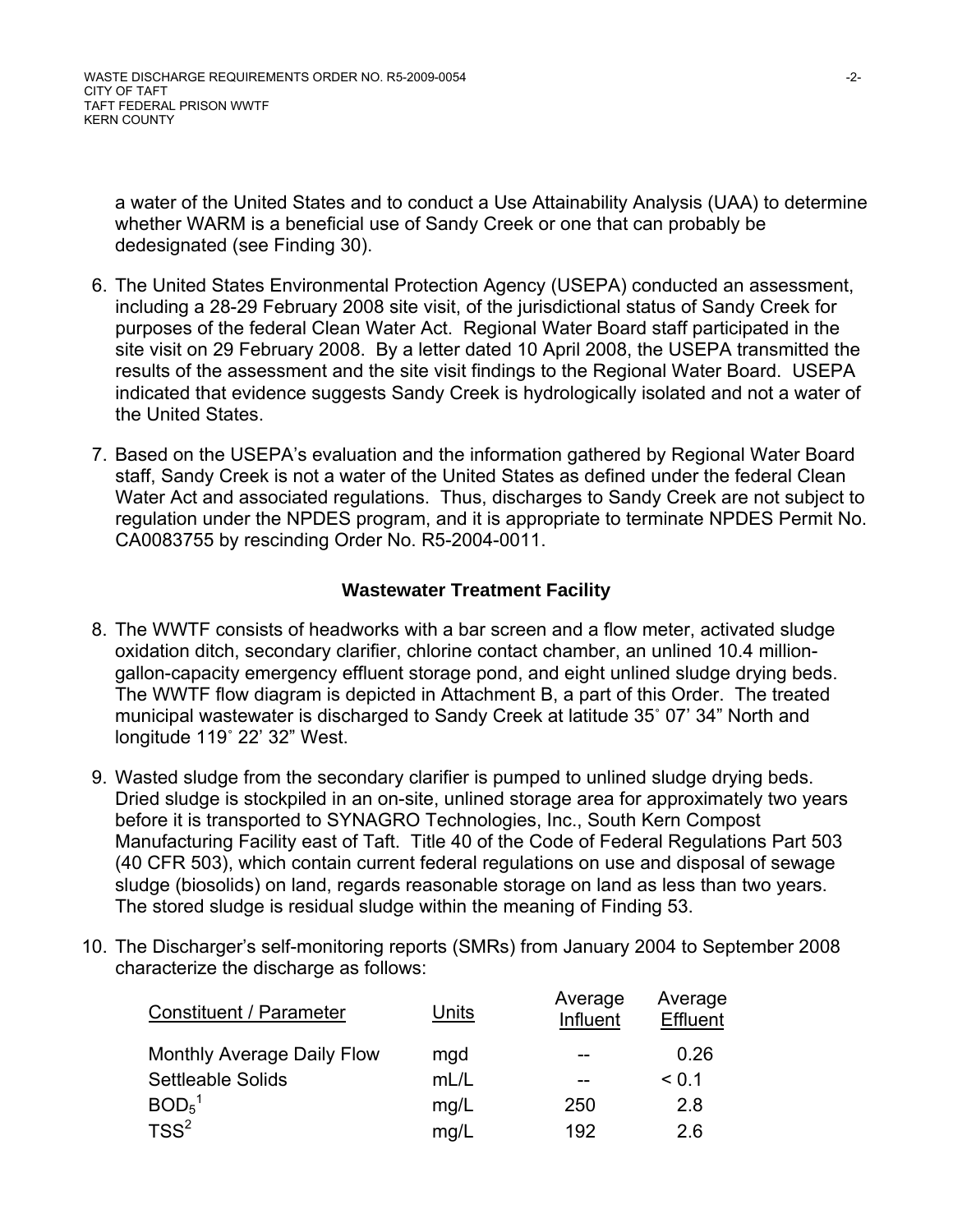| Constituent / Parameter        | Units    | Average<br>Influent | Average<br>Effluent |
|--------------------------------|----------|---------------------|---------------------|
| EC <sup>3</sup>                | umhos/cm | 702                 | 622                 |
| Total ammonia (as N)           | mg/L     | --                  | 0.02 <sup>4</sup>   |
| Nitrate (as N)                 | mg/L     |                     | 17                  |
| <b>Total Residual Chlorine</b> | mg/L     |                     | 24                  |

 $\frac{1}{2}$  5-day, 20°C biochemical oxygen demand

 $\frac{2}{3}$  Total suspended solids

 $\frac{3}{4}$  Conductivity at 25°C

Non-detect values were set equal to one-half of the detection limit

- 11. The Prison obtains its water supply from West Kern Water District, which primarily imports water from the California Aqueduct and recharges it on the western edge of the Kern River Alluvial Fan for subsequent extraction. The water is of high quality with electrical conductivity of 444 µmhos/cm, total dissolved solids (TDS) of 294 mg/L, sodium of 48 mg/L, chloride of 35 mg/L, and nitrate (as N) of 0.36 mg/L (West Kern Water District Consumer Confidence Report 2007*).*
- 12. Self-monitoring reports from January 2007 to September 2008 indicate that the WWTF discharge has an EC incremental increase of about 250 µmhos/cm, well below Order No. R5-2004-0011's limitation of an incremental increase of 500 µmhos/cm.
- 13. Self-monitoring reports show that winter flows from the WWTF are not greater than the summer flows, which indicates insignificant inflow and infiltration to the collection system during the winter months.
- 14. WDR Order No. 96-035, which preceded Order No. R5-2004-0011, required the Discharger to enter into an agreement with the California Department of Water Resources (DWR) to maintain the area around the California Aqueduct's siphon structure in Sandy Creek to prevent the creation of a wetland. The Discharger signed a maintenance agreement with DWR on 7 May 1996. The terms of the agreement are valid as long as the WWTF discharges into Sandy Creek.

## **Site-Specific Conditions**

- 15. The WWTF and discharge area are in an arid climate characterized by hot dry summers and mild winters. Average annual precipitation and pan evaporation in the discharge area are 5.8 inches and 95 inches, respectively.
- 16. Land uses in the WWTF vicinity include extractive industrial (oil fields), undeveloped areas with native vegetation, agricultural, and institutional use (i.e., the Prison immediately west of the WWTF) according to DWR land use data published in 1998.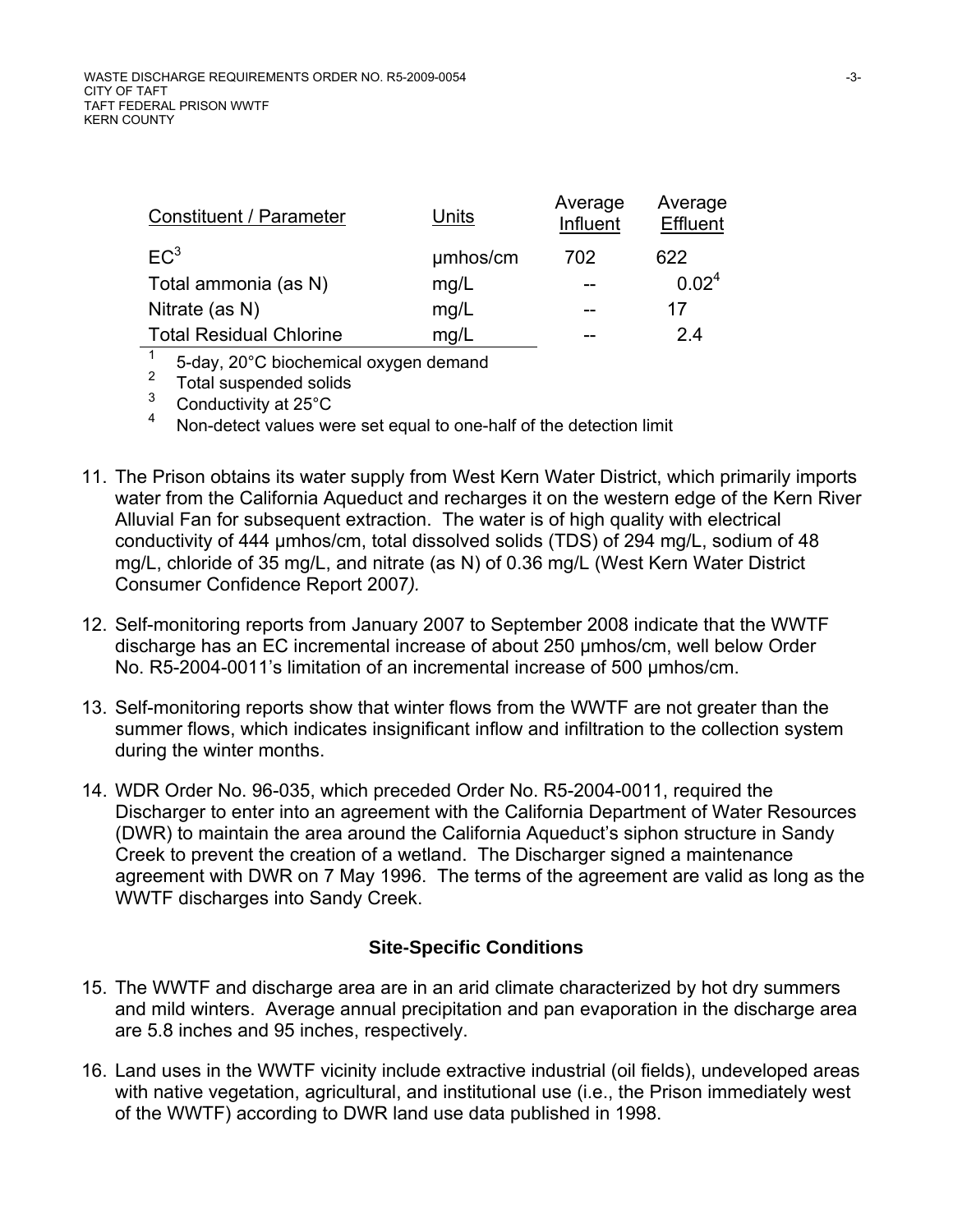- 17. Crops historically grown within one-half mile of Sandy Creek from the discharge point and its terminus include cotton and safflower.
- 18. Federal Emergency Management Agency maps indicate the WWTF is not within a 100 year floodplain.

#### **Groundwater Conditions**

- 19. Midway Valley is underlain by Recent alluvial fan deposits consisting of interbedded sands, silts, and clays overlying the Pleistocene Tulare Formation. A Geomega, Inc., 2008 study *Phase II Groundwater Investigation Report, Valley Waste Disposal Company, Midway Valley – Southeast Taft Area* (Geomega 2008 Report) indicates that the base of the Recent alluvial fan deposits, which forms the top of the Tulare Formation, appears to create a barrier to percolating water, thus, creating a perched water table.
- 20. Depth to groundwater in the vicinity of the WWTF varies considerbly. Data maintained by DWR for three wells (State well numbers 32S24E 24N001, 26A001, and 26N001) just east and northeast of the WWTF show groundwater was approximately 210 to 300 feet below ground surface (bgs) from 1961 to 1978. The Geomega 2008 Report indicates groundwater exists in the Recent alluvial fan deposits northwest of the WWTF at about 100 to 210 bgs and flows in a southeasterly direction from Midway Valley toward the San Joaquin Valley floor.
- 21. Kern County Water Agency, *Water Supply Report 2000,* indicates that groundwater near the WWTF and the Sandy Creek discharge point is of poor quality with TDS concentrations of approximately 5,000 mg/L.
- 22. The Geomega 2008 Report identifies a monitoring well (21H) as being representative of native groundwater. The well is proximate to Sandy Creek about a mile upgradient of the WWTF discharge point. In October 2007 and March 2008, the depth to groundwater in monitoring well 21H was about 140 feet bgs. Presented below are selected analytical results for samples collected from monitoring well 21H:

| Date      | Calcium<br>(mg/L) | Sodium<br>(mglL) | Chloride<br>(mq/L) | Sulfate<br>(mg/L) | Nitrate-N<br>(mg/L) | <b>Boron</b><br>(mg/L) | ЕC<br>(umbos/cm) | TDS<br>(mg/L) |
|-----------|-------------------|------------------|--------------------|-------------------|---------------------|------------------------|------------------|---------------|
| 10/9/2007 | 460               | 280              | 190                | 1500              | 4.9                 | 2.6                    | 3100             | 2700          |
| 3/18/2008 | 620               | 360              | 190                | 1800              | 14                  | 11                     | 3800             | 3600          |

23. Up until the 1930's, oil production disposal practices included discharging the crude oil/produced water mixture directly into natural surface water drainages, including Sandy Creek, and constructing dikes on the surface water drainages to skim off the oil. Today, produced water is disposed by evaporation or percolation in lined and unlined sumps.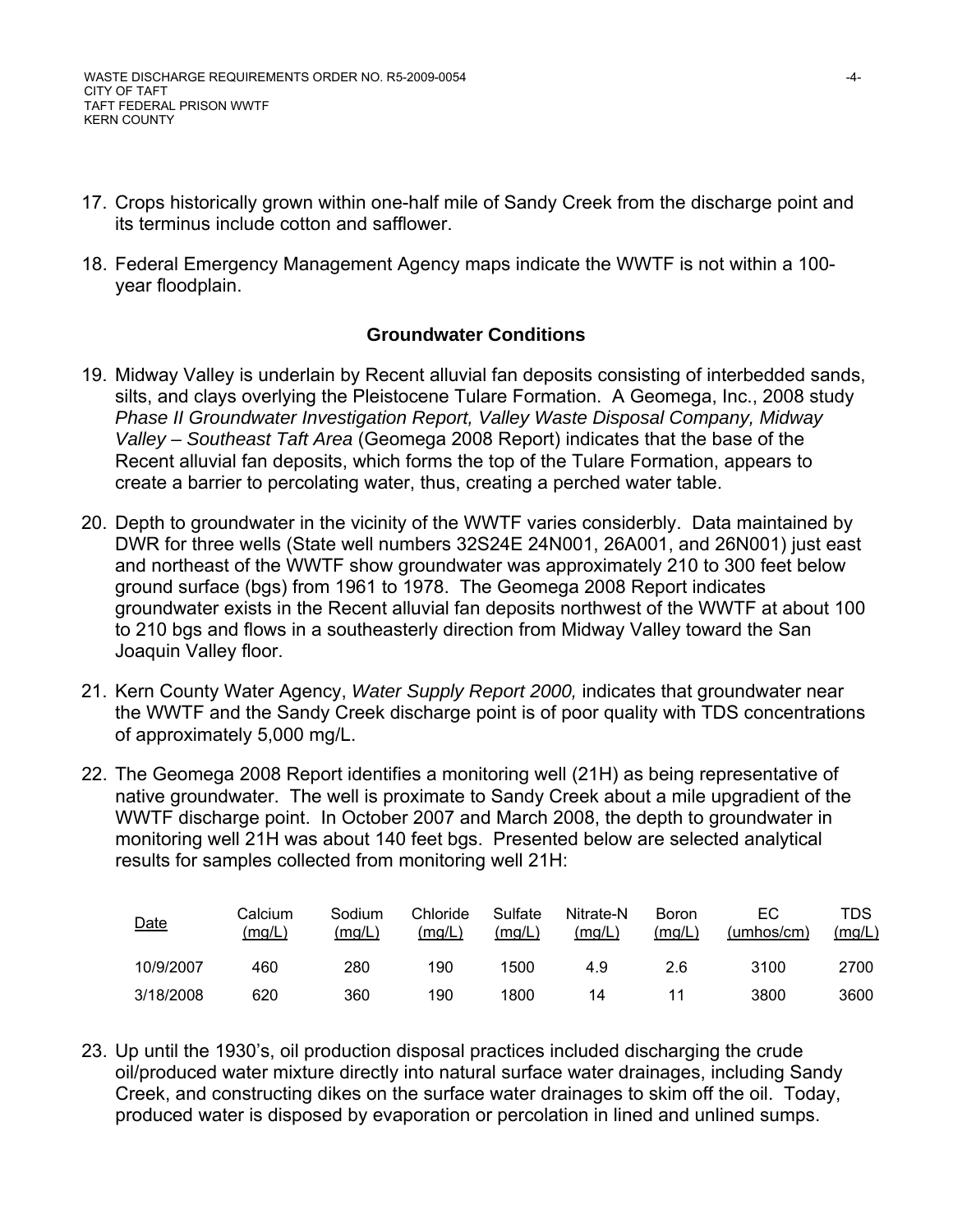- 24. Produced water from the Midway-Sunset Oil Field contains high concentrations of dissolved minerals (i.e., > 25,000 umhos/cm) and nitrogen (generally greater than 10 mg/L as N). Percolation of produced water from current and historical waste disposal practices appear to have contributed to the poor quality of groundwater in Midway Valley and the San Joaquin Valley floor by adding salts, including nitrates.
- 25. Due to the poor quality, groundwater in Midway Valley is not known to be used for any beneficial use. West Kern Water District imports surface water and supplies water in the area except for agricultural irrigation, which is imported and supplied by Wheeler Ridge – Maricopa Water Storage District. To be used for MUN, groundwater would have to be treated by a process to remove salts, which would also remove nitrate (e.g., reverse osmosis or distillation).

#### **Basin Plan, Beneficial Uses, and Water Quality Objectives**

- 26. The *Water Quality Control Plan for the Tulare Lake Basin, Second Edition, revised January 2004* (hereafter Basin Plan) designates beneficial uses, establishes narrative and numerical water quality objectives, contains implementation plans and policies for protecting all waters of the Basin, and incorporates, by reference, plans and policies of the State Water Resources Control Board (State Water Board). Pursuant to Section 13263(a) of the California Water Code (CWC), these requirements implement the Basin Plan.
- 27. The Basin Plan on page II-1 states, "Protection and enhancement of beneficial uses of water against quality degradation is a basic requirement of water quality planning under the Porter-Cologne Water Quality Control Act. In setting water quality objectives, the Regional Water Board must consider past, present, and probable future beneficial uses of water." Also, with respect to disposal of wastewaters the Basin Plan states that "...use of waters for disposal of wastewaters is not included as a beneficial use." The Basin Plan at page II-2 states, "The existing and probable beneficial uses which currently apply to surface waters are presented in Figure II-1 and Table II-1. The beneficial uses of any specifically identified water body generally apply to its tributary streams. In some cases a beneficial use may not apply to the entire body of water. In these cases the Regional Water Board's judgment will be applied. It should be noted that it is impractical to list every surface water body in the Region. For unidentified water bodies, the beneficial uses will be evaluated on a case-by-case basis."
- 28. The WWTF and discharge area lie in the Taft Hydrologic Area (HA 557.20) of the South Valley Floor Hydrologic Unit (HU 557), as shown in the interagency hydologic map prepared by DWR in August 1986. The Basin Plan specifies that surface waters within HU 557 are Valley Floor Waters. The Basin Plan does not specifically identify beneficial uses for Sandy Creek but does designate beneficial uses for Valley Floor Waters.
- 29. The Basin Plan designates the beneficial uses of Valley Floor Waters, and thus Sandy Creek, as agricultural supply (AGR); industrial service supply (IND); industrial process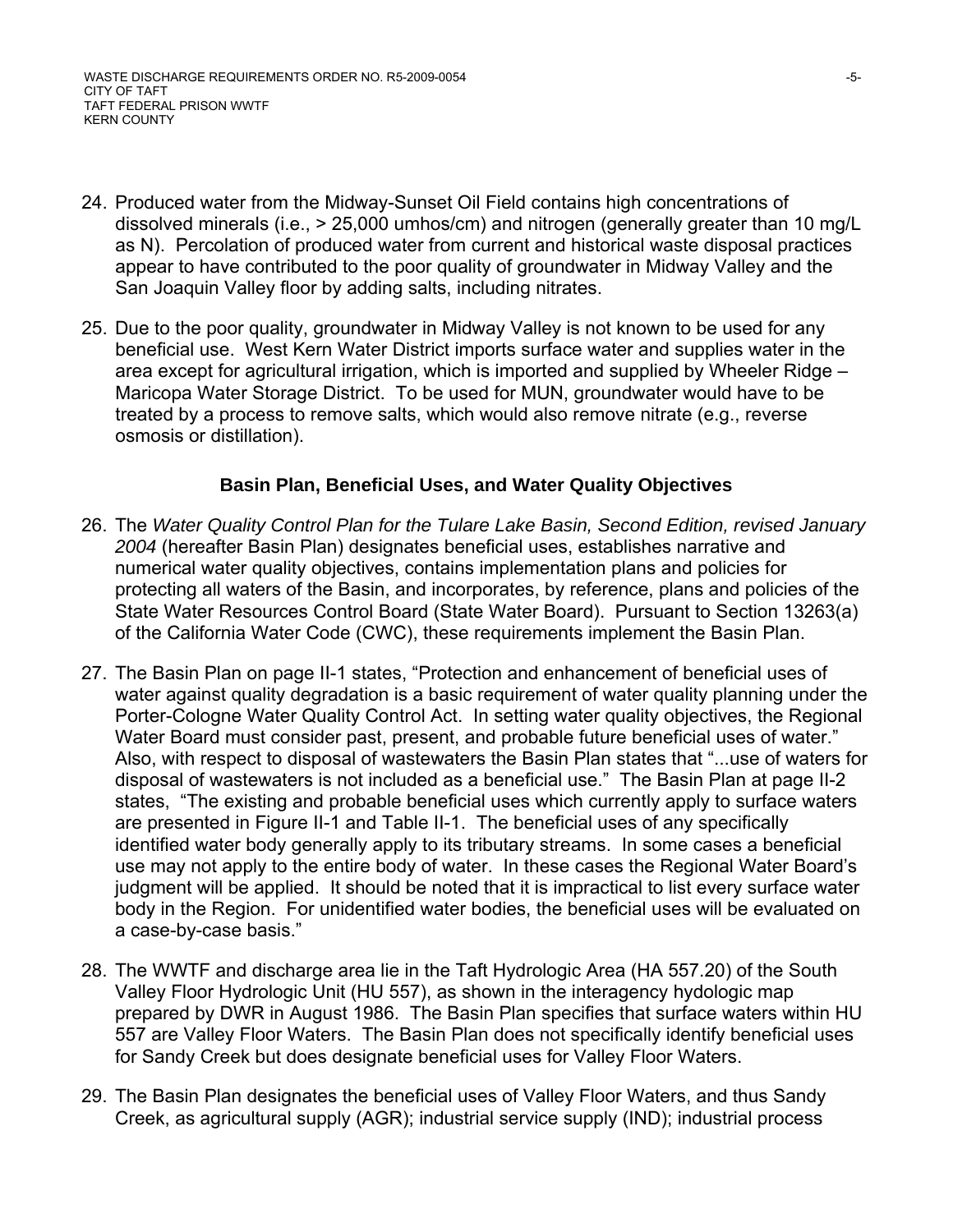supply (PRO); water contact recreation (REC-1); noncontact water recreation (REC-2); WARM; wildlife habitat (WILD); rare, threatened or endangered species (RARE); and groundwater recharge (GWR).

- 30. In reviewing whether the existing and/or potential uses of Valley Floor Waters occur in Sandy Creek, the following were considered:
	- a. Agricultural Supply (AGR)

Sandy Creek, an ephemeral stream that is dry except during or immediately after storm events, is not a practical source of water for agricultural supply, especially given the consistent supply of imported surface water. The WWTF discharge is a relatively small induced flow, which quickly infiltrates into the streambed along the one-mile wetted reach it creates in Sandy Creek. It does not reach areas where irrigation withdrawals would occur in quantities that would serve as a practical irrigation supply.

b. Industrial Supplies (IND and PRO)

As Sandy Creek is dry except during or immediately after storm events, it is not a viable source of water for industrial supplies. Under normal conditions, the small WWTF discharge flows for only about a mile before it completely infiltrates into the streambed. For industries that require a constant and reliable water volume and consider water quality of secondary concern, unless the volume requirement is small and withdrawals are made near the WWTF discharge point, the small available volume and the withdrawal location restrictions make Sandy Creek an undesirable source of water. For industries where water quality is of significant concern, the WWTF discharge is a relatively poor source of water compared to the abundant imported potable water supply available. These characteristics of Sandy Creek make it an undesirable and unlikely source for industrial water supplies.

c. Water Contact and Noncontact Water Recreation (REC-1 and REC-2)

There is public access to Sandy Creek and exclusion of the public is unrealistic. However, the discharge point is about four miles downstream of the City of Taft and only a few residences are nearby (closest approx. 0.15 miles). Sandy Creek downstream of the discharge point is surrounded by oil fields and privately owned farms. There appears to be little potential for significant water-contact public use of Sandy Creek downstream of the WWTF discharge point because of: 1) the small WWTF discharge volume creates shallow water conditions (i.e., less than 12 inches deep), 2) the wetted section of Sandy Creek is small (approximately 1 mile), 3) dense vegetation in and along the creek hinders access, and 4) its distance from any facility that people frequent. The wetted section of Sandy Creek is too far from Taft for children to walk to, and people driving to that area are more likely to go to the California Aqueduct for water related recreation. In brief, the reach of Sandy Creek affected by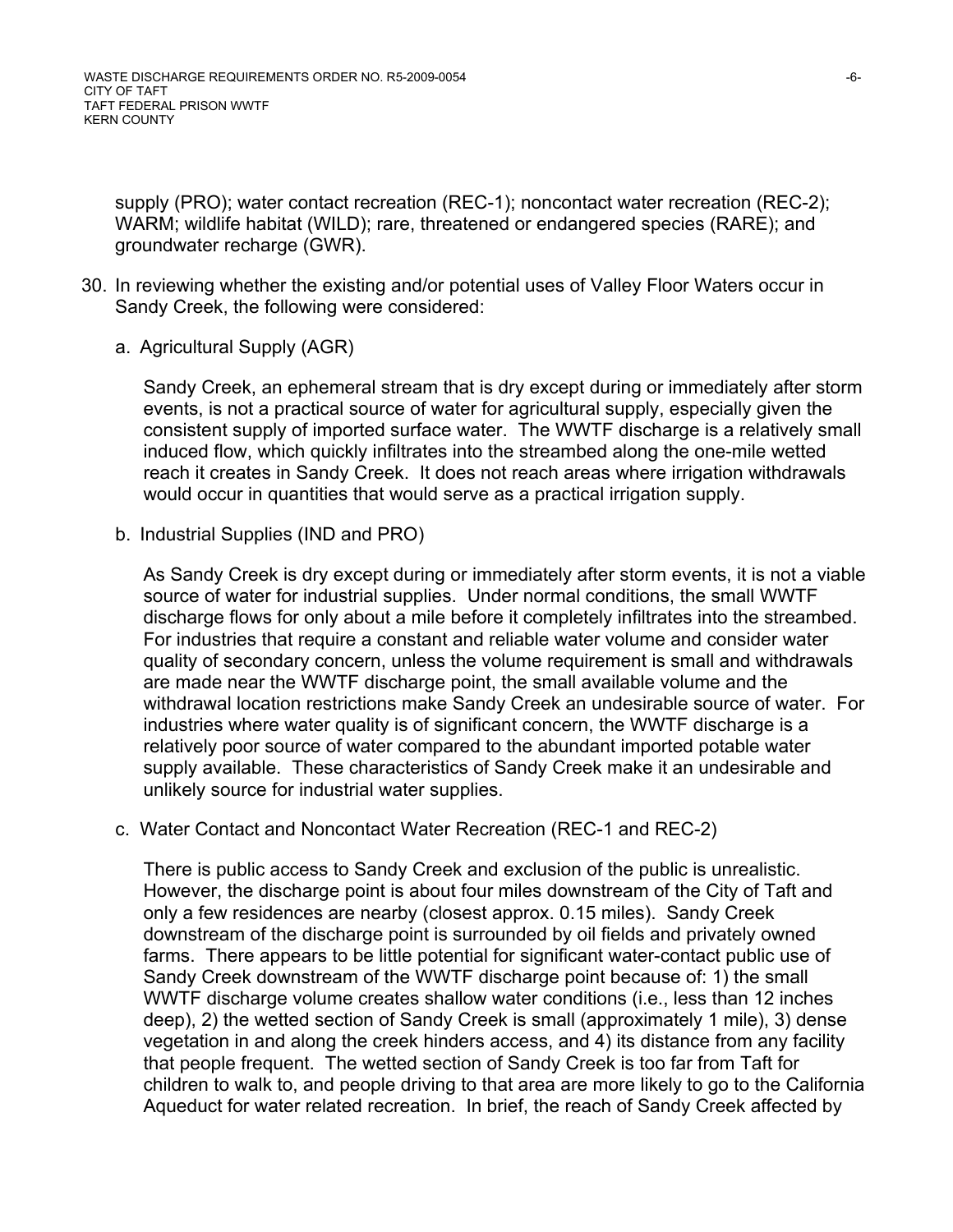the discharge is remote and public contact in any manner (i.e., REC-1 and REC-2) is infrequent.

d. Preservation and Enhancement of Fish, Wildlife and Other Aquatic Resources (WARM, WILD and RARE)

The Basin Plan (Table II-1) designates Valley Floor Waters as WARM, WILD, and RARE. Typical desert vegetation grows in the streambed but wetland type vegetation grows where the discharge sustains flows. As described in Finding 5, the Discharger requested review of whether WARM is a probable beneficial use of Sandy Creek. At the request of Regional Water Board staff, California Department of Fish and Game (DFG) staff observed Sandy Creek on 12 May 2008 to evaluate whether WARM exists. DFG staff observed evidence of WARM, WILD, and RARE and recommends that these uses remain designated beneficial uses of Sandy Creek. By 21 October 2008 letter, Regional Water Board staff informed the Discharger that based on DFG's findings and requirements of the CWC to protect beneficial uses, Regional Water Board staff does not intend to act on the Discharger's UAA work plan or initiate the process to reconsider the WARM designated beneficial use of Sandy Creek.

e. Groundwater Recharge (GWR)

Water from Sandy Creek will percolate to groundwater. Since Sandy Creek is dry except during and immediately after storm events, the WWTF discharge is the only flow in the stream most of the time and, under normal conditions, completely infiltrates into the streambed. Because of the high salinity described in Findings 21 and 22, the groundwater is not used for municipal and domestic supply, industrial supplies, or agricultural supply. Groundwater is unlikely to be extracted for any use now or in the foreseeable future.

- 31. The flow conditions and habitat of Sandy Creek, as depicted above, indicate that not all beneficial uses designated for Valley Floor Waters are probable for Sandy Creek. Probable and actual beneficial uses for Sandy Creek are likely limited to WARM, WILD, RARE, limited REC-1, and limited REC-2. However, designated beneficial uses must be protected from impacts of the discharge. Exceptions would necessitate documentation sufficient to support a formal Basin Plan amendment to dedesignate certain uses and establish beneficial uses specific to Sandy Creek.
- 32. Based on available information and the Discharger's SMRs, Sandy Creek is an ephemeral stream that is effluent dominated. The ephemeral nature means that no consistent receiving water dilution is available to buffer pollutants and help protect the designated beneficial uses. The discharge itself, consequently, cannot contain pollutants in concentrations that cause harm to aquatic life and other beneficial uses.
- 33. The WWTF is in Detailed Analysis Unit (DAU) No. 260 within the Kern County Basin hydrologic unit. The Basin Plan designates the beneficial uses of groundwater in this DAU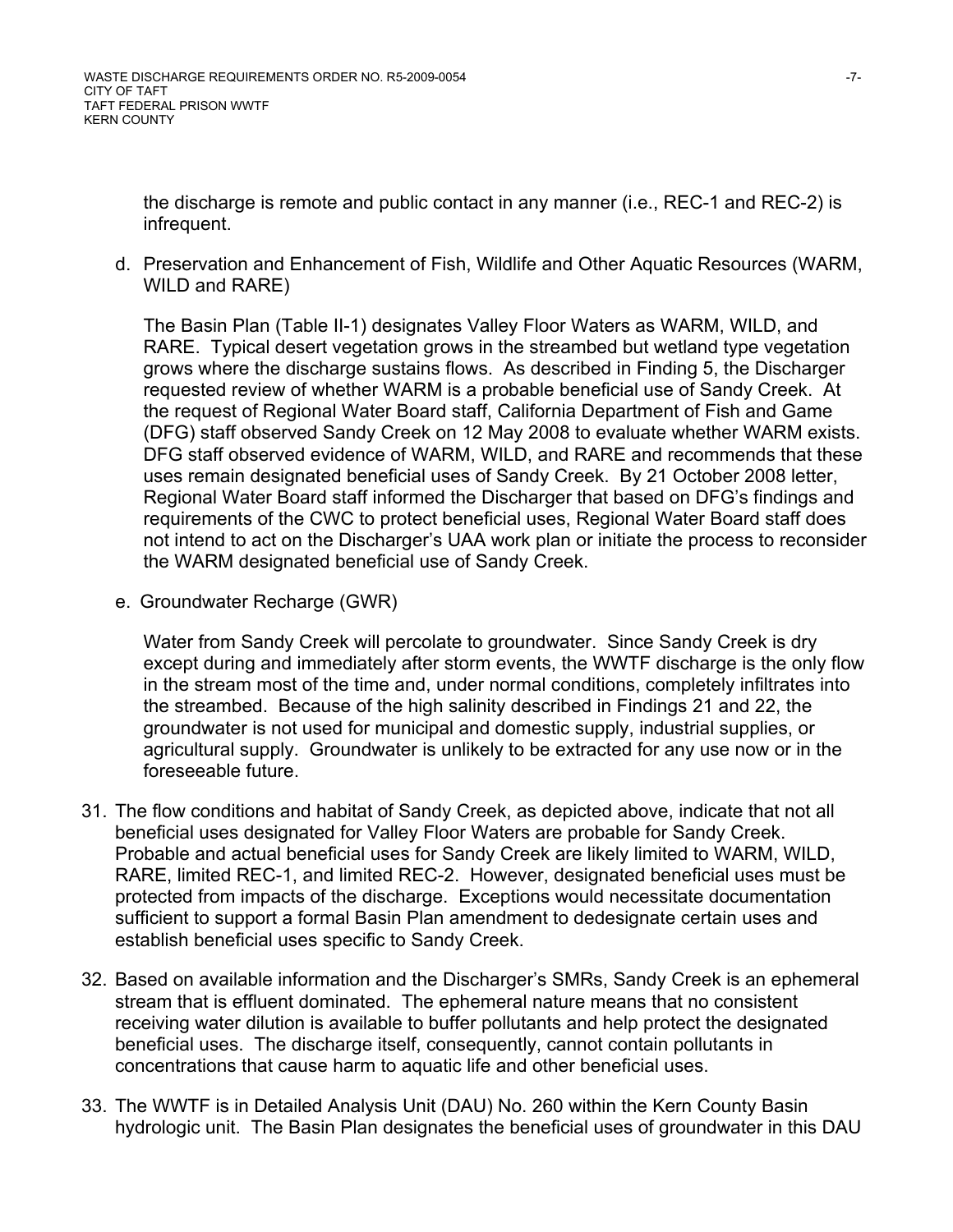as municipal and domestic supply (MUN) and industrial service supply (IND). As indicated in Finding 25, surface water supplies are imported for MUN purposes because the groundwater quality in Midway Valley is poor and cannot be used for MUN without costly treatment.

- 34. Basin Plan water quality objectives to protect the beneficial uses of surface water and groundwater include numeric objectives and narrative objectives, including objectives for chemical constituents, toxicity, and taste and odor. The toxicity objective requires that waters be maintained free of toxic substances in concentrations that produce detrimental physiological responses in humans, plants, or animals. The chemical constituent objective states waters shall not contain chemical constituents in concentrations that adversely affect any beneficial use, and, at a minimum, waters designated MUN shall not exceed the maximum contaminant levels (MCLs) in Title 22 of the California Code of Regulations. The tastes and odors objective states that waters shall not contain taste- or odor-producing substances in concentrations that cause nuisance or adversely affect beneficial uses. The Basin Plan requires the application of the most stringent objective necessary to ensure that surface and groundwaters do not contain chemical constituents, toxic substances, radionuclides, or taste and odor producing substances in concentrations that adversely affect beneficial uses.
- 35. The Basin Plan, page IV-21, contains an implementation policy ("Application of Water Quality Objectives") that specifies that the Regional Water Board "*will, on a case-by-case basis, adopt numerical limitations in orders which will implement the narrative objectives*." This implementation policy provides a procedure for establishing numerical limitations that will implement Basin Plan narrative objectives. The Regional Water Board must consider, among other things, information submitted by a discharger and other interested parties and relevant numerical criteria and guidelines developed or published by other agencies and organizations on harmful concentrations of constituents. The latter include the State Water Board, California Department of Public Health, California Office of Environmental Health Hazard Assessment, California Department of Toxic Substances Control, University of California Cooperative Extension, DFG, USEPA, United States Food and Drug Administration, National Academy of Sciences, United States Fish and Wildlife Service, and Food and Agricultural Organization of the United Nations.
- 36. Water in the Tulare Lake Basin is in short supply, requiring importation of surface waters from other parts of the State. The Basin Plan establishes that discharges to surface water will not be an acceptable permanent disposal method where opportunity exists to replace an existing use or proposed use with recycled water.
- 37. Order No. 96-035 required the Discharger to evaluate reclamation opportunities. As found in Order No. R5-2004-0011, the Discharger made genuine efforts to recycle its effluent; however, the Discharger determined reclamation was not economically feasible, and the Regional Water Board agreed that reclamation was impractical at that time.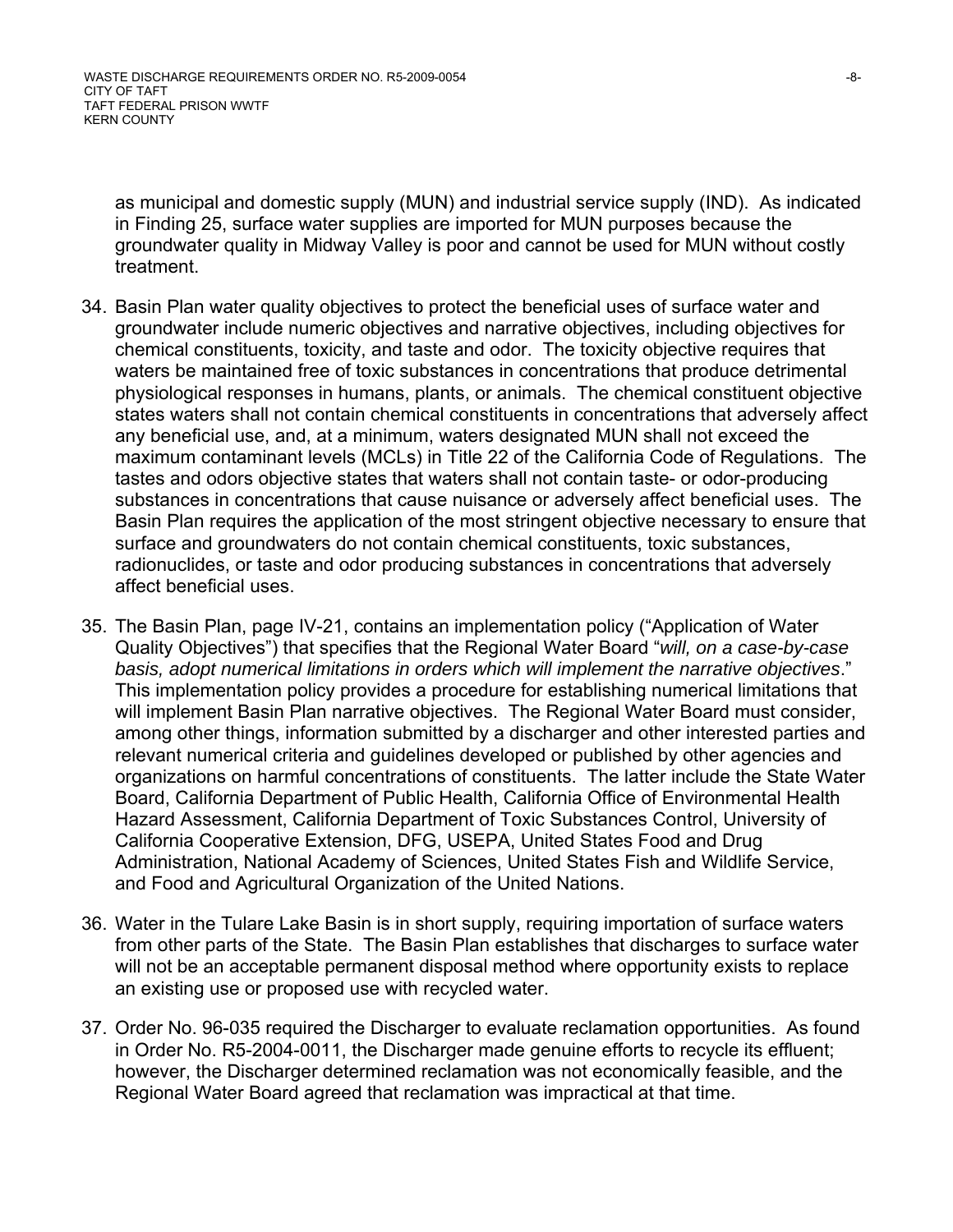WASTE DISCHARGE REQUIREMENTS ORDER NO. R5-2009-0054 -9- CITY OF TAFT TAFT FEDERAL PRISON WWTF KERN COUNTY

38. On 7 November 2008, a City of Taft representative informed staff that the Discharger had engaged in recent discussions with a local farmer about recycling the WWTF effluent. On 9 March 2009, the Taft City Council reportedly directed the City Manager to proceed with the purchase of 547 acres near the WWTF outfall. The Discharger intends to use this acreage to reclaim the WWTF effluent, thereby allowing the Discharger to cease its discharge to Sandy Creek.

#### **Effluent Limitations**

- 39. The Basin Plan prohibits the discharge of toxic materials in toxic concentrations and includes a water quality objective that requires all surface waters be maintained free of toxic substances in toxic concentrations. WARM is a designated and existing beneficial use of Sandy Creek (see Finding 30), which must be protected. The Discharger uses chlorine to disinfect the WWTF effluent. Chlorine is toxic to aquatic organisms when discharged to surface waters. In addition, untreated domestic wastewater contains ammonia. Wastewater treatment plants commonly use nitrification, a biological process that converts ammonia to nitrate, to remove ammonia from the waste stream. Inadequate or incomplete nitrification may result in the discharge of ammonia to the receiving stream. Ammonia is known to cause toxicity to aquatic organisms in surface waters.
- 40. USEPA recommends, in its *Ambient Water Quality Criteria for the Protection of Fresh Water Aquatic Life*, a maximum chlorine concentration (1-hour average) of 0.019 mg/L and a continuous chlorine concentration (4-day average) of 0.011 mg/L. The use of chlorine as a disinfectant presents a reasonable potential that it could be discharged in toxic concentrations. The Discharger does not dechlorinate the effluent before discharging to Sandy Creek. The average effluent total residual chlorine concentration from January 2007 through September 2008 was 2.8 mg/L. This Order includes effluent limitations for chlorine to protect receiving water aquatic life beneficial uses. Dechlorination systems are capable of removing chlorine to the USEPA recommended criteria. As chlorine is an acutely toxic constituent that can and will be monitored continuously, an average one-hour limitation is considered more appropriate than an average daily limitation. Average onehour and four-day limitations for chlorine, based on these criteria, are included in this Order. No dilution was considered (see Finding 32).
- 41. USEPA's*1999 Update of Ambient Water Quality Criteria for Ammonia* (1999 Ammonia Update), for total ammonia, recommends acute (1-hour average; criteria maximum concentration) standards based on pH and chronic (30-day average, criteria continuous concentration) standards based on pH and temperature. The 1999 Ammonia Update indicates that ammonia is generally more acutely toxic to wild fish than to other aquatic species while invertebrates appear to be more sensitive to chronic toxicity. The 1999 Ammonia Update identifies two invertebrates, the amphipod *Hyalella* and fingernail clam *Musculium*, as having two of the four most sensitive genus mean chronic values used to quantify the chronic toxicity criterion.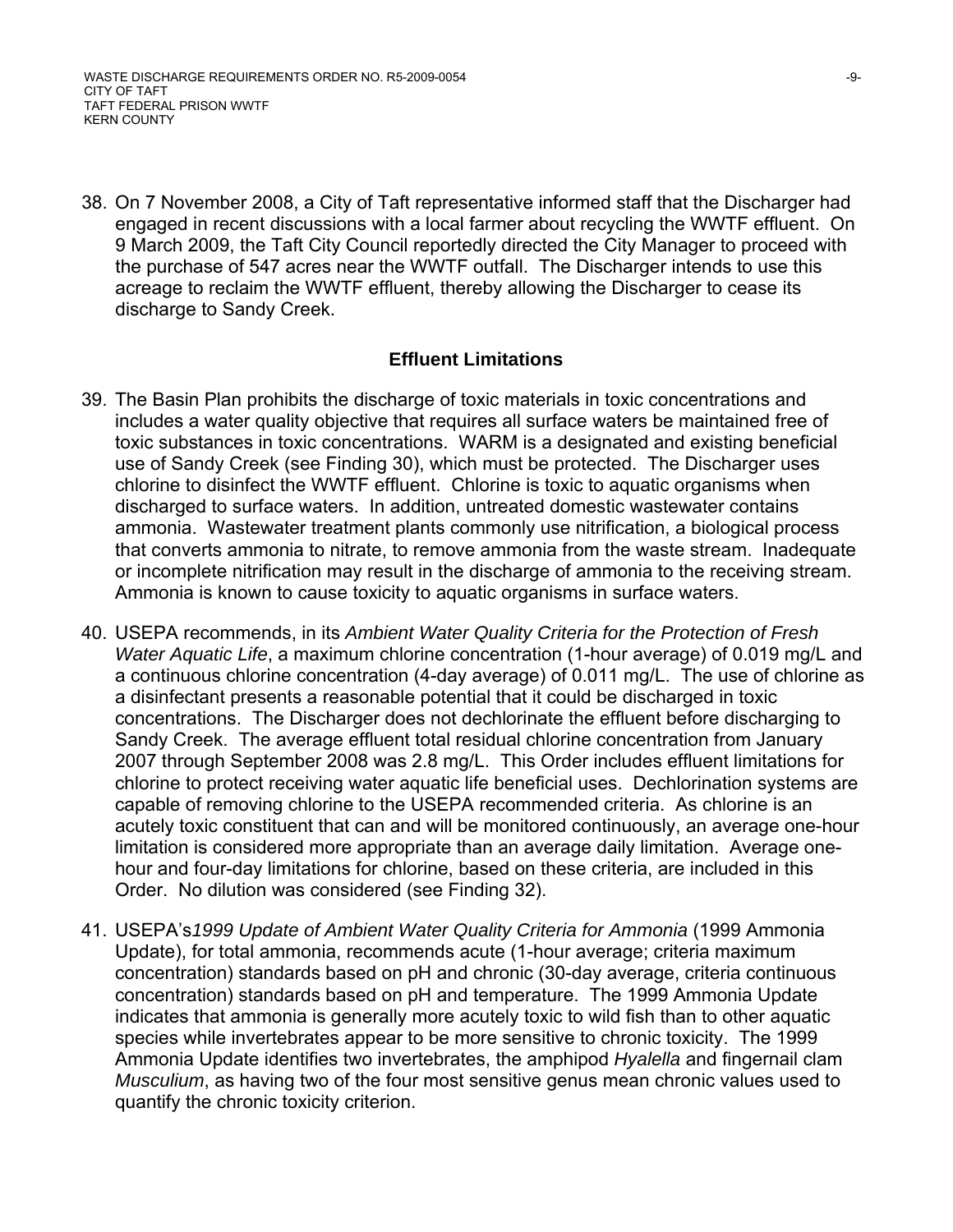- 42. Order No. R5-2004-0011 included a finding that stated that USEPA recommended ammonia criteria are based on invertebrates that may or may not exist in Sandy Creek and insufficient information is available to determine whether the discharge has reasonable potential to cause ammonia toxicity to aquatic life in Sandy Creek. Order No. R5-2004- 0011 required the Discharger to study the impacts of ammonia on the wetted section of Sandy Creek and develop ammonia effluent limitations if the discharge has a reasonable potential to cause toxicity. SMRs between 1 January 2004 and 30 September 2008 show that there is no reasonable potential to exceed ammonia criteria calculated based on worst case temperature and pH conditions even if it were assumed that the most sensitive invertebrate upon which the USEPA criteria are based exists in Sandy Creek. Thus, ammonia effluent limitations are not included in this Order. However, this Order includes receiving water limitations for un-ionized ammonia based on Basin Plan water quality objectives and requires the Discharger to continue monitoring the effluent and receiving water for ammonia.
- 43. As described above, the Basin Plan requires that no discharge of toxic materials in toxic concentrations occur to Sandy Creek. The Discharger must ensure that specific aquatic species meet specified survival rates using USEPA test methods for estimating the toxicity of the effluent to freshwater organisms, as specified herein.
- 44. The 1988 Memorandum of Agreement (MOA) between California Department of Public Health (DPH) and the State Water Board on the use of recycled water establishes basic principles relative to the agencies and the regional water boards. In addition, the MOA allocates primary areas of responsibility and authority between these agencies, and provides for methods and mechanisms necessary to assure ongoing, continuous future coordination of activities relative to the use of recycled water in California.
- 45. The DPH's *Uniform Guidelines for Wastewater Disinfection* recommends that when discharge is to ephemeral streams with limited use and little or no natural flow during all or part of the year, the effluent have a median coliform bacteria most probable number (MPN) not exceeding 23/100 mL based on the last seven samples for which analyses have been completed and that the maximum coliform MPN not exceed 20 times that of the median. The guidelines also recommend that when a median coliform MPN of 23/100 mL is required, bacteriological samples should be collected at least twice per week. Order No. R5-2004-0011 required that the maximum MPN not exceed 240/100 mL.
- 46. The circumstances of Sandy Creek described in Finding 30 reflect the stream conditions for the DPH recommendations described in Finding 45. Although public contact with the discharge is unlikely, it is appropriate that the effluent meet the coliform limitations determined by DPH to ensure adequate public health protection. This Order carries over the total coliform limitations of the previous permit.
- 47. The Basin Plan identifies the greatest long-term problem facing the entire Tulare Lake Basin as the increase in salinity in groundwater, which has accelerated due to the intensive use of soil and water resources by irrigated agriculture. The Basin Plan recognizes that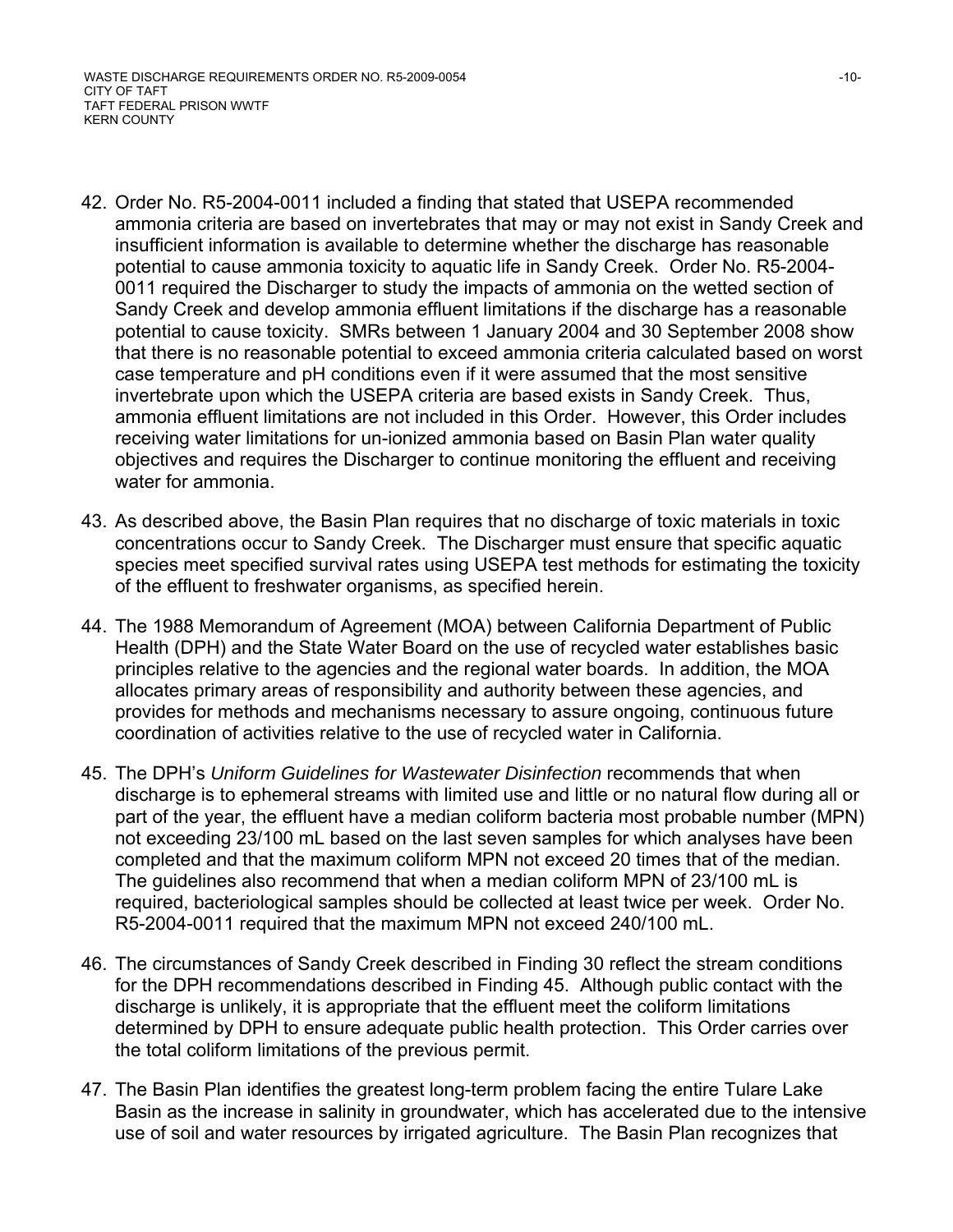degradation is unavoidable until there is a long-term solution to the salt imbalance. Until then, the Basin Plan establishes several salt management requirements including:

- a. The incremental increase in salts from use and treatment must be controlled to the extent possible. The maximum EC of a discharge shall not exceed the EC of the source water plus 500 μmhos/cm.
- b. Discharges to areas that may recharge good quality groundwaters shall not exceed an EC of 1,000 μmhos/cm, a chloride content of 175 mg/L, or boron content of 1.0 mg/L.

The WWTF discharge does not recharge good quality groundwater (see Findings 21 and 22), thus, the Basin Plan effluent limitations in subsection b. of this finding for EC, chloride, and boron do not apply, nor is a ceiling EC effluent limitation necessary to protect existing or foreseeable future beneficial uses of Sandy Creek or groundwater. This Order contains an EC effluent limitation that limits the incremental salt increase consistent with the Basin Plan.

### **Pretreatment**

48. In the past, the WWTF had been upset on occasion due to poor pretreatment. This Order requires, as did the previous two Orders, that the City implement pretreatment legal authorities, programs, and controls to ensure indirect discharges do not introduce pollutants to the WWTF that might pass through the treatment system or inhibit or disrupt treatment processes and cause a violation of the Order. This Order also requires, as did WDRs Order No. R5-2004-0011, that the City implement pretreatment legal authorities, programs, and controls to ensure incompatible wastes are not introduced into the treatment systems that could cause upsets, disruptions or interferences, which may result in violation of this Order.

### **Antidegradation Analysis**

- 49. State Water Board Resolution No. 68-16 (hereafter Resolution 68-16) requires the Regional Water Board in regulating discharges of waste to maintain high quality waters of the State until it is demonstrated that any change in quality will be consistent with maximum benefit to the people of the State, will not unreasonably affect beneficial uses, and will not result in water quality less than described in the water quality policies (i.e., quality will not exceed water quality objectives). Resolution 68-16 requires any activity that produces a waste be regulated to meet best practicable treatment or control to assure that pollution or nuisance will not occur and the highest water quality consistent with the maximum benefit to the people of the State will be maintained.
- 50. The Regional Water Board conducted an antidegradation analysis and concluded that the discharge was consistent with Resolution 68-16 when it adopted Order No. R5-2004-0011.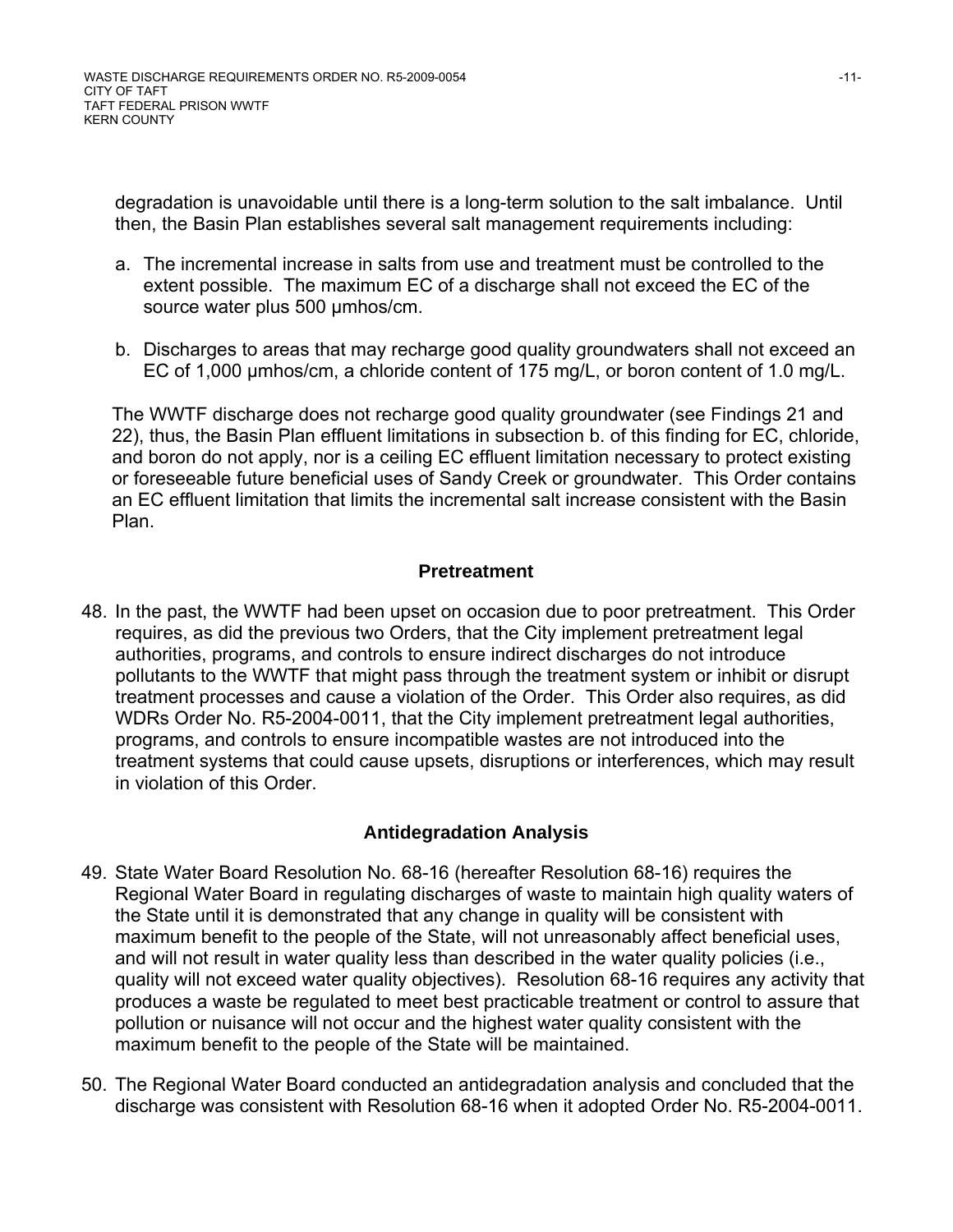WASTE DISCHARGE REQUIREMENTS ORDER NO. R5-2009-0054 -12-CITY OF TAFT TAFT FEDERAL PRISON WWTF KERN COUNTY

51. This Order does not authorize an increase in permitted volume or mass of pollutants from what the Regional Water Board previously authorized in Order No. R5-2004-0011. As such, the activity authorized by this Order will not result in water quality lower than previously permitted by Order No. R5-2004-0011. In this circumstance, no further antidegradation analysis is required.

### **Other Regulatory Considerations**

- 52. 40 CFR 503, Standards for the Use or Disposal of Sewage Sludge, establishes management criteria for protection of ground and surface waters, sets application rates for heavy metals, and establishes stabilization and disinfection criteria. The Discharger may have separate and/or additional compliance, reporting, and permitting responsibilities to USEPA.
- 53. The discharge authorized herein and the treatment and storage facilities associated with the discharge of treated municipal wastewater, except for discharges of residual sludge and solid waste, are exempt from the requirements of Title 27, California Code of Regulations (CCR), Section 20005 et seq. The exemption, pursuant to Title 27, CCR, Section 20090(a), is based on the following:
	- a. The waste consists primarily of domestic sewage and treated effluent;
	- b. The waste discharge requirements are consistent with water quality objectives; and
	- c. The treatment and storage facilities described herein are associated with a municipal wastewater treatment plant.

#### **CEQA**

54. The action to adopt this Order is exempt from the provisions of CEQA (Public Resources Code Sections 21100-21177) pursuant to Title 14, CCR, Section 15301, Class 1 exemption for minor alterations to existing facilities with no expansion of existing use.

### **General Findings**

- 55. Pursuant to CWC Section 13263(g), discharge is a privilege, not a right, and adoption of this Order does not create a vested right to continue the discharge.
- 56. The Regional Water Board will review this Order periodically and will revise requirements when necessary.
- 57. Section 13267 of the CWC states, in part, that: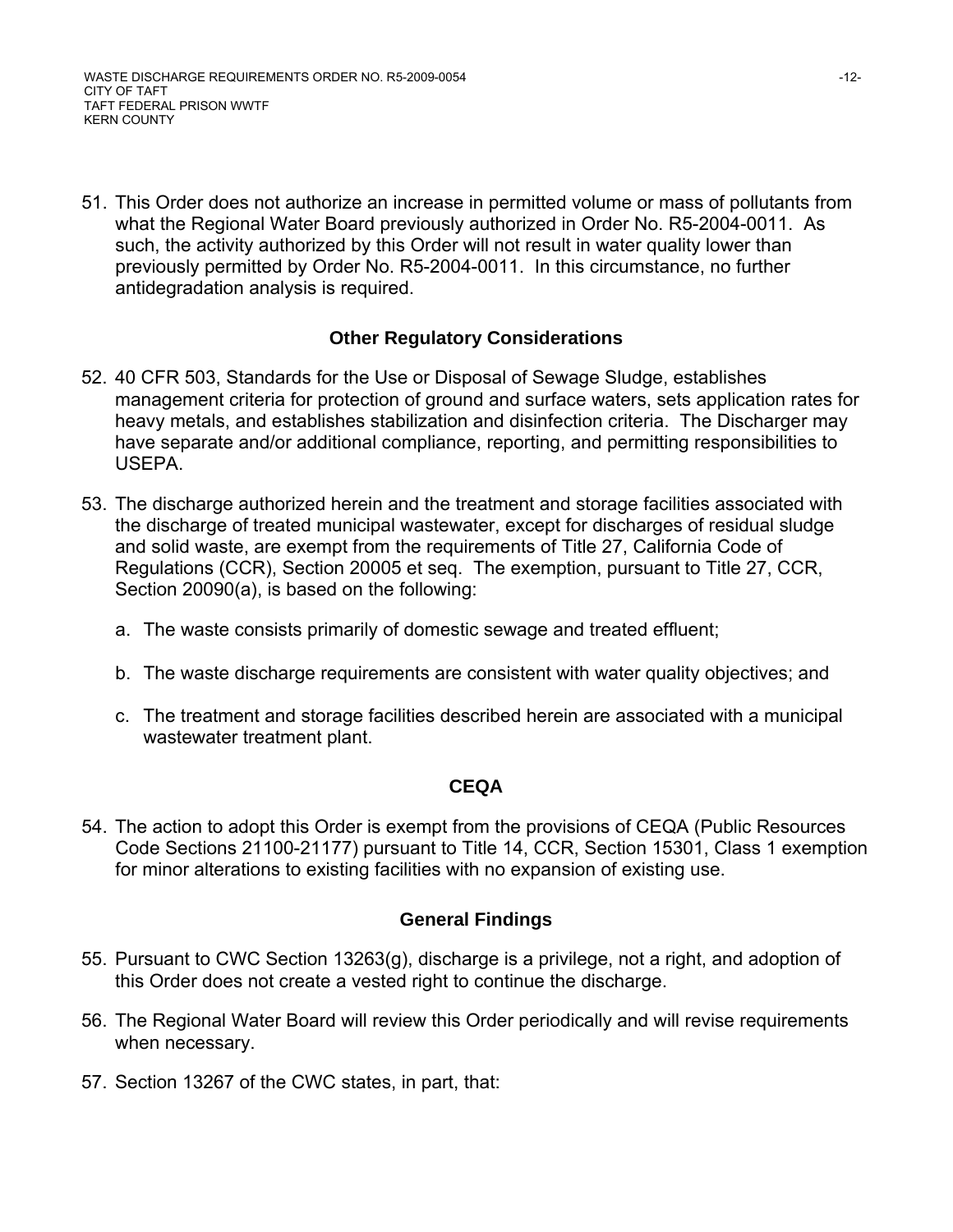In conducting an investigation specified in [Section 13267] subdivision (a), the regional board may require that any person who has discharged, discharges, or is suspected of having discharged or discharging, or who proposes to discharge waste within its region, or any citizen or domiciliary, or political agency or entity of this state who has discharged, discharges, or is suspected of having discharged or discharging, or who proposes to discharge, waste outside of its region that could affect the quality of waters within its region shall furnish, under penalty of perjury, technical or monitoring program reports which the regional board requires. The burden, including costs, of these reports shall bear a reasonable relationship to the need for the report and the benefits to be obtained from the reports. In requiring those reports, the regional board shall provide the person with a written explanation with regard to the need for the reports, and shall identify the evidence that supports requiring that person to provide the reports.

- 58. The technical reports required by this Order and the attached Monitoring and Reporting Program No. R5-2009-0054 are necessary to assure compliance with these waste discharge requirements. The Discharger owns the WWTF that discharges the waste subject to this Order.
- 59. The Discharger is not required to obtain coverage under a NPDES general industrial storm water permit because storm water runoff from the WWTF property remains on site and does not discharge to a water of the United States.

#### **Public Notice**

- 60. All the above and the supplemental information and details in the attached Information Sheet, which is incorporated by reference herein, were considered in establishing the following conditions of discharge.
- 61. The Discharger and interested agencies and persons have been notified of the intent to prescribe waste discharge requirements for this discharge, and they have been provided an opportunity for a public hearing and an opportunity to submit their written views and recommendations.
- 62. All comments pertaining to the discharge were heard and considered in a public meeting.

**IT IS HEREBY ORDERED** that Waste Discharge Requirements Order No. R5-2004-0011 and Special Order No. R5-2005-0060 are rescinded and that, pursuant to CWC Sections 13263 and 13267, the City of Taft and its agents, successors, and assigns, in order to meet the provisions contained in Division 7 of the CWC and regulations adopted thereunder, shall comply with the following at the above described WWTF:

[Note: Other prohibitions, conditions, definitions, and some methods of determining compliance are contained in the attached *Standard Provisions and Reporting Requirements for Waste Discharge Requirements* dated 1 March 1991.]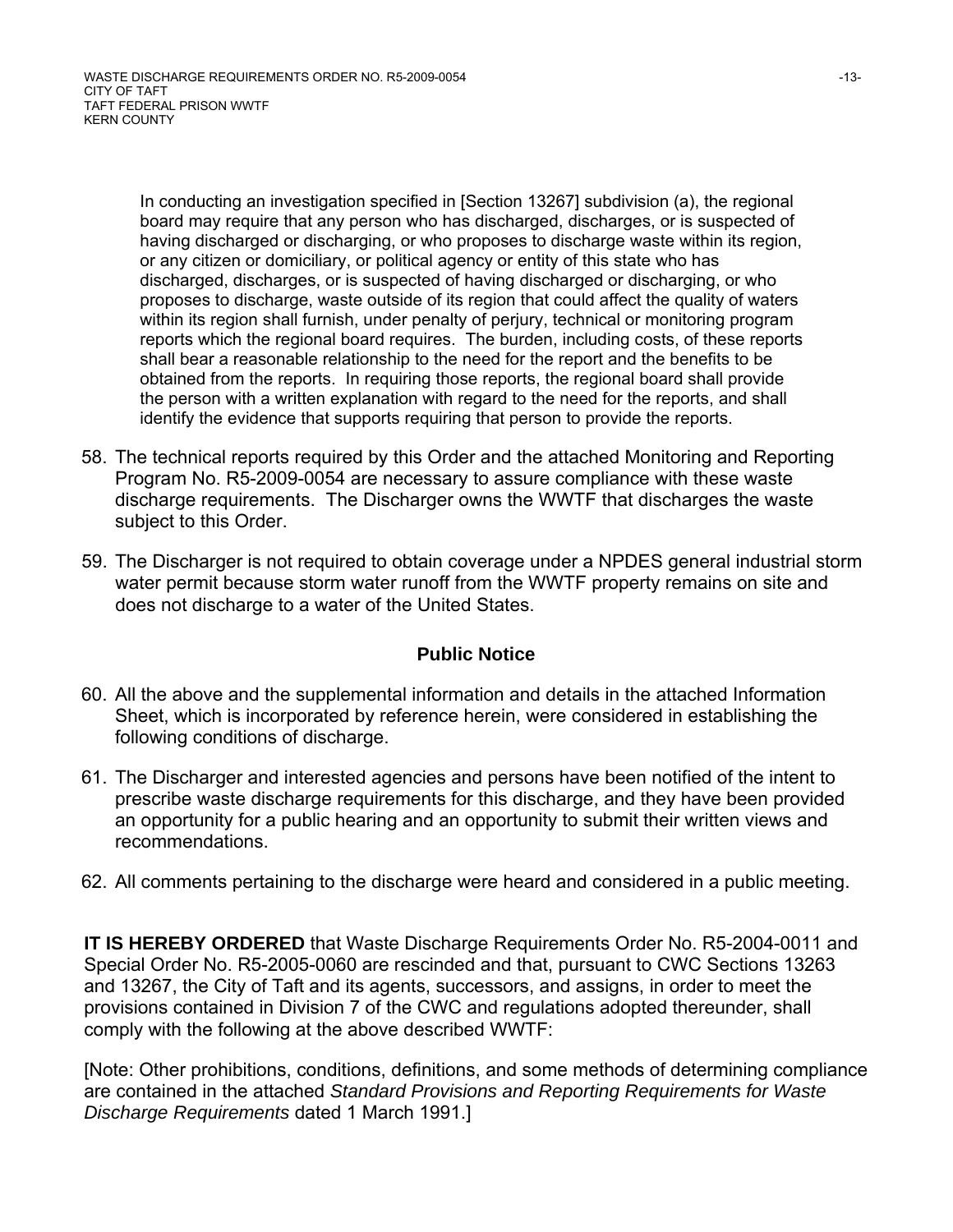### **A. Prohibitions**

- 1. Discharge of wastes at a location or in a manner different from that described in the Findings is prohibited.
- 2. Bypass or overflow of untreated or partially treated waste, except as allowed by Provision E.2 of *Standard Provisions and Reporting Requirements for Waste Discharge Requirements* (March 1991), is prohibited.
- 3. Discharge of waste classified as 'hazardous', as defined in Section 2521(a) of Title 23, CCR, Section 2510 et seq., is prohibited. Discharge of waste classified as 'designated,' as defined in CWC Section 13173, in a manner that causes violation of groundwater limitations, is prohibited.

### **B. Effluent Limitations**

1. The monthly average daily discharge flow shall not exceed 0.46 mgd.

| The discharge from the WWTF shall not exceed the following effluent limitations: |
|----------------------------------------------------------------------------------|
|----------------------------------------------------------------------------------|

| Constituent                   | Units   | Monthly<br>Average <sup>1, 5</sup> | Weekly<br>Average <sup>5</sup> | Daily<br>Maximum |
|-------------------------------|---------|------------------------------------|--------------------------------|------------------|
| Settleable Solids             | mI/L    | 0.1                                |                                | 0.5              |
| BOD <sub>5</sub> <sup>2</sup> | mg/L    | 30                                 | 45                             | 90               |
|                               | lbs/day | $115^3$                            | $173^{3}$                      | $345^3$          |
| TSS <sup>4</sup>              | mg/L    | 30                                 | 45                             | 90               |
|                               | lbs/day | $115^3$                            | $173^{3}$                      | $345^3$          |

1 Average value for all samples collected within a calendar month.

2 5-day biochemical oxygen demand @20°C.

3 Based on permitted discharge of 0.46 mgd.

4 Total suspended solids.

5 Compliance with monthly average or weekly average limits shall be determined based on the single sample results if additional results for the limit period under review are not available.

3. The arithmetic mean of  $BOD<sub>5</sub>$  and of TSS in effluent samples collected over a monthly period shall not exceed 15 percent of the arithmetic mean of the values for influent samples collected in the same manner at approximately the same times during the same period (85 percent removal) or the value specified in Effluent Limitation B.2, whichever is more restrictive.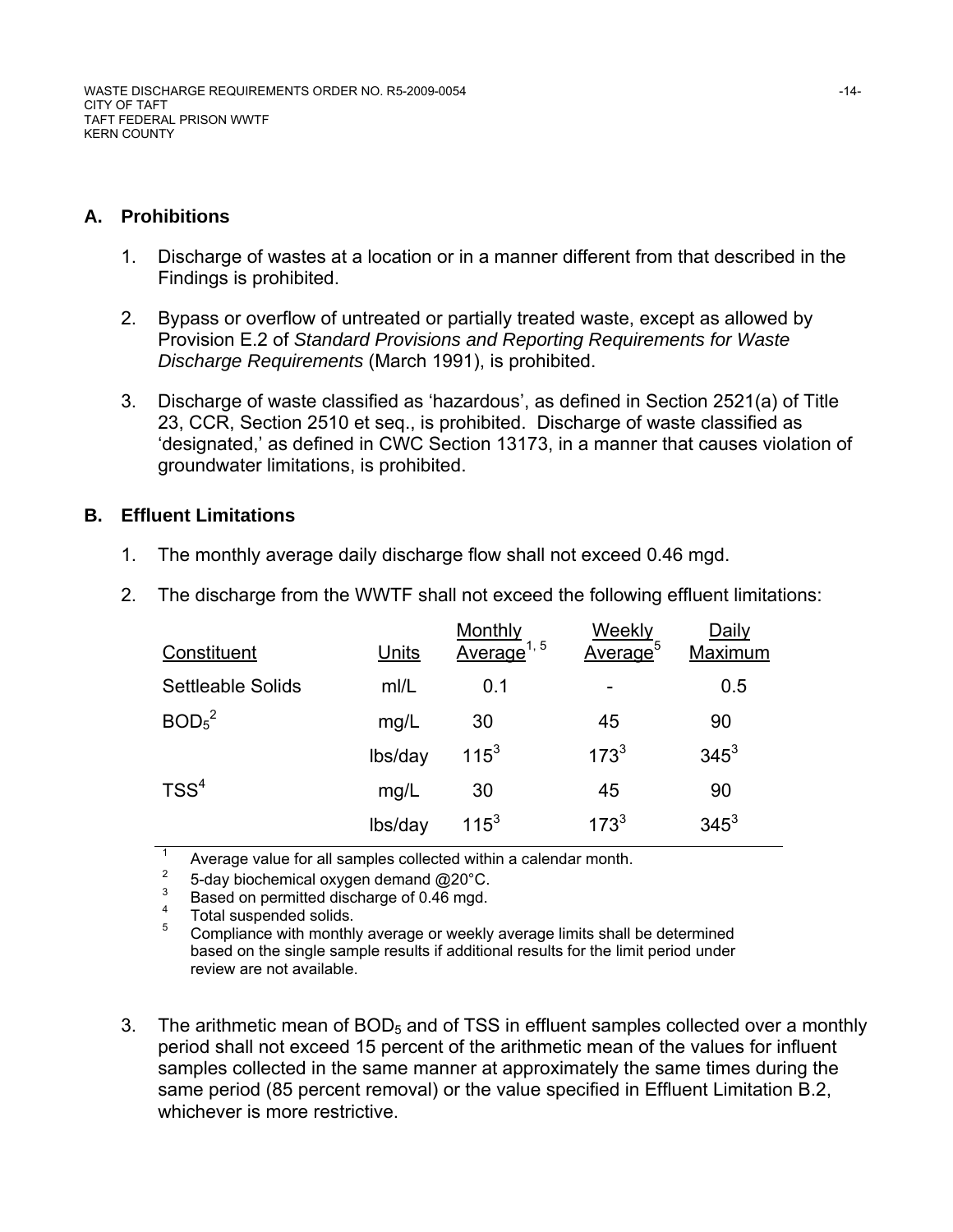- 4. The median of the most probable number (MPN) of the last seven samples for effluent total coliform bacteria shall not exceed 23 per 100 mL. The maximum effluent MPN shall not exceed 240 per 100 mL.
- 5. The discharge from the WWTF shall not have a pH less than 6.5 or greater than 8.3.
- 6. If the Discharger submits the items listed in Provision H.13, Task b.(2) by **26 April 2010**, the effluent total residual chlorine limitations listed below will become effective **25 April 2011**, otherwise, they will become effective **26 April 2010**. The effluent total residual chlorine shall not exceed any of the following:
	- a. 0.01 mg/L, as a 4-day average.
	- b. 0.02 mg/L, as a 1-hour average.

If the Discharger can demonstrate, through data collected from a back-up monitoring system, that a chlorine spike recorded by the continuous monitor was not actually due to chlorine, then any excursion resulting from the recorded spike will not be considered an exceedance, but rather reported as a false positive.

- 7. The 12-month rolling average EC of the discharge shall not exceed the 12-month rolling average EC of the source water plus 500 µmhos/cm. Compliance with this effluent limitation shall be determined monthly.
- 8. Survival of aquatic organisms in 96-hour bioassays of undiluted effluent shall be no less than any of the following:
	- a. 70% for any one bioassay.
	- b. 90% for the median for any three consecutive bioassays.

### **C. Discharge Specifications**

- 1. The Discharger shall preclude public access to the WWTF through methods such as fences and signs, or other acceptable means.
- 2. Signs shall be placed and maintained at the WWTF outfall to Sandy Creek to alert the public that the discharge is treated wastewater and is not suitable for drinking.
- 3. Objectionable odors originating at the WWTF shall not be perceivable beyond the limits of the waste treatment areas at an intensity that creates or threatens to create nuisance conditions.
- 4. The emergency storage pond shall be managed to prevent breeding of mosquitoes.
- 5. The emergency storage pond, when used, shall have adequate freeboard to prevent overtopping, overflows, or levee failures.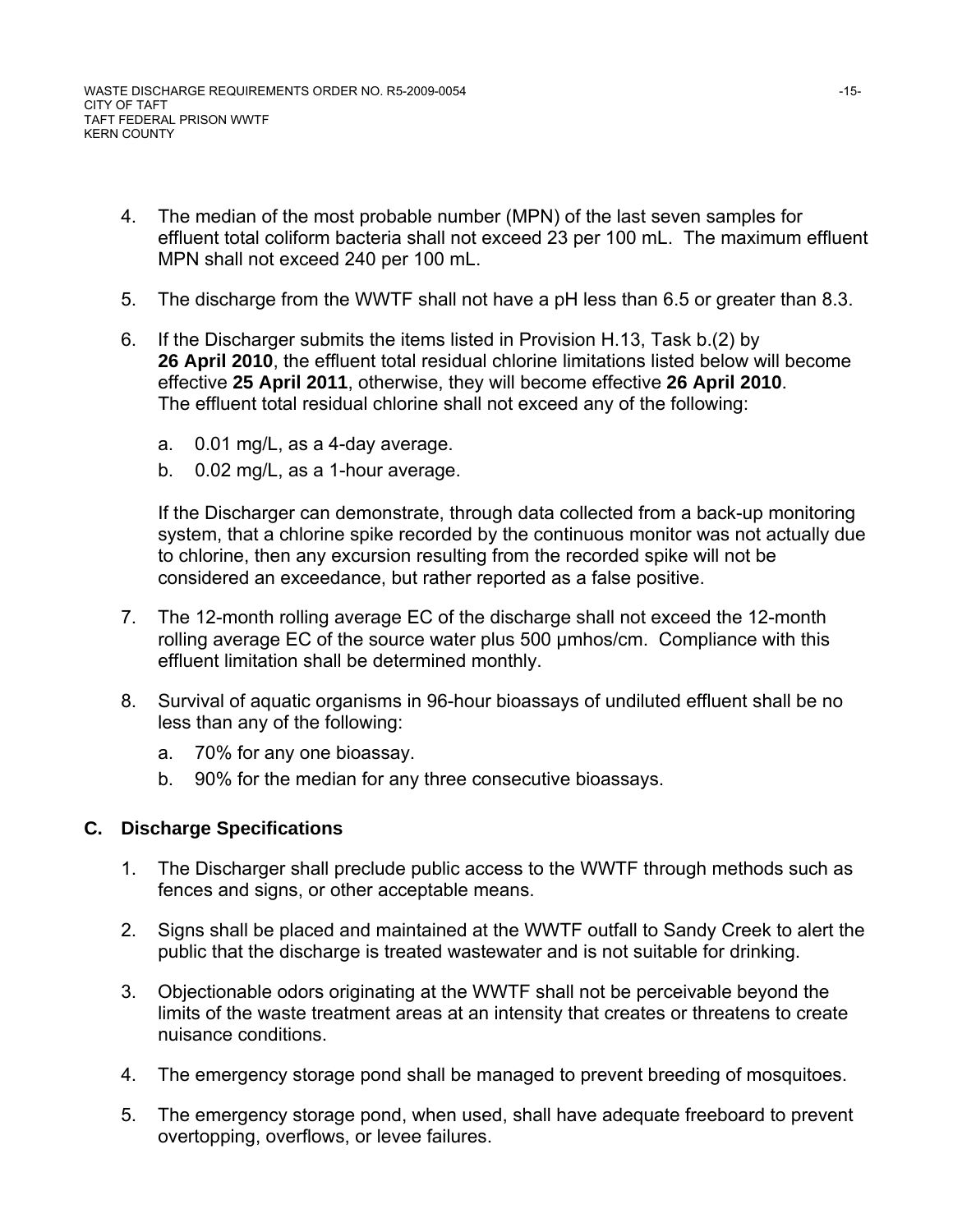WASTE DISCHARGE REQUIREMENTS ORDER NO. R5-2009-0054 -16-CITY OF TAFT TAFT FEDERAL PRISON WWTF KERN COUNTY

- 6. The WWTF shall be designed, constructed, operated, and maintained to prevent inundation or washout due to floods with a 100-year frequency.
- 7. No waste constituent shall be released or discharged, or placed where it will be released or discharged, in a concentration or in a mass that causes violation of Groundwater Limitations.

### **D. Sludge Specifications**

Sludge in this document means the solid, semisolid, and liquid residues removed during primary, secondary, or advanced wastewater treatment processes. Solid waste refers to grit and screening material generated during preliminary treatment. Residual sludge means sludge that will not be subject to further treatment at the WWTF. Biosolids refers to sludge that has undergone sufficient treatment and testing to qualify for reuse pursuant to federal and state regulations as a soil amendment for agriculture, silviculture, horticulture, and land reclamation activities.

- 1. Sludge and solid waste shall be removed from screens, sumps, clarifiers, etc. as needed to ensure proper plant operation.
- 2. Treatment and storage of sludge generated by the WWTF shall be confined to the WWTF property and conducted in a manner that precludes infiltration of waste constituents into soils in a mass or concentration that will violate Groundwater Limitations.
- 3. Any storage of residual sludge, solid waste, and biosolids on property of the WWTF shall be temporary (not exceeding two years) and controlled and contained in a manner that minimizes leachate formation and precludes infiltration of waste constituents into soils in a mass or concentration that will violate Groundwater Limitations.
- 4. Residual sludge, biosolids, and solid waste shall be disposed of in a manner approved by the Executive Officer and consistent with Title 27, CCR. Removal for further treatment, disposal, or reuse at sites (i.e., landfill, composting sites, soil amendment sites) operated in accordance with valid waste discharge requirements issued by a regional water quality control board will satisfy this specification.
- 5. Use of biosolids as a soil amendment shall comply with valid waste discharge requirements issued by the State Water Board or a regional water quality control board. In most cases, this means General Biosolids Order (State Water Board Water Quality Order No. 2004-0012-DWQ, General Waste Discharge Requirements for the Discharge of Biosolids to Land for Use as a Soil Amendment in Agricultural, Silvicultural, Horticultural, and Land Reclamation Activities). For a biosolids use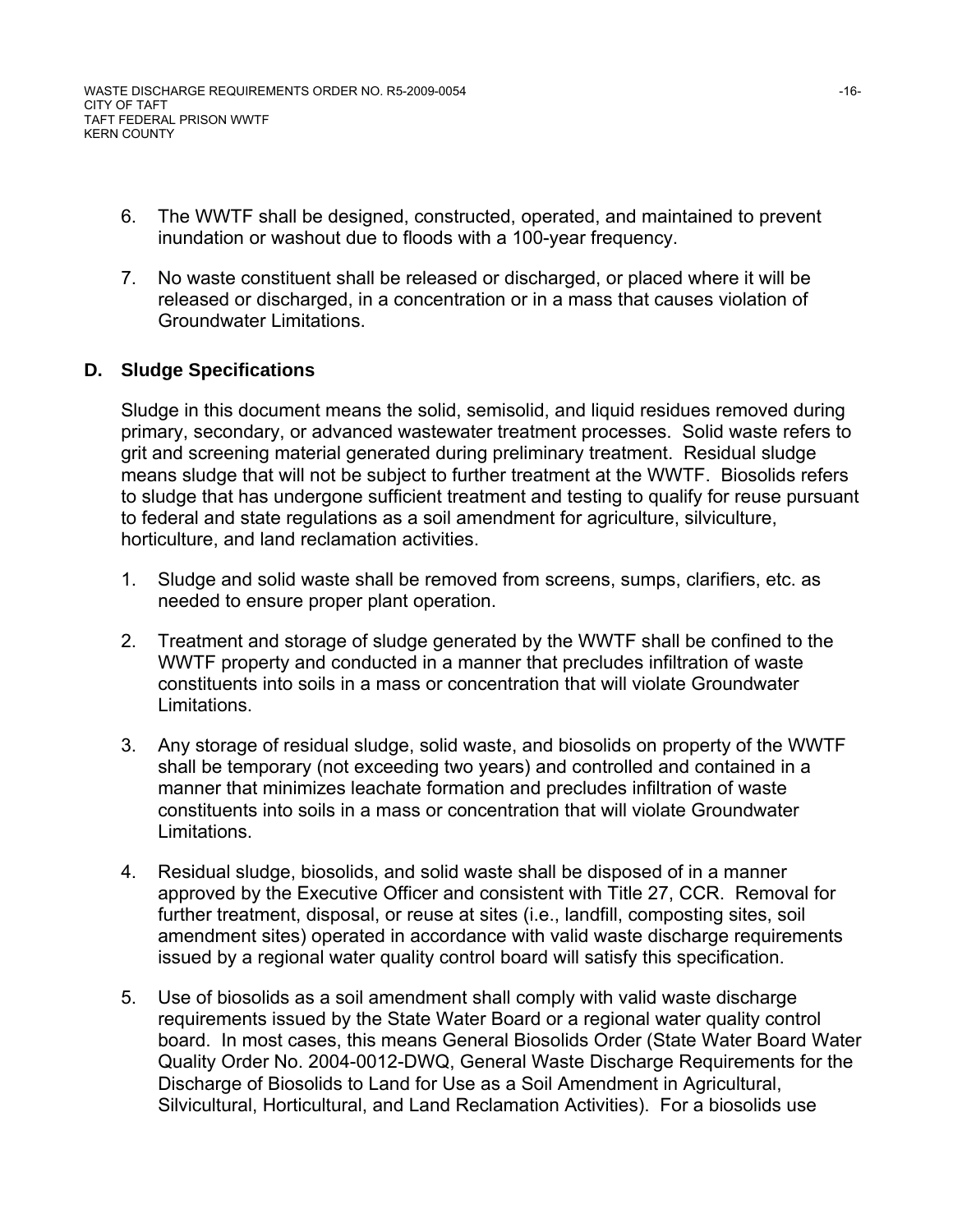project to be covered by the General Biosolids Order, the Discharger must file a complete Notice of Intent and receive a Notice of Applicability for each project.

- 6. Use and disposal of biosolids should comply with the self-implementing federal regulations of 40 CFR 503, which are subject to enforcement by USEPA, not the Regional Water Board. If during the life of this Order the State accepts primacy for implementation of 40 CFR 503, the Regional Water Board may also initiate enforcement where appropriate.
- 7. Any proposed change in sludge use or disposal practice shall be reported in writing to the Executive Officer at least 90 days in advance of the change.

#### **E. Pretreatment Requirements**

- 1. The Discharger shall implement the necessary legal authorities, programs, and controls to ensure that the following incompatible wastes are not introduced to the treatment system, where incompatible wastes are:
	- a. Wastes that create a fire or explosion hazard in the treatment works;
	- b. Wastes that will cause corrosive structural damage to treatment works, but in no case wastes with a pH lower than 5.0, unless the works is specially designed to accommodate such wastes;
	- c. Solid or viscous wastes in amounts that cause obstruction to flow in sewers, or which cause other interference with proper operation or treatment works;
	- d. Any waste, including oxygen demanding pollutants (BOD<sub>5</sub>, etc.), released in such volume or strength as to cause inhibition or disruption in the treatment works, and subsequent treatment process upset and loss of treatment efficiency;
	- e. Heat in amounts that inhibit or disrupt biological activity in the treatment works, or that raise influent temperatures above 40°C (104°F), unless the treatment works is designed to accommodate such heat;
	- f. Petroleum oil, nonbiodegradable cutting oil, or products of mineral oil origin in amounts that will cause interference or pass through;
	- g. Pollutants that result in the presence of toxic gases, vapors, or fumes within the treatment works in a quantity that may cause acute worker health and safety problems; and
	- h. Any trucked or hauled pollutants, except at points predesignated by the Discharger.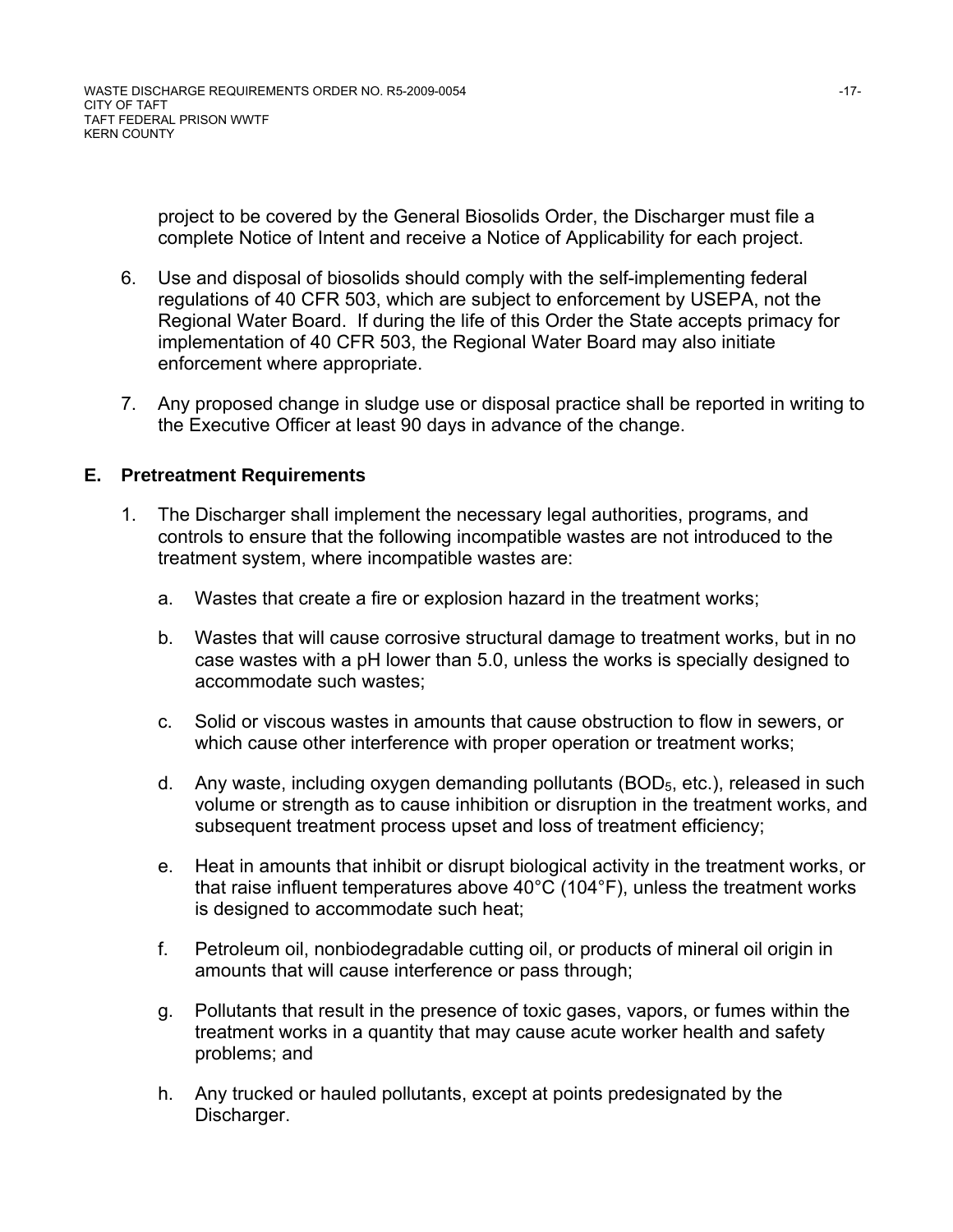- 2. The Discharger shall implement the legal authorities, programs, and controls necessary to ensure that indirect discharges do not introduce pollutants into the sewerage system that, either alone or in conjunction with a discharge or discharges from other sources:
	- a. Flow through the system to the receiving water in quantities or concentrations that cause a violation of this Order, or
	- b. Inhibit or disrupt treatment processes, treatment system operations, or sludge processes, use, or disposal and either cause a violation of this Order or prevent sludge use or disposal in accordance with this Order.

### **F. Receiving Water Limitations**

Receiving Water Limitations are based upon water quality objectives contained in the Basin Plan and are a required part of this Order. The discharge, in combination with other sources, shall not cause the following in Sandy Creek:

- 1. **Ammonia.** Un-ionized ammonia to be present in amounts that adversely affect beneficial uses nor to be present in excess of 0.025 mg/L (as N).
- 2. **Bacteria.** The fecal coliform concentration in any 30-day period to exceed a geometric mean of 200 MPN/100 mL, nor more than 10 percent of the total number of fecal coliform samples taken during any 30-day period to exceed 400 MPN/100 mL.
- 3. **Biostimulatory Substances.** Biostimulatory substances that promote aquatic growths in concentrations that create nuisance or adversely affect beneficial uses.
- 4. **Chlorine.** Chlorine to be detected in concentrations equal to or greater than 0.01 mg/L.
- 5. **Color.** Discoloration that creates nuisance or adversely affects beneficial uses.
- 6. **Dissolved Oxygen.** Concentrations of dissolved oxygen to fall below 5.0 mg/L.
- 7. **Floating Material.** Floating material in amounts that cause nuisance or adversely affect beneficial uses.
- 8. **Oil and Grease.** Oils, greases, waxes, or other materials that create nuisance, result in a visible film or coating on the surface of the water or on objects in the water, or otherwise adversely affect beneficial uses.
- 9. **Pesticides.** Pesticides to be present, individually or in combination, in concentrations that adversely affect beneficial uses; and pesticide increases in bottom sediments or aquatic life in concentrations that adversely affect beneficial uses.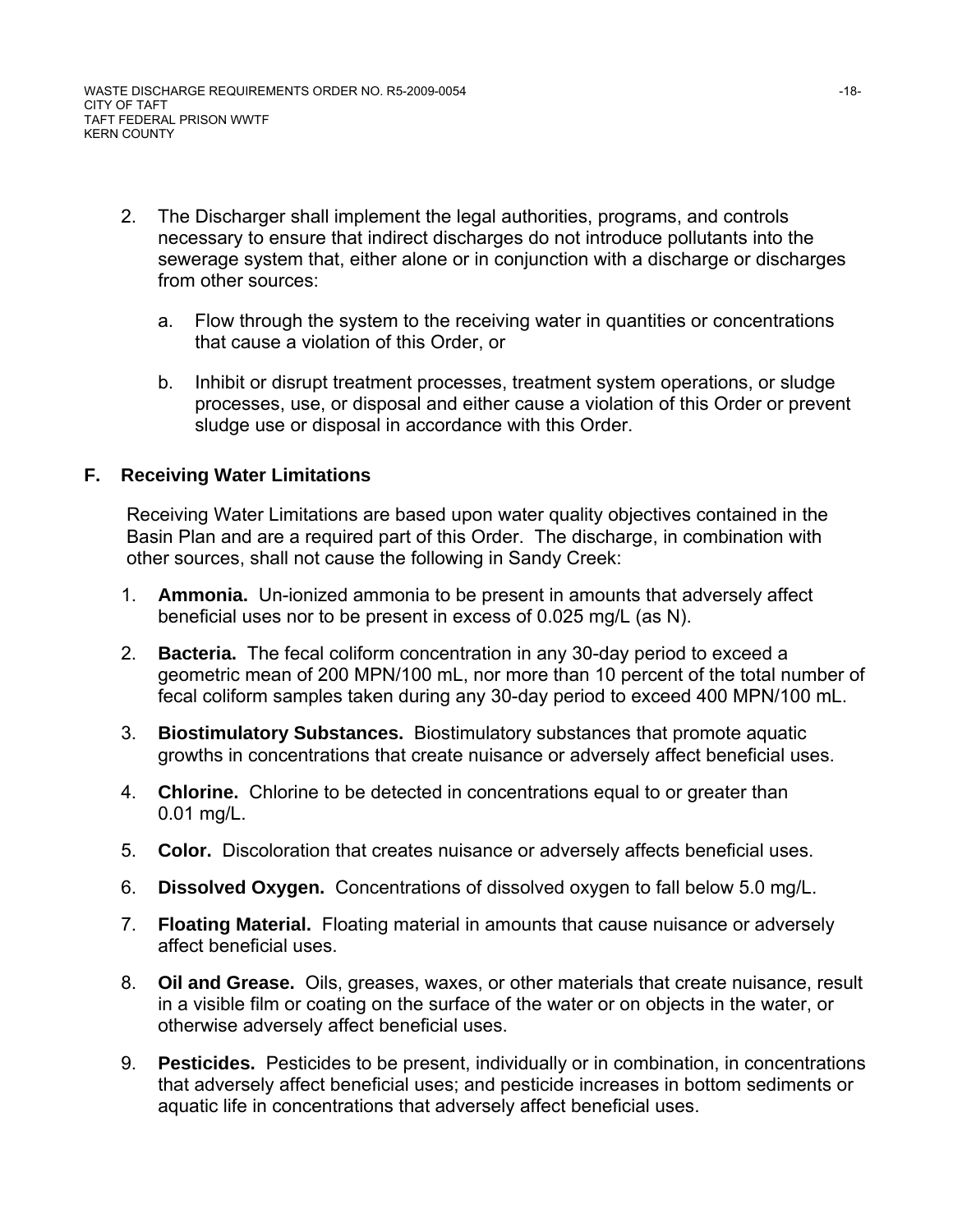- 10. **Radioactivity.** Radionuclides to be present in concentrations that exceed maximum contaminant levels specified in Title 22, CCR; that harm human, plant, animal or aquatic life; or that result in the accumulation of radionuclides in the food web to an extent that presents a hazard to human, plant, animal, or aquatic life.
- 11. **Settleable Material.** Deposition of material that causes nuisance or adversely affects beneficial uses.
- 12. **Suspended Material.** Suspended material to be present in concentrations that cause nuisance or adversely affect beneficial uses.
- 13. **Taste and Odors.** Taste- or odor-producing substances to in concentrations that cause nuisance or otherwise adversely affect beneficial uses.
- 14. **Toxicity.** Toxic substances to be present in the water column, sediments, or biota in concentrations that produce detrimental physiological responses in human, plant, animal, or aquatic life, whether caused by a single substance or interactive effect of multiple substances.

### **G. Groundwater Limitations**

Waste constituents from storage, treatment, or disposal components associated with the WWTF shall not cause groundwater within influence of the WWTF and discharge area(s) to contain waste constituents in concentrations greater than the ambient quality.

#### **H. Provisions**

- 1. The Discharger shall comply with *Standard Provisions and Reporting Requirements for Waste Discharge Requirements,* dated 1 March 1991, which are attached hereto and by reference a part of this Order. This attachment and its individual paragraphs are referred to as Standard Provision(s).
- 2. The Discharger shall comply with Monitoring and Reporting Program (MRP) No. R5-2009-0054, which is part of this Order, and any revisions thereto as adopted by the Regional Water Board or ordered by the Executive Officer.
- 3. The Discharger shall keep a copy of this Order, including its MRP, Information Sheet, attachments and Standard Provisions, at the WWTF for reference by operating personnel. Key operating personnel shall be familiar with its contents.
- 4. The Discharger shall not allow pollutant-free wastewater to be discharged into the WWTF collection, treatment, and disposal systems in amounts that significantly diminish the system's capability to comply with this Order. Pollutant-free wastewater means stormwater (i.e., inflow), groundwater (i.e., infiltration), cooling waters, and condensates that are essentially free of pollutants.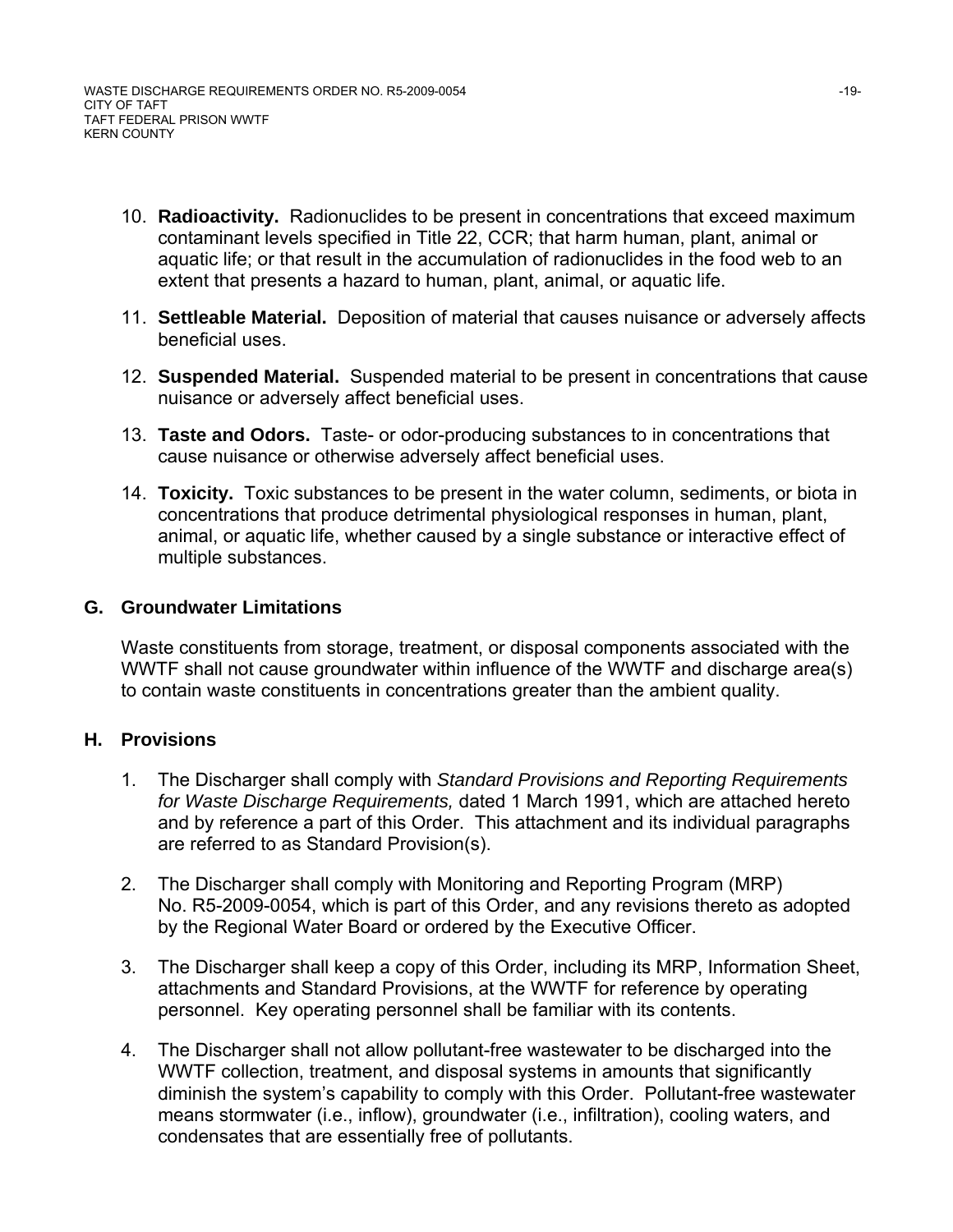WASTE DISCHARGE REQUIREMENTS ORDER NO. R5-2009-0054 -20- CITY OF TAFT TAFT FEDERAL PRISON WWTF KERN COUNTY

- 5. The Discharger must at all times properly operate and maintain all facilities and systems of treatment and control (and related appurtenances) that are installed or used by the Discharger to achieve compliance with the conditions of this Order. Proper operation and maintenance also include adequate laboratory controls and appropriate quality assurance procedures. This Provision requires the operation of back-up or auxiliary facilities or similar systems that are installed by the Discharger when the operation is necessary to achieve compliance with the conditions of this Order.
- 6. All technical reports required herein that involve planning, investigation, evaluation, or design, or other work requiring interpretation and proper application of engineering or geologic sciences, shall be prepared by or under the direction of persons registered to practice in California pursuant to California Business and Professions Code, Sections 6735, 7835, and 7835.1. To demonstrate compliance with Title 16, CCR, Sections 415 and 3065, all technical reports must contain a statement of the qualifications of the responsible registered professional(s). As required by these laws, completed technical reports must bear the signature(s) and seal(s) of the registered professional(s) in a manner such that all work can be clearly attributed to the professional responsible for the work.
- 7. The Discharger must comply with all conditions of this Order, including timely submittal of technical and monitoring reports as directed by the Executive Officer. Accordingly, the Discharger shall submit to the Regional Water Board on or before each report due date the specified document or, if an action is specified, a written report detailing evidence of compliance with the date and task. If noncompliance is being reported, the reasons for such noncompliance shall be stated, plus an estimate of the date when the Discharger will be in compliance. The Discharger shall notify the Regional Water Board by letter when it returns to compliance with the time schedule. Violations may result in enforcement actions, including Regional Water Board or court orders requiring corrective actions or imposing civil monetary liability, or in revision or rescission of this Order.
- 8. In the event of any change in control or ownership of land or waste treatment and storage facilities presently owned or controlled by the Discharger, the Discharger shall notify the succeeding owner or operator of the existence of this Order by letter, a copy of which shall be immediately forwarded to the appropriate Regional Water Board office.
- 9. To assume operation under this Order, the succeeding owner or operator must apply in writing to the Executive Officer requesting transfer of the Order. The request must contain the requesting entity's full legal name, the state of incorporation if a corporation, the address and telephone number of the persons responsible for contact with the Regional Water Board and a statement. The statement shall comply with the signatory paragraph of Standard Provision B.3 and state that the new owner or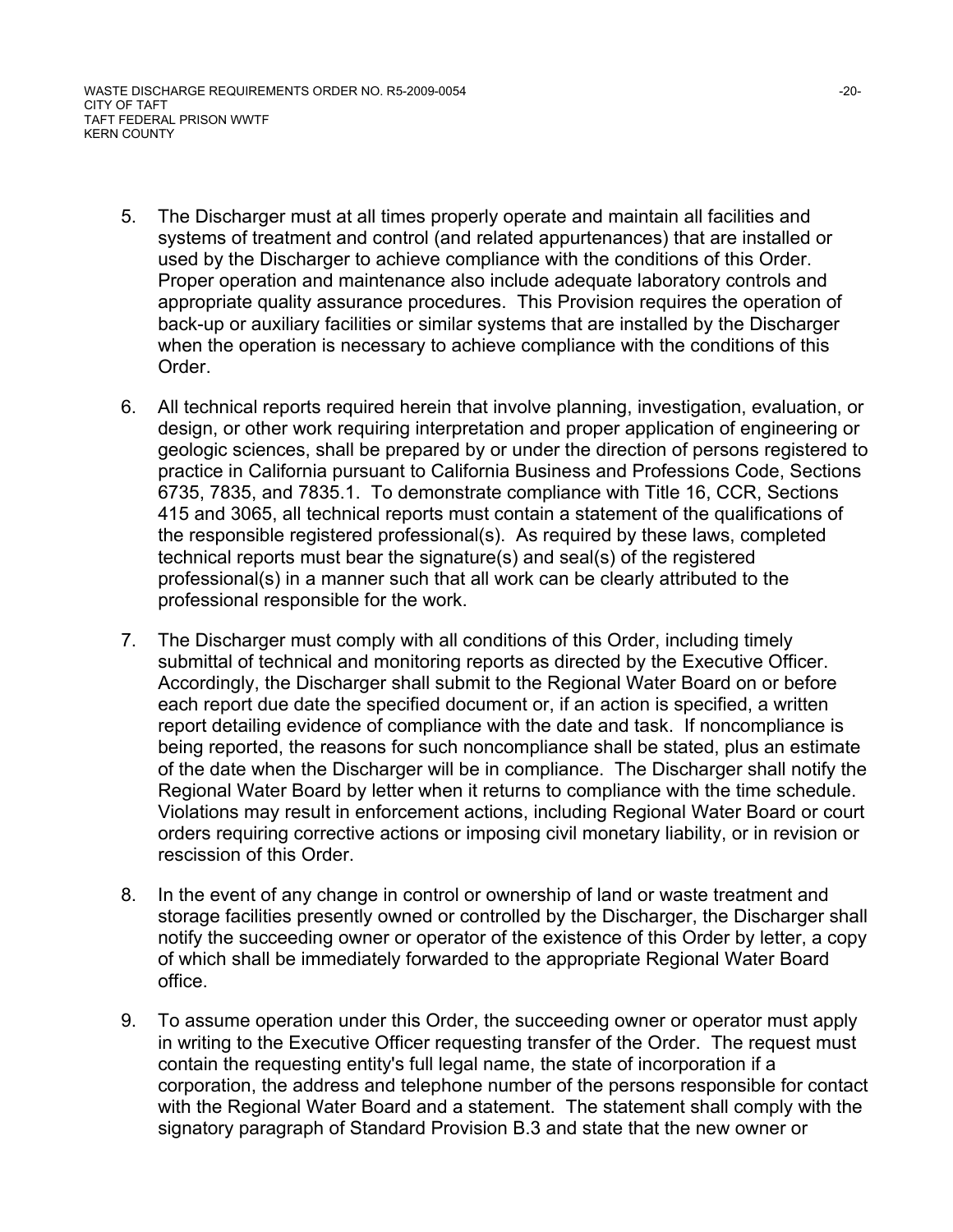operator assumes full responsibility for compliance with this Order. Failure to submit the request shall be considered a discharge without requirements, a violation of the California Water Code. If approved by the Executive Officer, the transfer request will be submitted to the Regional Water Board for its consideration of transferring the ownership of the Order at one of its regularly scheduled meetings.

- 10. Prior to making any change in the discharge point, place of use, or purpose of use of the wastewater, the Discharger shall obtain approval of, or clearance from, the State Water Board (Division of Water Rights).
- 11. The Discharger must continue the agreement it made with the Department of Water Resources dated 7 May 1996 to maintain the area around the California Aqueduct siphon structure.
- 12. **Chronic Whole Effluent Toxicity.** For compliance with the Basin Plan's narrative toxicity objective, this Order requires the Discharger to conduct chronic whole effluent toxicity testing, as specified in the MRP No. R5-2009-0054. Furthermore, this Provision requires the Discharger to investigate the causes of, and identify corrective actions to reduce or eliminate effluent toxicity. If the discharge exceeds the toxicity numeric monitoring trigger established in this Provision, the Discharger is required to initiate a Toxicity Reduction Evaluation (TRE), in accordance with an approved TRE Work Plan, and take actions to mitigate the impact of the discharge and prevent reoccurrence of toxicity. A TRE is a site-specific study conducted in a stepwise process to identify the source(s) of toxicity and the effective control measures for effluent toxicity. TREs are designed to identify the causative agents and sources of whole effluent toxicity, evaluate the effectiveness of the toxicity control options, and confirm the reduction in effluent toxicity. This Provision includes requirements for the Discharger to develop and submit a TRE Work Plan and includes procedures for accelerated chronic toxicity monitoring and TRE initiation.
	- a. **Initial Investigative Toxicity Reduction Evaluation (TRE) Work Plan. By 23 July 2009,** the Discharger shall submit to the Regional Water Board an Initial Investigative TRE Work Plan for approval by the Executive Officer. This should be a one to two page document including, at a minimum:
		- i. A description of the investigation and evaluation techniques that will be used to identify potential causes and sources of effluent toxicity, effluent variability, and treatment system efficiency;
		- ii. A description of the Discharger's methods of maximizing in-house treatment efficiency and good housekeeping practices, and a list of all chemicals used in operation of the WWTF; and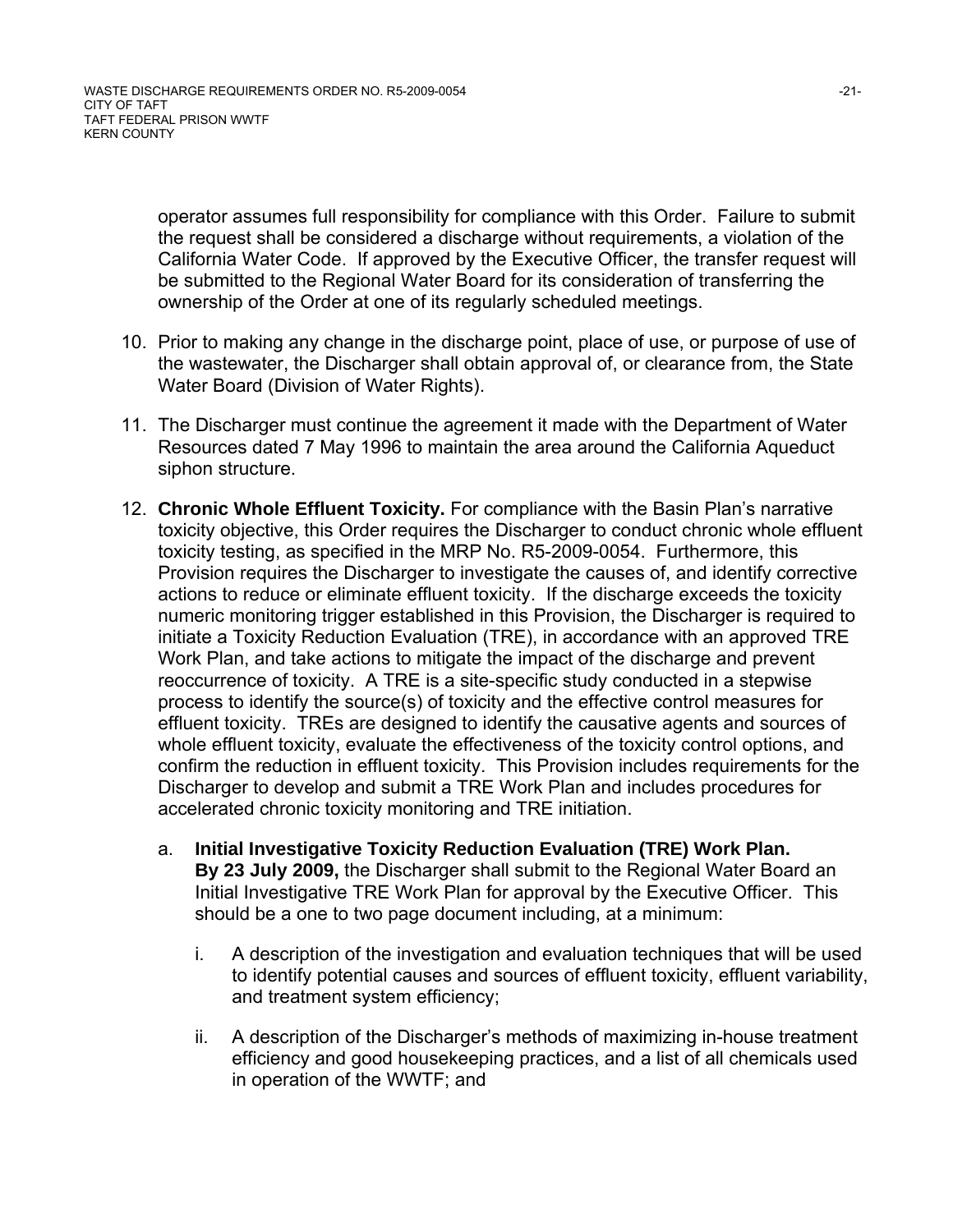WASTE DISCHARGE REQUIREMENTS ORDER NO. R5-2009-0054 -22- CITY OF TAFT TAFT FEDERAL PRISON WWTF KERN COUNTY

- iii. A discussion of who will conduct the Toxicity Identification Evaluation, if necessary (i.e., an in-house expert or outside contractor).
- b. **Accelerated Monitoring and TRE Initiation.** When the numeric toxicity monitoring trigger is exceeded during regular chronic toxicity monitoring, and the testing meets all test acceptability criteria, the Discharger shall initiate accelerated monitoring as required in the Accelerated Monitoring Specifications. Whole Effluent Toxicity (WET) testing results exceeding the monitoring trigger during accelerated monitoring demonstrates a pattern of toxicity and requires the Discharger to initiate a TRE to address the effluent toxicity.
- c. **Numeric Monitoring Trigger.** The numeric toxicity monitoring trigger is > 1 TUc (where TUc = 100/NOEC). The monitoring trigger is not an effluent limitation; it is the toxicity threshold at which the Discharger is required to begin accelerated monitoring and initiate a TRE.
- d. **Accelerated Monitoring Specifications.** If the monitoring trigger is exceeded during regular chronic toxicity testing, within 14-days of notification by the laboratory of the test results, the Discharger shall initiate accelerated monitoring. Accelerated monitoring shall consist of four (4) chronic toxicity tests in a six-week period (i.e., one test every two weeks) using the species that exhibited toxicity. The following protocol shall be used for accelerated monitoring and TRE initiation:
	- i. If the results of four (4) consecutive accelerated monitoring tests do not exceed the monitoring trigger, the Discharger may cease accelerated monitoring and resume regular chronic toxicity monitoring. However, notwithstanding the accelerated monitoring results, if there is adequate evidence of a pattern of effluent toxicity, the Executive Officer may require that the Discharger initiate a TRE.
	- ii. If the source(s) of the toxicity is easily identified (i.e., temporary plant upset), the Discharger shall make necessary corrections to the facility and shall continue accelerated monitoring until four (4) consecutive accelerated tests do not exceed the monitoring trigger. Upon confirmation that the effluent toxicity has been removed, the Discharger may cease accelerated monitoring and resume regular chronic toxicity monitoring.
	- iii. If the result of any accelerated toxicity test exceeds the monitoring trigger, the Discharger shall cease accelerated monitoring and initiate a TRE to investigate the cause(s) of, and identify corrective actions to reduce or eliminate effluent toxicity. **Within thirty (30) days** of notification by the laboratory of the test results exceeding the monitoring trigger during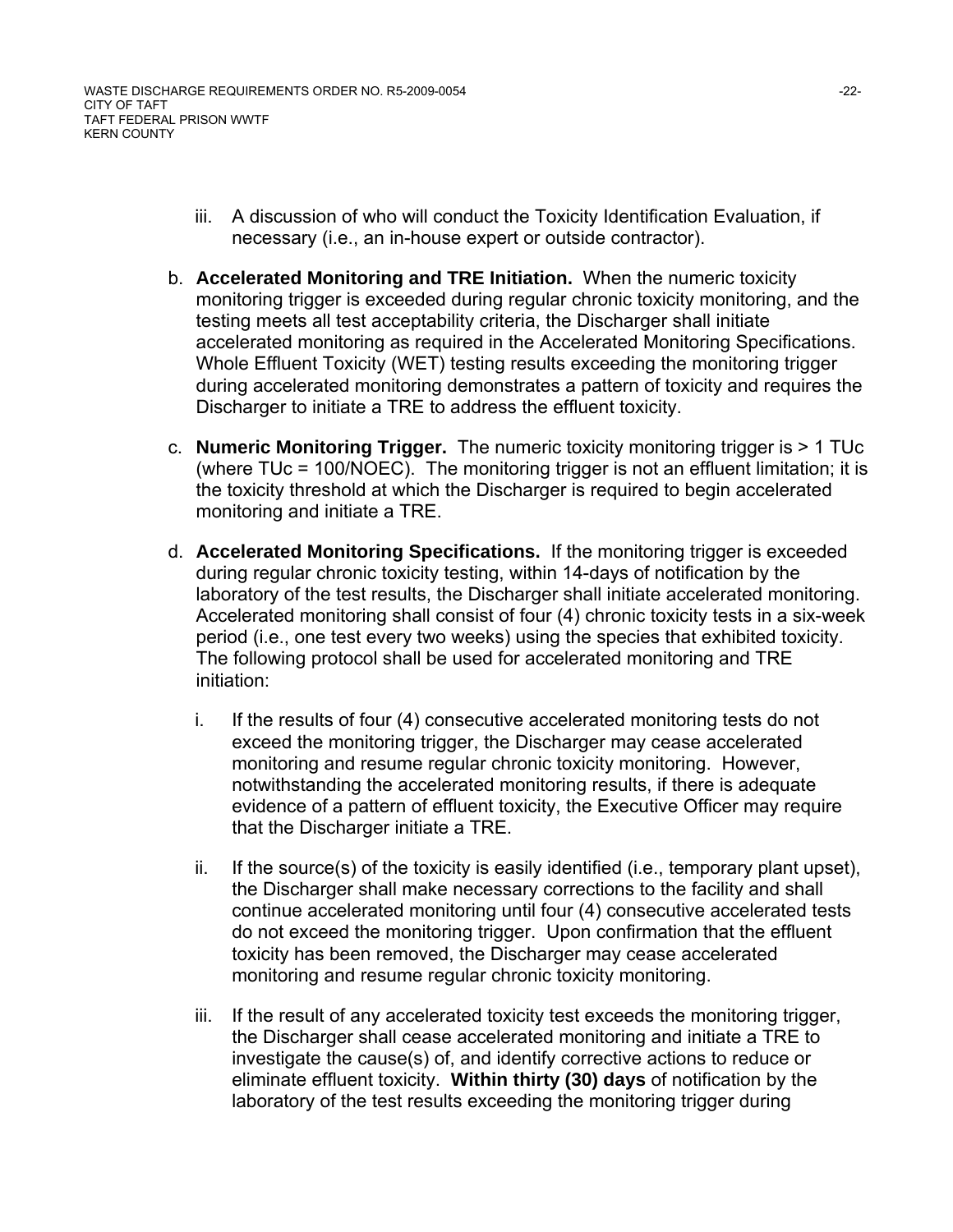accelerated monitoring, the Discharger shall submit a TRE Action Plan to the Regional Water Board including, at minimum:

- a) Specific actions the Discharger will take to investigate and identify the cause(s) of toxicity, including TRE WET monitoring schedule;
- b) Specific actions the Discharger will take to mitigate the impact of the discharge and prevent the recurrence of toxicity; and
- c) A schedule for these actions.

**Within sixty (60) days** of notification by the laboratory of the test results exceeding the monitoring trigger during accelerated monitoring, the Discharger shall submit to the Regional Water Board a TRE Work Plan for approval by the Executive Officer. The TRE Work Plan shall outline the procedures for identifying the source(s) of, and reducing or eliminating effluent toxicity. The TRE Work Plan must be developed in accordance with EPA guidance (see the Information Sheet for a list of USEPA guidance documents that must be considered in development of the TRE Work Plan).

13. **Dechlorination and Continuous Residual Chlorine Monitoring.** In order to achieve consistent compliance with Effluent Limitation B.6.a. and B.6.b., the Discharger shall complete the following tasks no later than the dates in the following compliance schedule: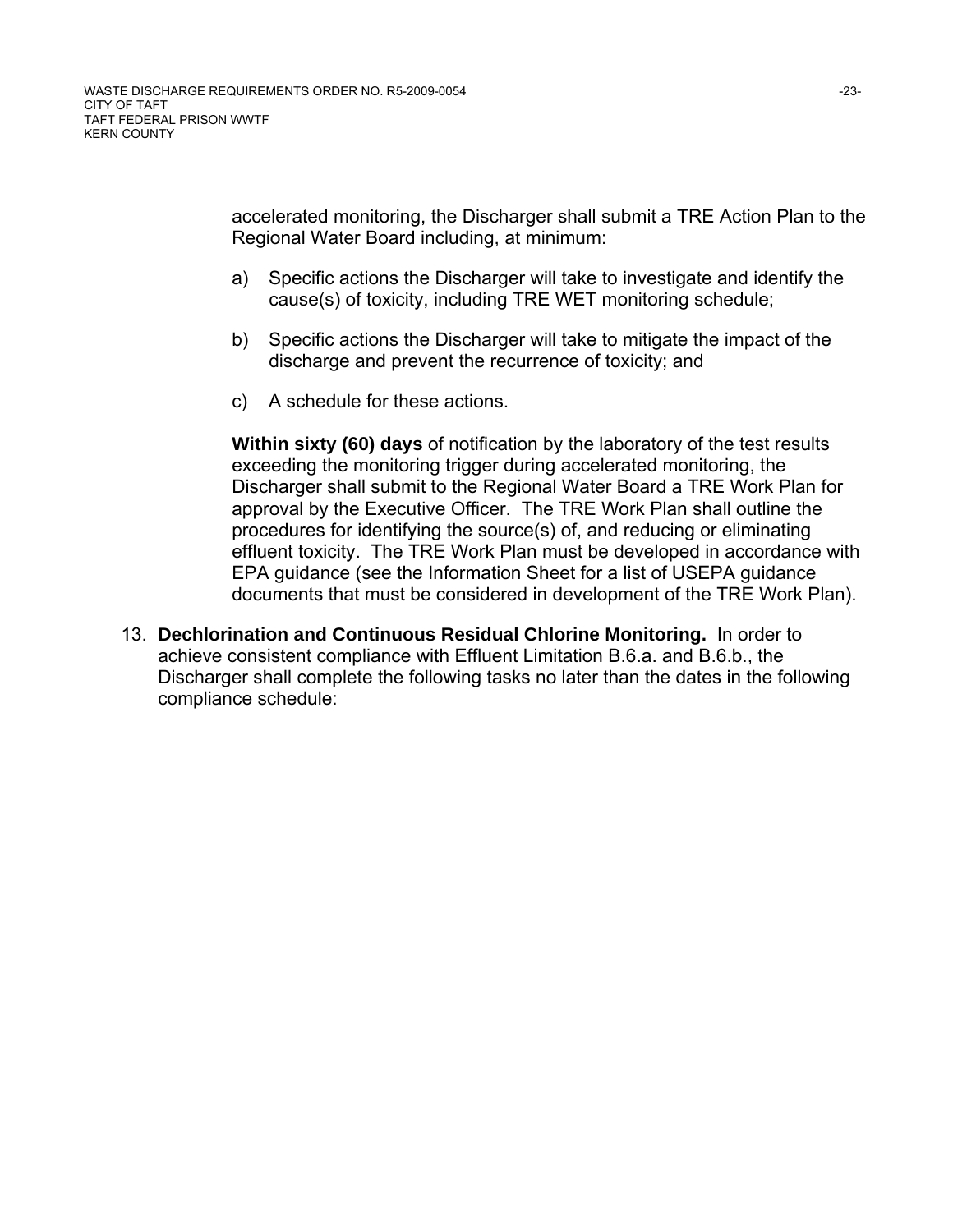| <b>Task</b> | <b>Task Description</b>                                                                                                                                                                                                                                                  | <b>Due Date</b>                                  |
|-------------|--------------------------------------------------------------------------------------------------------------------------------------------------------------------------------------------------------------------------------------------------------------------------|--------------------------------------------------|
| a.          | Submit a facilities plan that identifies the treatment<br>and disposal option the Discharger intends to<br>pursue to comply with Tasks b. and d. The plan<br>shall describe the steps the Discharger will take to<br>implement Task b., option (1) or (2) below.         | <b>25 January 2010</b>                           |
| b.          | (1) Begin interim dechlorination of WWTF effluent<br>and achieve compliance with Effluent Limitation<br>B.6.a. and B.6.b.                                                                                                                                                | 26 April 2010                                    |
|             | or                                                                                                                                                                                                                                                                       |                                                  |
|             | (2) Submit a Report of Waste Discharge, an<br>environmental assessment (e.g., draft/final EIR,<br>negative declaration, etc.), and a Title 22<br>Engineering Report (as required by (California<br>Code of Regulations, Section 60323) for land<br>disposal/reclamation. |                                                  |
| C.          | Submit progress reports <sup>1</sup> .                                                                                                                                                                                                                                   | <b>24 August 2010</b><br>and 24 December<br>2010 |
| d.          | Begin continuous monitoring of total residual<br>chlorine in dechlorinated effluent <sup>2</sup> or cease<br>discharging to Sandy Creek by implementing land<br>disposal/reclamation.                                                                                    | 25 April 2011                                    |
| e.          | Submit a technical report <sup>3</sup> certifying that the<br>Discharger has achieved compliance with Task d.<br>The progress reports shall detail what steps have been implemented towards achieving compliar                                                           | 24 June 2011                                     |

 The progress reports shall detail what steps have been implemented towards achieving compliance with Task d.

<sup>2</sup> The total residual chlorine continuous monitoring system shall be sensitive to and accurate at  $0.01 \text{ mg/L.}$ <sup>3</sup> The technic

The technical report is subject to the requirements of Provision H.6.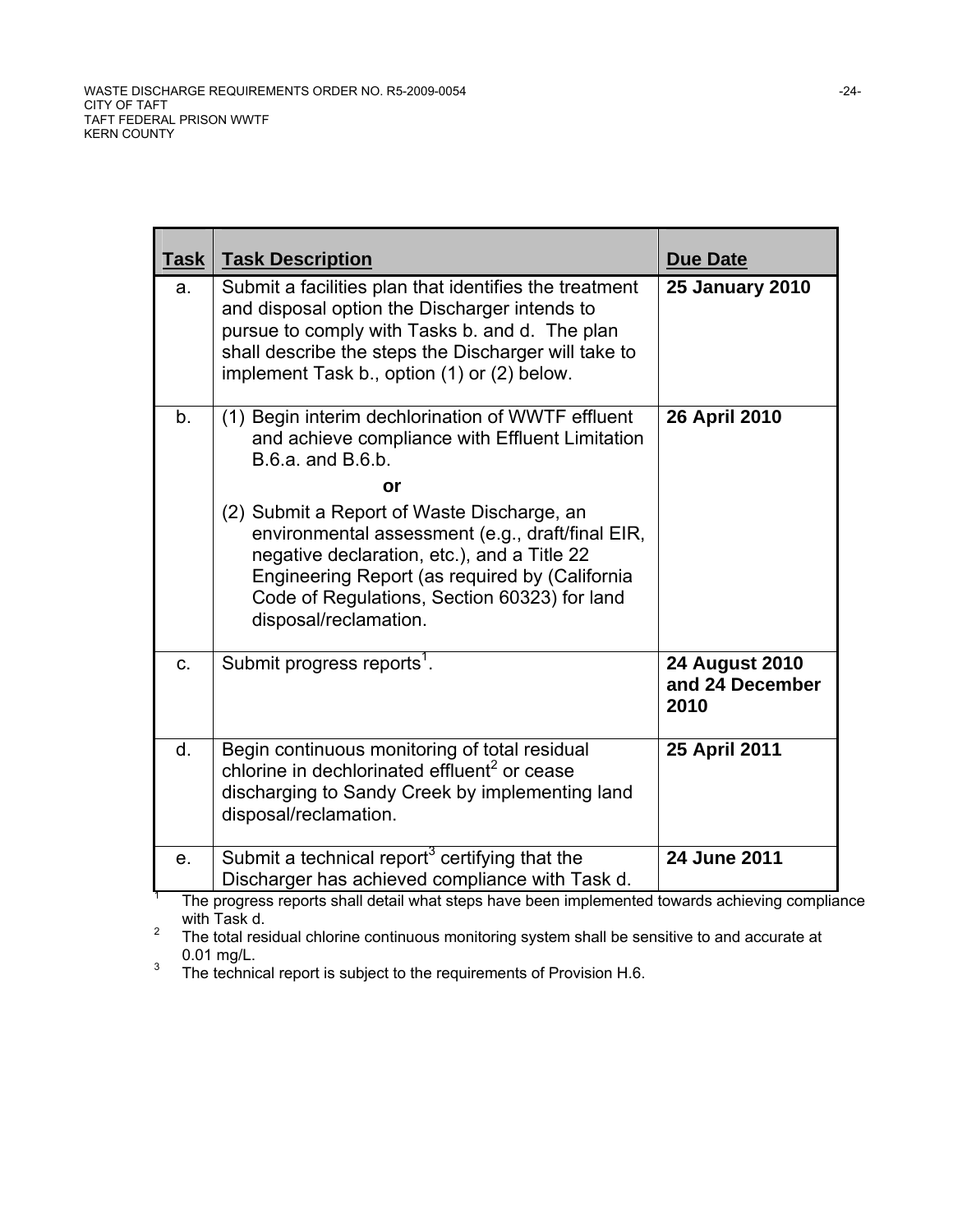WASTE DISCHARGE REQUIREMENTS ORDER NO. R5-2009-0054 -25-CITY OF TAFT TAFT FEDERAL PRISON WWTF KERN COUNTY

14. If the Regional Water Board determines that waste constituents in the discharge have reasonable potential to cause or contribute to an exceedance of an objective for the receiving waters, this Order may be reopened for consideration of addition or revision of appropriate numerical effluent or groundwater limitations for the problem constituents.

I, PAMELA C. CREEDON, Executive Officer, do hereby certify the foregoing is a full, true, and correct copy of an Order adopted by the California Regional Water Quality Control Board, Central Valley Region, on 24 April 2009.

 $\frac{1}{\sqrt{2}}$  , and the contract of the contract of the contract of the contract of the contract of the contract of the contract of the contract of the contract of the contract of the contract of the contract of the contra

Pamela C. Creedon, Executive Officer

Order Attachments: Monitoring and Reporting Program No. R5-2009-0054 Information Sheet A. Vicinity Map B. Flow Diagram Standard Provisions (1 March 1991 version) (separate attachment to Discharger only)

MSS:WDH:mss: 05/07/09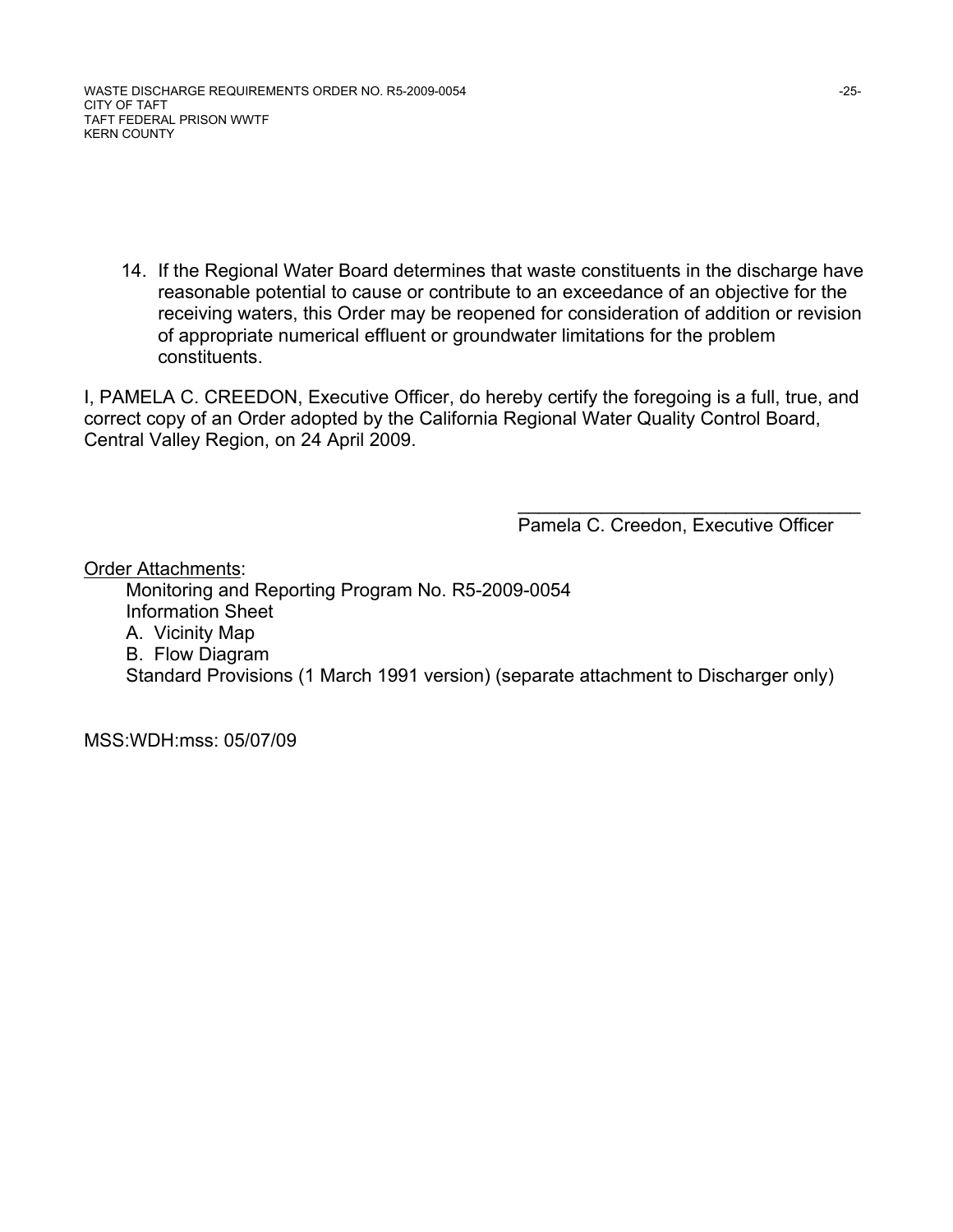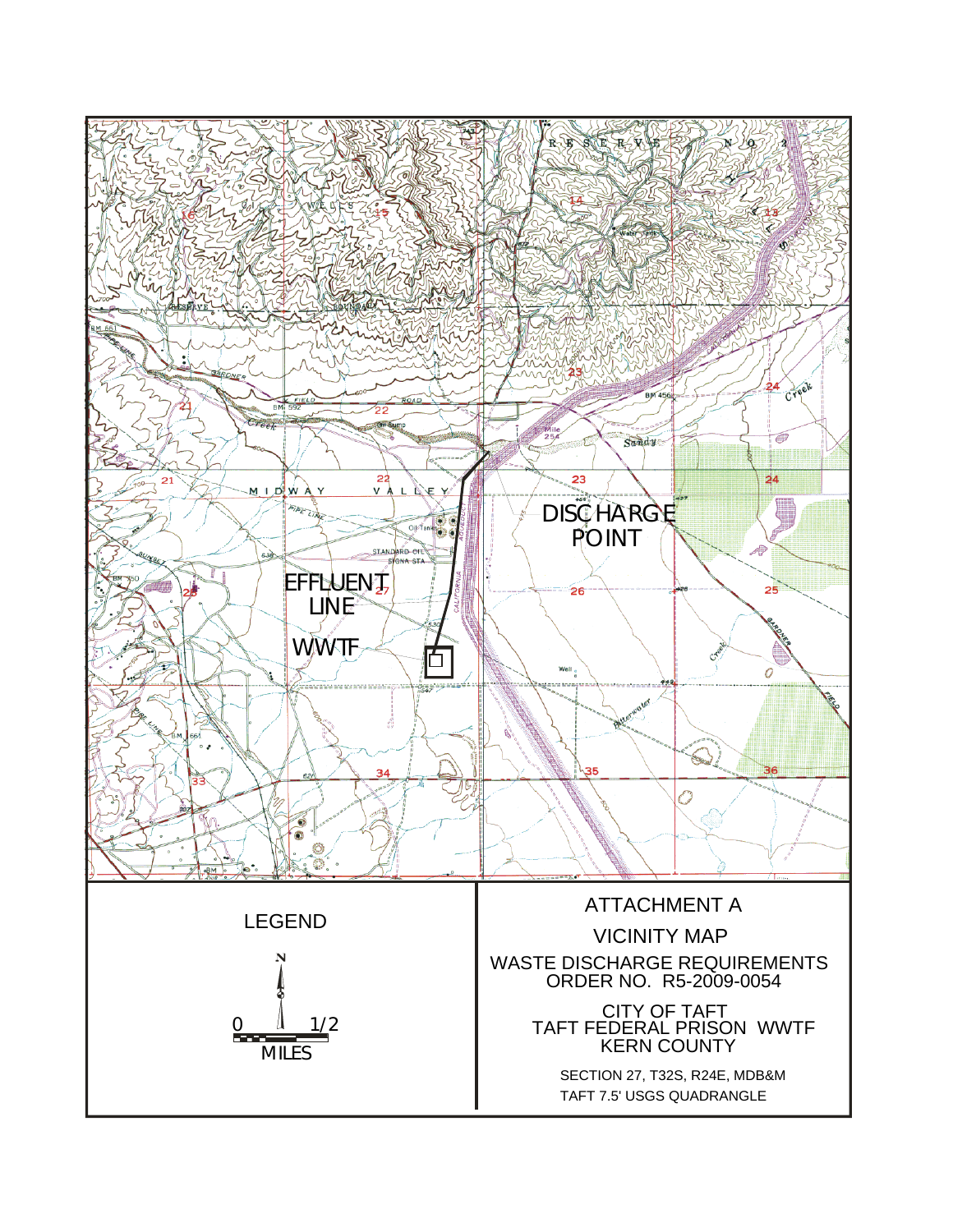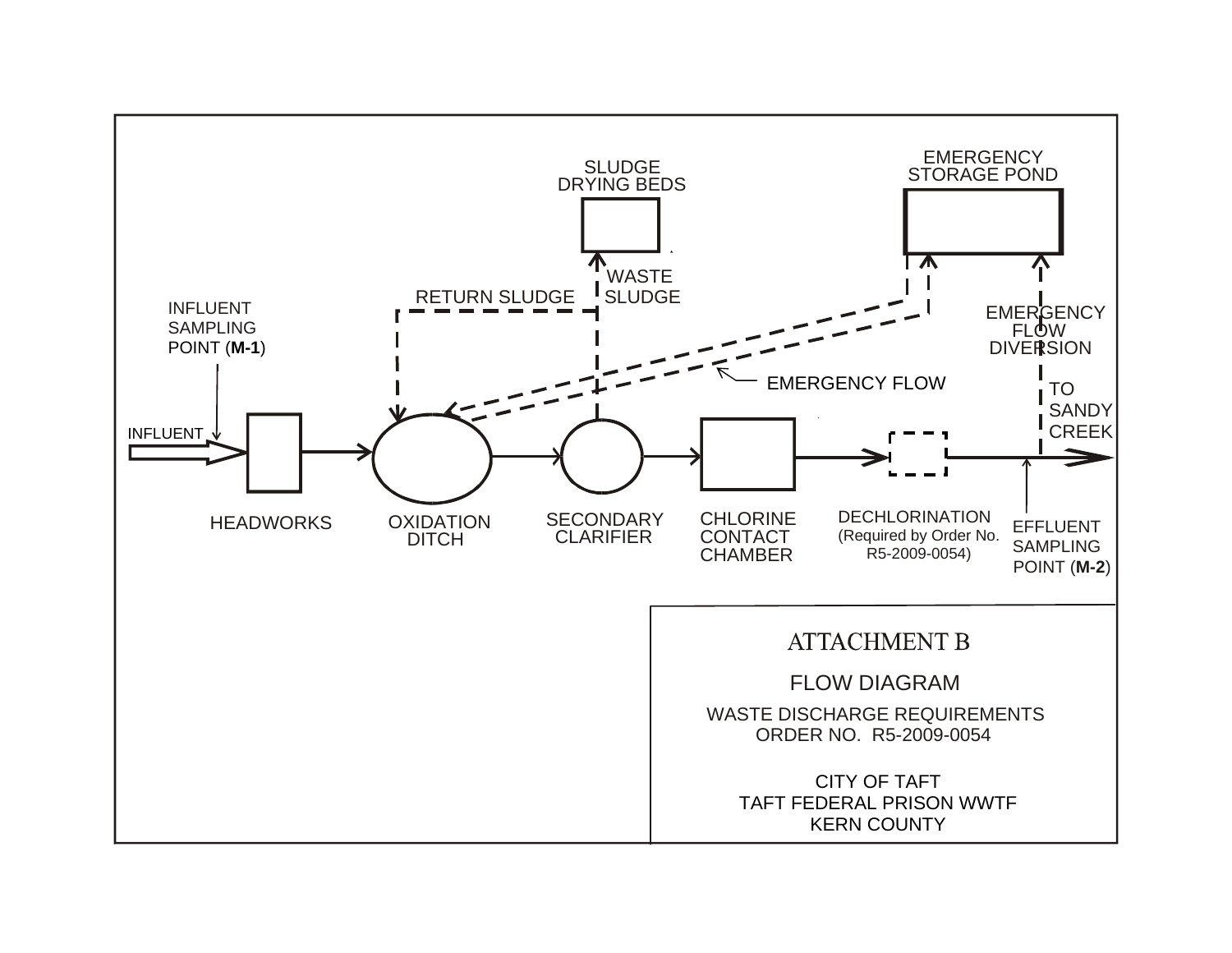### CALIFORNIA REGIONAL WATER QUALITY CONTROL BOARD CENTRAL VALLEY REGION

### MONITORING AND REPORTING PROGRAM NO. R5-2009-0054 FOR CITY OF TAFT TAFT FEDERAL PRISON WASTEWATER TREATMENT FACILITY KERN COUNTY

This Monitoring and Reporting Program (MRP) is required pursuant to California Water Code Section 13267 to monitor compliance with the requirements of this Order.

The Discharger shall not implement any changes to this MRP unless and until the Regional Water Board's Executive Officer issues a revised MRP. Changes to sampling locations shall be established with concurrence of Regional Water Board staff, and a description of the revised stations shall be submitted for approval by the Executive Officer. All samples shall be representative of the volume and nature of the discharge or matrix of material sampled. The time, date, and location of each sample shall be recorded on the sample chain of custody form. All analyses shall be performed in accordance with *Standard Provisions and Reporting Requirements for Waste Discharge Requirements* (1 March 1991)(Standard Provisions) or Title 40 of the Code of Federal Regulations Part 136 (40 CFR 136), unless otherwise noted in this MRP or approved by the Executive Officer.

Field test instruments (such as pH) may be used provided that:

- 1. The operator is trained in the proper use of the instrument;
- 2. The instruments are calibrated prior to each use (field calibration);
- 3. Instruments are serviced and/or calibrated at the recommended frequency by the manufacturer or in accordance with manufacturer instructions; and
- 4. Field calibrations are reported in monitoring reports as described in the "Reporting" section of this MRP.

## **INFLUENT MONITORING**

The Discharger shall collect influent samples at M-1. M-1 is at the headworks of the treatment facility as depicted in Attachment B prior to any treatment of waste. Time of each grab sample shall be recorded. Influent monitoring at M-1 shall include at least the following:

| Constituent                      | Units    | <b>Type of Sample</b> | <b>Sampling Frequency</b> |
|----------------------------------|----------|-----------------------|---------------------------|
| <b>Flow</b>                      | mgd      | <b>Meter</b>          | Daily                     |
| Monthly Average Daily Flow       | mgd      | Computed              | Monthly                   |
| pH                               | pH units | Grab                  | Weekly                    |
| BOD <sub>5</sub> <sup>1</sup>    | mg/L     | 24-hr Composite       | Weekly                    |
| Monthly Average BOD <sub>5</sub> | mg/L     | Calculated            | Monthly                   |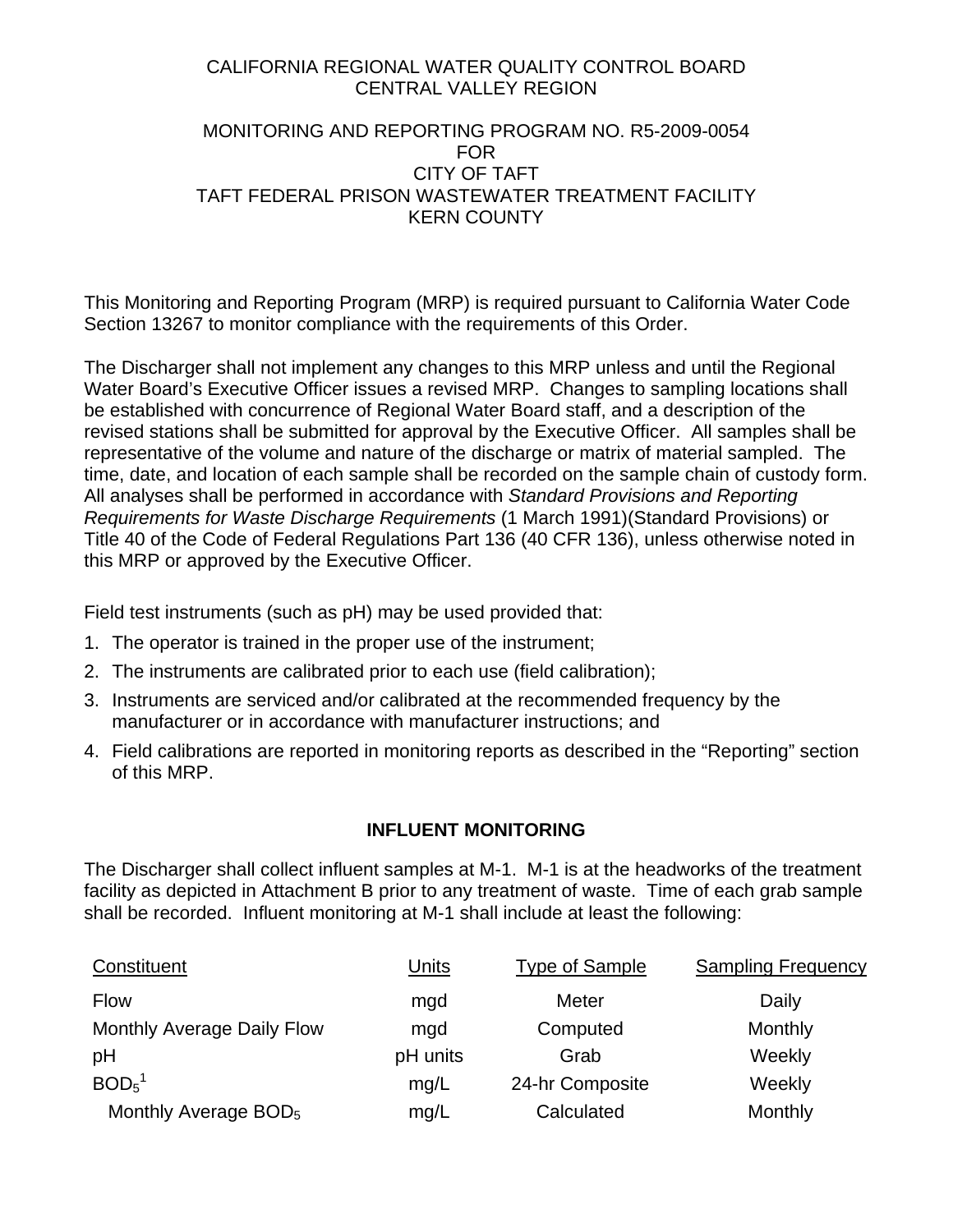| Constituent                                               | Units | Type of Sample  | <b>Sampling Frequency</b> |
|-----------------------------------------------------------|-------|-----------------|---------------------------|
| $TSS^2$                                                   | mq/L  | 24-hr Composite | Weekly                    |
| Monthly Average TSS                                       | mq/L  | Calculated      | <b>Monthly</b>            |
| Oil and Grease                                            | mg/L  | Grab            | Monthly                   |
| $\Gamma$ is a designed binded existed expressed dependent |       |                 |                           |

Five-day, 20°C biochemical oxygen demand.

<sup>2</sup> Total suspended solids.

#### **EFFLUENT MONITORING**

The Discharger shall collect effluent samples at M-2. M-2 is a monitoring point following treatment as depicted in Attachment B and before discharge to Sandy Creek. Effluent samples shall be representative of the volume and nature of the discharge. Time of collection of each grab sample shall be recorded. Effluent monitoring at M-2 shall include at least the following:

|                                 |              |                       | Sampling                      |
|---------------------------------|--------------|-----------------------|-------------------------------|
| Constituent                     | <u>Units</u> | <b>Type of Sample</b> | <b>Frequency</b> <sup>1</sup> |
| <b>Flow</b>                     | mgd          | <b>Meter</b>          | Daily                         |
| Monthly Average Daily Flow      | mgd          | Computed              | Monthly                       |
| <b>Settleable Solids</b>        | m/L          | Grab                  | Weekly                        |
| pH                              | pH Units     | Grab                  | Weekly                        |
| <b>Chlorine, Total Residual</b> | mg/L         | Meter <sup>2</sup>    | Continuously <sup>2</sup>     |
| EC <sup>3</sup>                 |              |                       |                               |
| Measurement                     | umhos/cm     | Grab                  | Weekly                        |
| 12-month rolling average        | umhos/cm     | Calculated            | <b>Monthly</b>                |
| Temperature                     | $\degree$ F  | Grab                  | Weekly <sup>4</sup>           |
| Ammonia, Total (as N)           | mg/L         | 24-hr Composite       | Monthly <sup>5</sup>          |
| $BOD5$ <sup>6</sup>             |              |                       |                               |
| Concentration                   | mg/L         | 24-hr Composite       | Weekly                        |
| Mass                            | lbs/day      | Calculated            | Weekly                        |
| <b>Weekly Average</b>           | mg/L         | Calculated            | Weekly                        |
| Monthly Average                 | mg/L         | Calculated            | Monthly                       |
| <b>Monthly Average Mass</b>     | lbs/day      | Calculated            | Monthly                       |
| <b>Percent Removal</b>          | $\%$         | Calculated            | Monthly                       |
| $TSS^7$                         |              |                       |                               |
| Concentration                   | mg/L         | 24-hr Composite       | Weekly                        |
| <b>Mass</b>                     | lbs/day      | Calculated            | Weekly                        |
|                                 |              |                       |                               |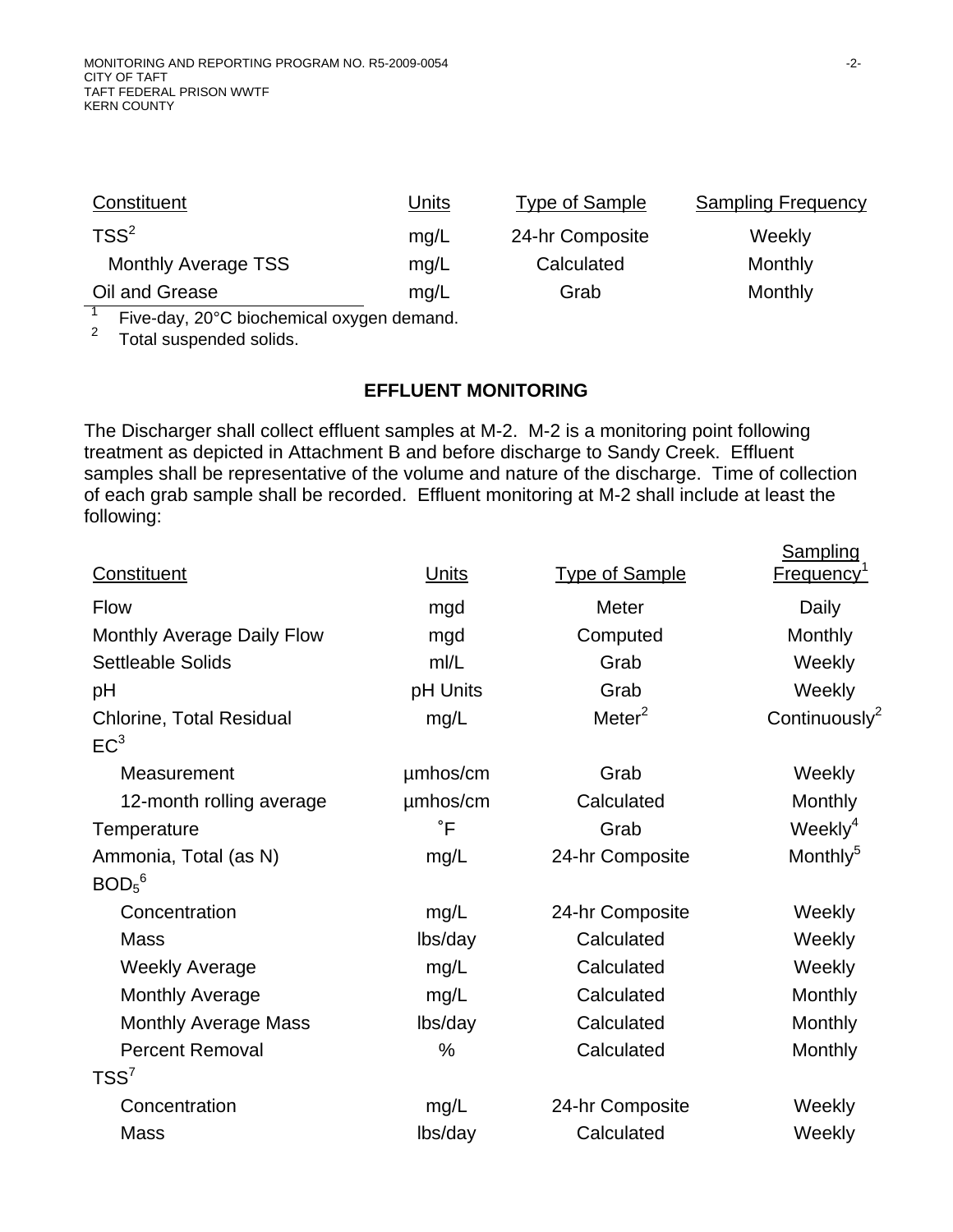| Constituent                                          | <u>Units</u> | <b>Type of Sample</b> | <b>Sampling</b><br>Frequency <sup>1</sup> |
|------------------------------------------------------|--------------|-----------------------|-------------------------------------------|
| <b>Weekly Average</b>                                | mg/L         | Calculated            | Weekly                                    |
| <b>Monthly Average</b>                               | mg/L         | Calculated            | Monthly                                   |
| <b>Monthly Average Mass</b>                          | lbs/day      | Calculated            | Monthly                                   |
| <b>Percent Removal</b>                               | $\%$         | Calculated            | Monthly                                   |
| <b>Total Coliform Organisms</b>                      |              |                       |                                           |
| Concentration                                        | MPN/100 ml   | Grab                  | $2$ /Week $8$                             |
| 7-sample median                                      | MPN/100 ml   | Calculated            | 2/Week                                    |
| Oil and Grease                                       | mg/L         | Grab                  | Monthly                                   |
| General Minerals <sup>9</sup>                        | mg/L         | Grab                  | Annually <sup>10</sup>                    |
| Metals <sup>11,12</sup> (Total Recoverable)          | ug/L         | Grab                  | Annually <sup>13</sup>                    |
| Polychlorinated Biphenyls <sup>14,15</sup><br>(PCBs) | ug/L         | Grab                  | Twice <sup>16</sup>                       |
| Pesticides <sup>14,15</sup>                          | ug/L         | Grab                  | Twice <sup>16</sup>                       |

<sup>1</sup> If results of monitoring a pollutant appear to violate discharge specifications, but monitoring frequency is not sufficient to validate violation (e.g., the monthly mean for BOD<sub>5</sub>), or indicate a violation and potential upset of the treatment process, the frequency of sampling shall be increased to confirm the magnitude and duration of violation, if any, and aid in identification and resolution of the problem.

<sup>2</sup> Effective on 25 April 2011. In the interim, the Discharger shall collect weekly grab samples. All total chlorine residual monitoring (i.e., continuous and grab) shall be performed using a method sensitive to and accurate at the permitted level of 0.01 mg/L.

- $\frac{3}{4}$  Electrical conductivity at 25 $\frac{3}{4}$  Consumer with all and arms.
- $\frac{4}{5}$  Concurrent with pH and ammonia monitoring.
- $\frac{5}{5}$  Concurrent with pH and temperature monitoring.
- $^{6}$  Five-day, 20°C biochemical oxygen demand.
- $\int_{8}^{7}$  Total suspended solids.
- $\frac{8}{9}$  On non-consecutive days.
- General minerals shall include the constituents in the General Minerals Analyte List presented below and shall be accompanied by a cation/anion balance.
- $10$  October.
- <sup>11</sup> Metals shall include the constituents in the Metals Analyte List presented below.<br><sup>12</sup> Metals shall be analyzed by USERA Method Na. 200.8 ar anather method appro
- Metals shall be analyzed by USEPA Method No. 200.8 or another method approved by Regional Water Board staff with detection limits equal to or less than those of USEPA Method No. 200.8. All estimated values (i.e., less than the practical quantitation limit, but greater than method detection limit) shall be reported.
- <sup>13</sup> For the first three years of this Order (i.e., 2009, 2010, 2011)<sup>14</sup> Bosticides and BCBs shall include the constituents in the Bes
- <sup>14</sup> Pesticides and PCBs shall include the constituents in the Pesticides and PCBs Analyte List presented below.<br><sup>15</sup> Pesticides and PCBs shall be analyzed by USEDA Method Nes. 608, 8084A, as anather mathed analyzed by
- Pesticides and PCBs shall be analyzed by USEPA Method Nos. 608, 8081A, or another method approved by the Executive Officer.
- <sup>16</sup> Once in the first year of this Order (i.e., 2009) and once in the third year of this Order (i.e., 2011)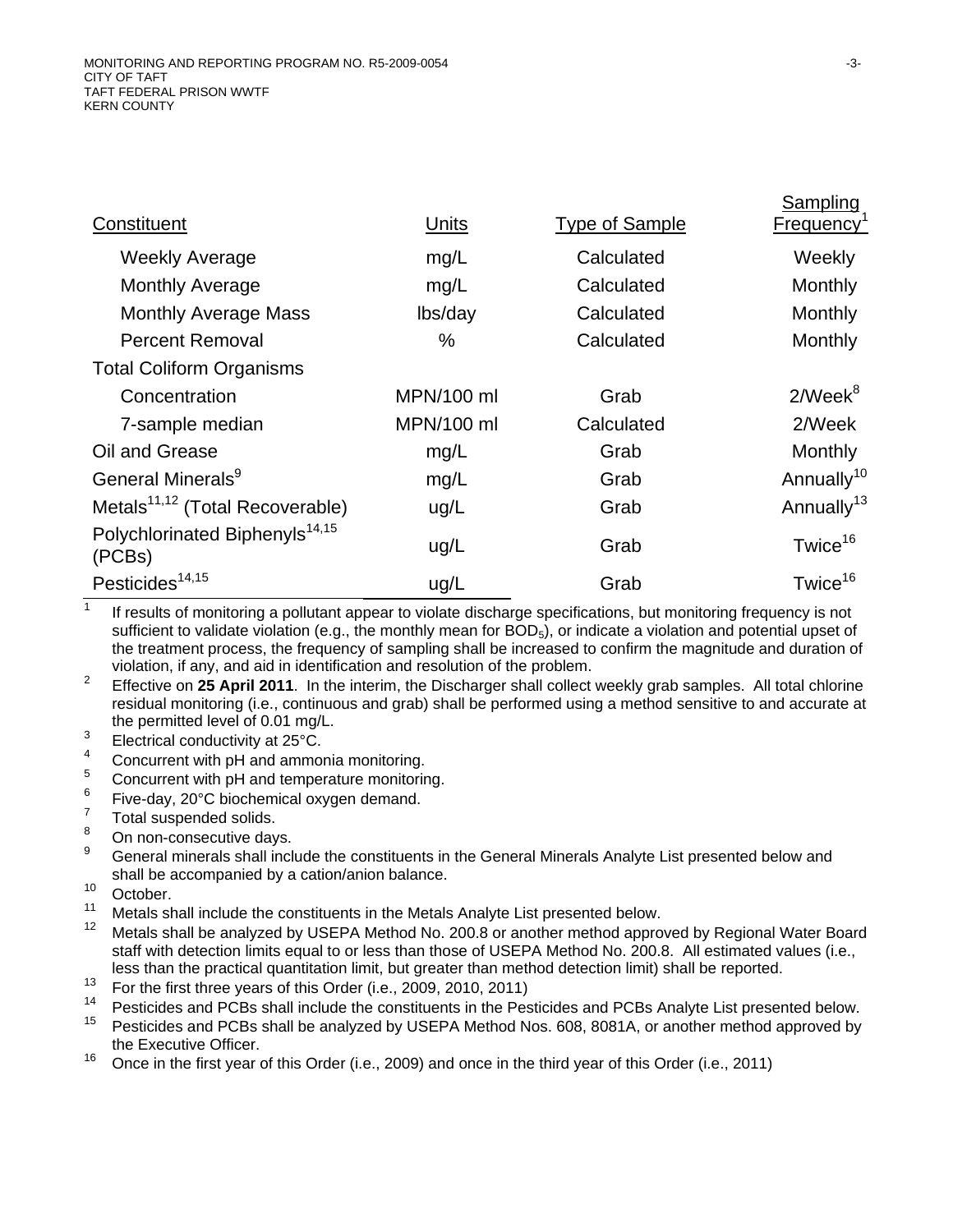### **General Minerals Analyte List**

| Alkalinity (as $CaCO3$ )  | Chloride               | <b>Nitrate</b> |
|---------------------------|------------------------|----------------|
| Bicarbonate (as $CaCO3$ ) | Hardness (as $CaCO3$ ) | Phosphorus     |
| <b>Boron</b>              | Iron                   | Potassium      |
| Calcium                   | Magnesium              | Sodium         |
| Carbonate (as $CaCO3$ )   | Manganese              | Sulfate        |

### **Metals Analyte List**

| Aluminum       | Chromium (VI) | <b>Nickel</b> |
|----------------|---------------|---------------|
| Antimony       | Copper        | Selenium      |
| Arsenic        | Lead          | Silver        |
| Cadmium        | Mercury       | Thallium      |
| Chromium (III) | Molybdenum    | <b>Zinc</b>   |

### **Pesticides and PCBs Analyte List**

| <b>Dieldrin</b>           | <b>PCB 1221</b> |
|---------------------------|-----------------|
| Alpha-Endosulfan          | <b>PCB 1232</b> |
| Beta-Endosulfan           | <b>PCB 1242</b> |
| <b>Endosulfan Sulfate</b> | <b>PCB 1248</b> |
| Endrin                    | <b>PCB 1254</b> |
| Endrin Aldehyde           | <b>PCB 1260</b> |
| Heptachlor                | Toxaphene       |
| <b>Heptachlor Epoxide</b> |                 |
| <b>PCB 1016</b>           |                 |
|                           |                 |

### **RECEIVING WATER MONITORING**

The Discharger shall monitor at R-1 and R-2 when there is sufficient stream flow to mix with the effluent. When there is no stream flow at R-1, sampling at R-2 is required.

| Station | <b>Description</b>                                                               |
|---------|----------------------------------------------------------------------------------|
| $R-1$   | On Sandy Creek, approximately 100 feet upstream from the point of<br>discharge   |
| $R-2$   | On Sandy Creek, approximately 100 feet downstream from the point of<br>discharge |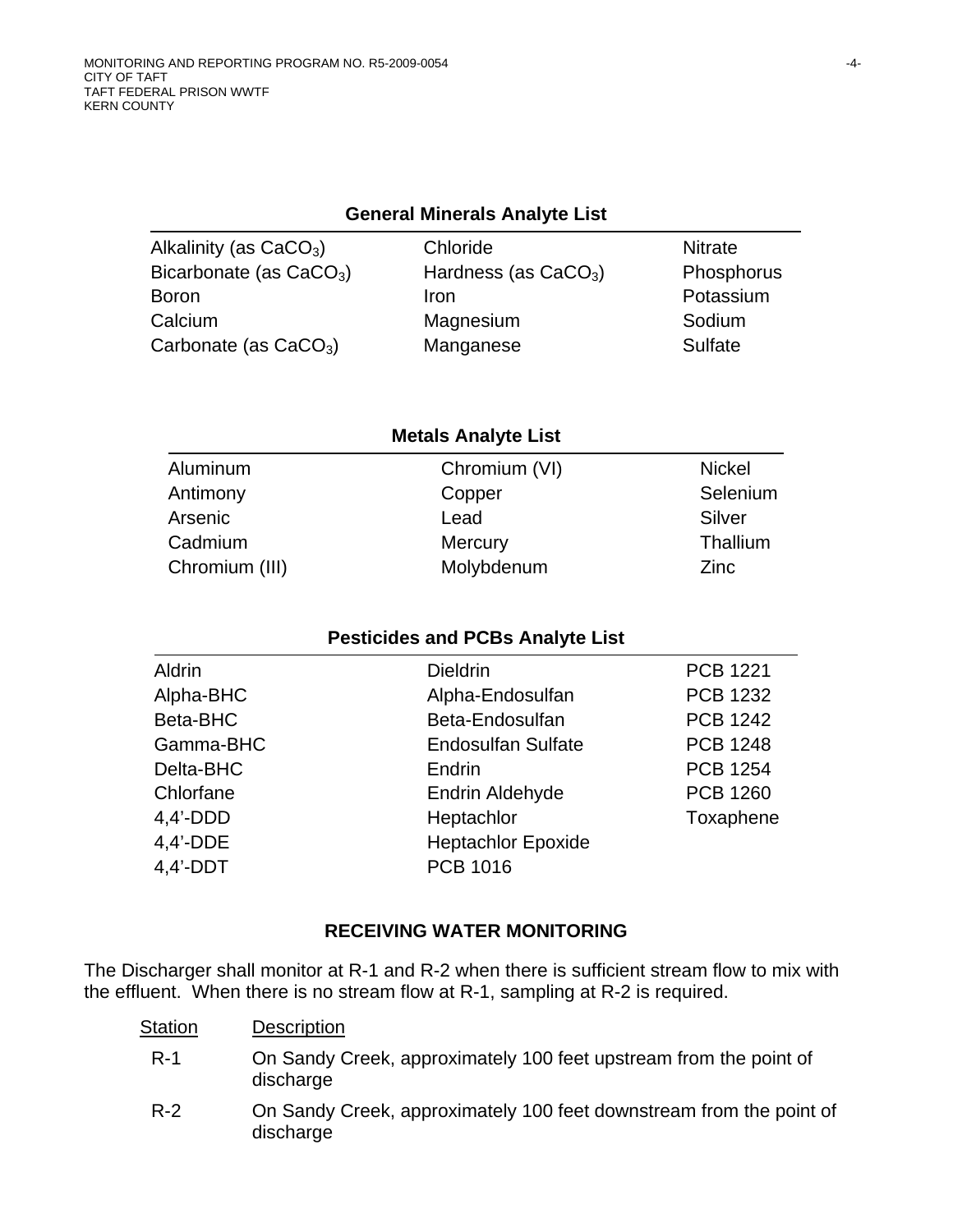All receiving water samples shall be grab samples. Receiving water monitoring shall include at least the following:

| Constituent                           | Units       | <b>Station</b> | <b>Sampling Frequency</b> |
|---------------------------------------|-------------|----------------|---------------------------|
| Dissolved Oxygen                      | mg/L        | $R-1, R-2$     | Monthly                   |
| pH                                    | pH Units    | R-1, R-2       | Weekly                    |
| Temperature                           | $\degree$ F | $R-1, R-2$     | Weekly <sup>1</sup>       |
| Chlorine, Total Residual <sup>2</sup> | mg/L        | $R-1, R-2$     | Weekly                    |
| <b>Fecal Coliform</b>                 | MPN/100 mL  | $R-1, R-2$     | Monthly                   |
| Ammonia, Total (as N)                 | mg/L        | $R-1, R-2$     | Monthly $3$               |
| Ammonia, Unionized<br>(as N)          | mg/L        | $R-1, R-2$     | Monthly $3$               |
| Hardness (as $CaCO3$ )                | mg/L        | $R-1, R-2$     | Quarterly                 |

1 Concurrent with pH and ammonia monitoring.

2 Chlorine residual monitoring shall be performed using a method sensitive to and accurate at the permitted level of 0.01 mg/L.

3 Concurrent with pH and temperature monitoring.

The Discharger shall keep a bound log of the receiving water conditions at R-1, at the discharge point, and at R-2. The bound log shall include weekly entries noting the presence or absence of:

- a. Flow at R-1 e. Aquatic life
- b. Floating or suspended matter f. Visible films, sheens or coatings
- 
- 
- 
- c. Discoloration g. Fungi, slimes, or objectionable growths
	-
- d. Bottom deposits h. Potential nuisance conditions

Notes on receiving water conditions shall be summarized in the monthly monitoring reports.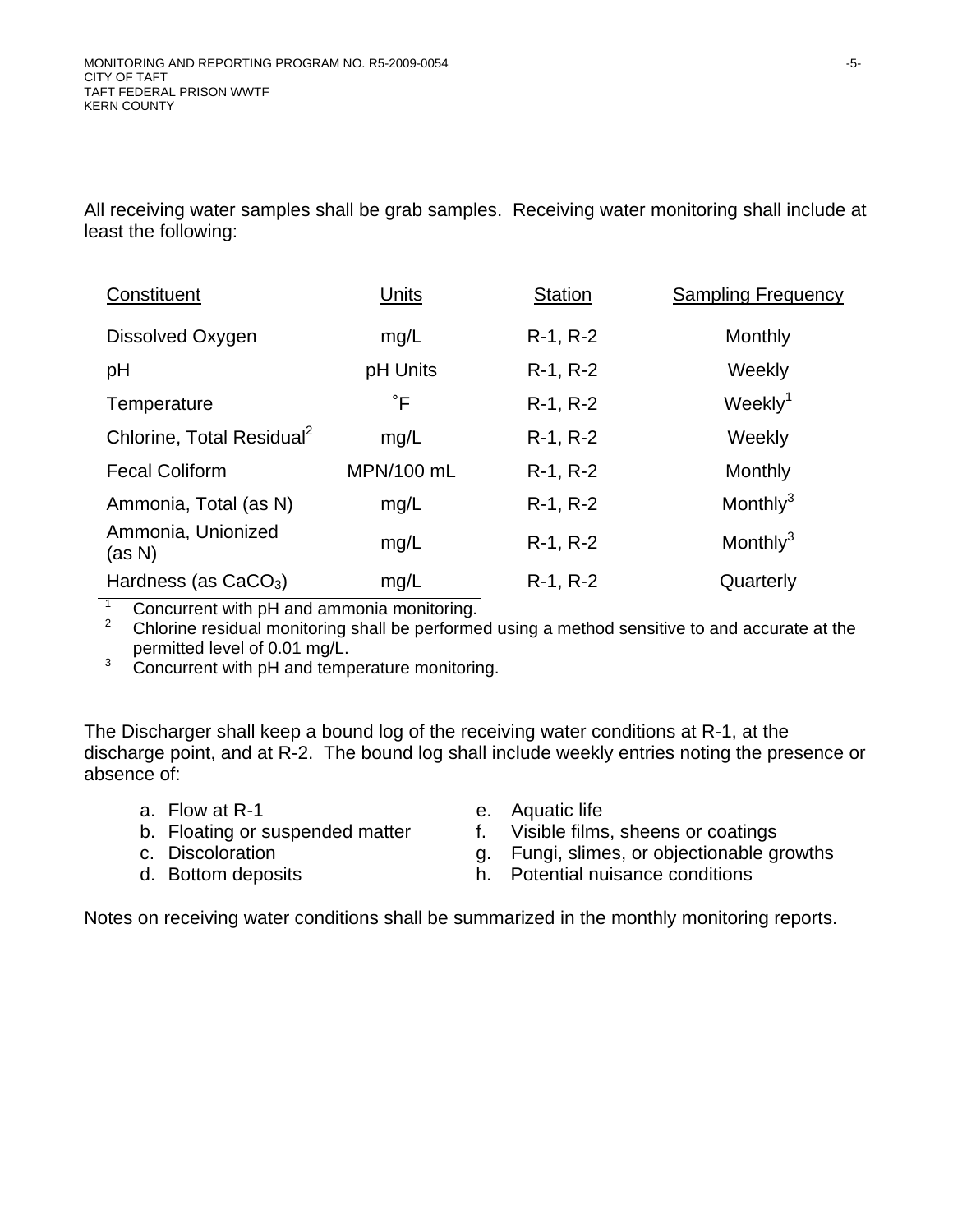## **WATER SUPPLY MONITORING**

The supply water for the Taft Federal Prison shall be monitored as follows:

| Constituent                   | Units    | <b>Type of Sample</b> | Constituent                     |
|-------------------------------|----------|-----------------------|---------------------------------|
| EC <sup>1</sup>               |          |                       |                                 |
| Measurement                   | umhos/cm | $G$ rab <sup>2</sup>  | Monthly                         |
| 12-month rolling average      | umhos/cm | Calculated            | Monthly                         |
| General Minerals <sup>3</sup> | mg/L     | $G$ rab <sup>2</sup>  | Once Every 3 Years <sup>4</sup> |

 $\overline{1}$ Electrical conductivity at 25°C.

2 With Regional Water Board staff concurrence, samples shall be collected at a location(s) representative of the supply water for the Taft Federal Prison. Sample locations shall be described in the monitoring reports.

3 General minerals shall include the constituents in the General Minerals Analyte List presented in the Effluent Monitoring section above. A cation-anion balance shall accompany the results.

4 Concurrent with the California Department of Public Health reporting requirement.

# **WHOLE EFFLUENT TOXICITY (WET) TESTING REQUIREMENTS**

- A. **Acute Toxicity Testing.** The Discharger shall conduct acute toxicity testing to determine whether the effluent is contributing acute toxicity to the receiving water. The Discharger shall meet the following acute toxicity testing requirements:
	- 1. *Monitoring Frequency* The Discharger shall perform **semiannually** (April and October) acute toxicity testing, concurrent with effluent ammonia sampling.
	- 2. *Sample Types and Location* For static non-renewal and static renewal testing, the samples shall be 24-hour composites and shall be representative of the volume and quality of the discharge. The effluent samples shall be taken at effluent monitoring location M-2.
	- 3. *Test Species* Test species shall be fathead minnows (Pimephales promelas).
	- 4. *Methods* The acute toxicity testing samples shall be analyzed using EPA-821-R-02- 012, Fifth Edition or updates thereto. Temperature, total residual chlorine, and pH shall be recorded at the time of sample collection. No pH adjustment may be made unless approved by the Executive Officer.
	- 5. *Test Failure* If an acute toxicity test does not meet all test acceptability criteria, as specified in the test method, the Discharger must re-sample and re-test as soon as possible, not to exceed 7 days following notification of test failure.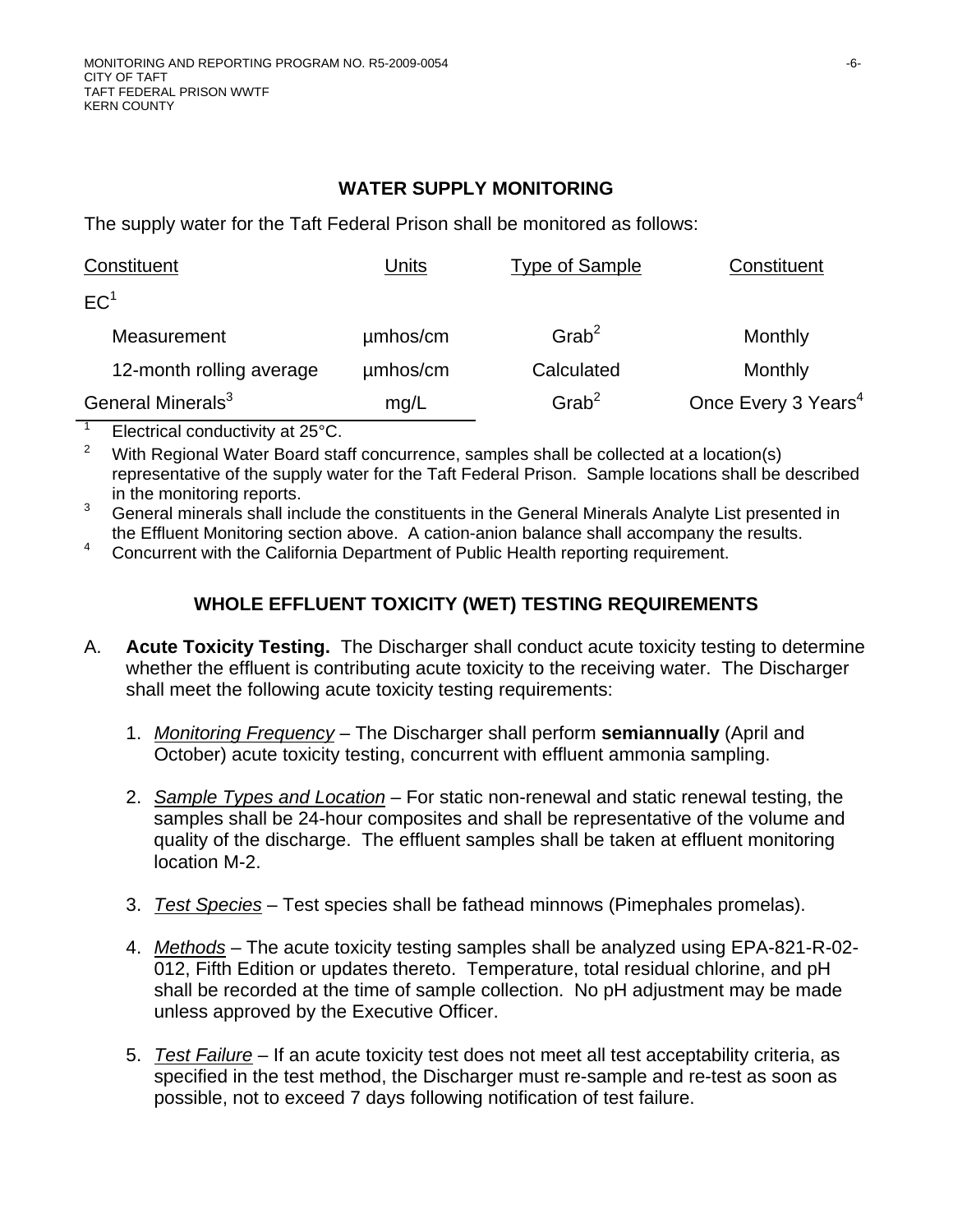- B. **Chronic Toxicity Testing.** The Discharger shall conduct three species chronic toxicity testing to determine whether the effluent is contributing chronic toxicity to the receiving water. The Discharger shall meet the following chronic toxicity testing requirements:
	- 1. *Monitoring Frequency* the Discharger shall perform **annually** (April) three species chronic toxicity testing*.*
	- 2. *Sample Types and Location* Chronic toxicity samples shall be 24-hour composites taken at effluent monitoring location M-2. Time of sample collection shall be recorded.
	- 3. *Test Species* Chronic toxicity testing measures sublethal (e.g. reduced growth, reproduction) and/or lethal effects to test organisms exposed to an effluent compared to that of the control organisms. The Discharger shall conduct chronic toxicity tests with:
		- The cladoceran, water flea, *Ceriodaphnia dubia* (survival and reproduction test);
		- The fathead minnow, *Pimephales promelas* (larval survival and growth test); and
		- The green alga, *Selenastrum capricornutum* (growth test).
	- 4. *Methods* The presence of chronic toxicity shall be estimated as specified in *Shortterm Methods for Estimating the Chronic Toxicity of Effluents and Receiving Waters to Freshwater Organisms, Fourth Edition,* EPA/821-R-02-013, October 2002 and its subsequent amendments or revisions.
	- 5. *Reference Toxicant* All chronic toxicity tests shall be conducted with concurrent testing with a reference toxicant and shall be reported with the chronic toxicity test results.
	- 6. *Dilutions* The chronic toxicity testing shall be performed using 100% effluent and a laboratory control. If toxicity is found in any of the 100 percent effluent tests, the Discharger must retest using the full sampling protocol of the five dilutions listed in the table below. Laboratory control water shall be used as the diluent.
	- 7. *Test Failure* The Discharger must re-sample and re-test as soon as possible, but no later than fourteen (14) days from the time the Discharger becomes aware of the test failure. A chronic toxicity test fails if:
		- a. The reference toxicant test or the effluent test does not meet all test acceptability criteria as specified in the *Short-term Methods for Estimating the Chronic Toxicity of Effluents and Receiving Waters to Freshwater Organisms, Fourth Edition*, EPA/821-R-02-013, October 2002 (Method Manual), and its subsequent amendments or revisions; or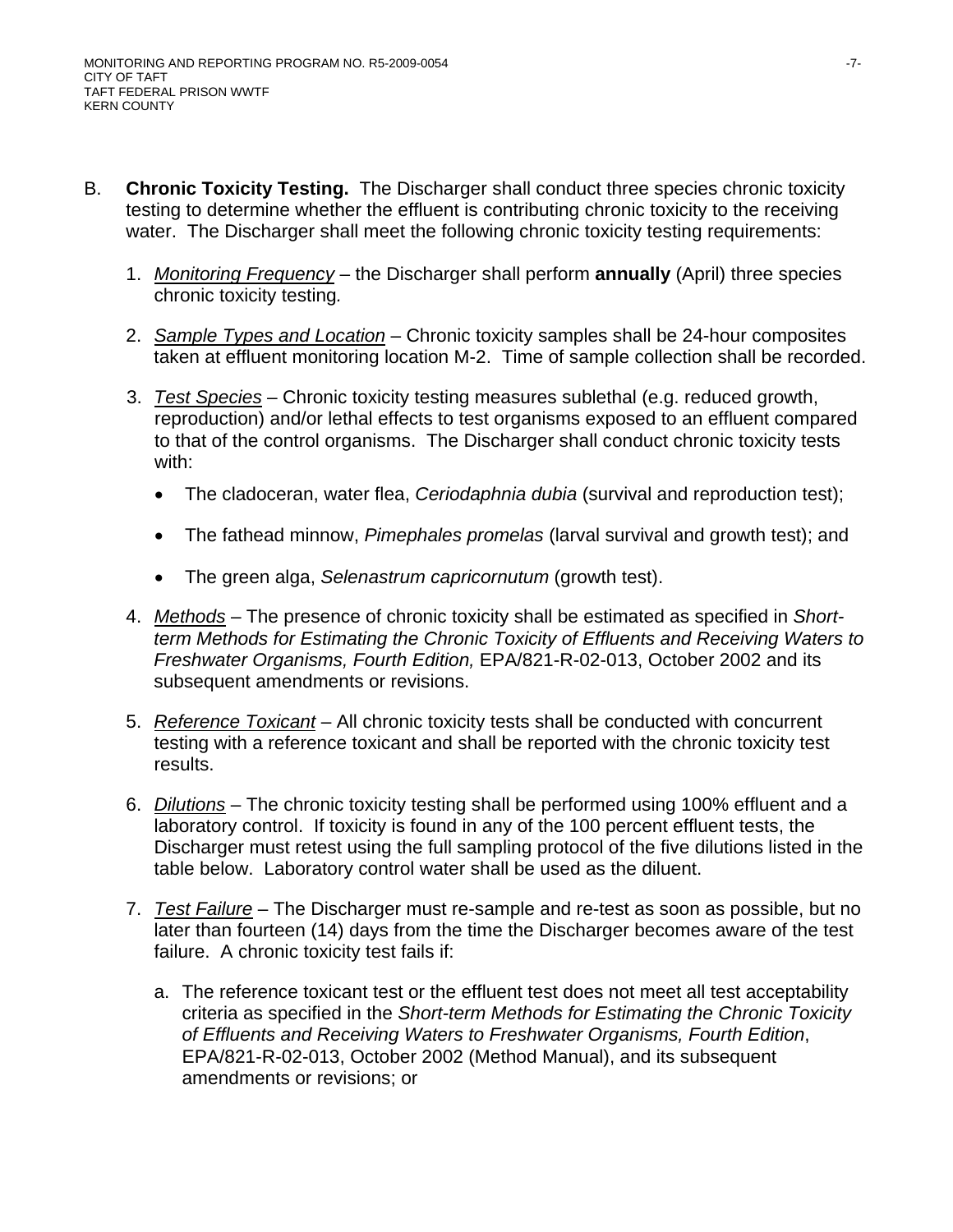b. The percent minimum significant difference (PMSD) measured for the test exceeds the upper PMSD bound variability criterion in Table 6 on page 52 of the Method Manual. (A retest is only required in this case if the test results do not exceed the monitoring trigger specified in Provision H.12.c.).

|                                    |                                                         | Dilutions (%) | <b>Controls</b> |    |      |                    |                                  |  |  |
|------------------------------------|---------------------------------------------------------|---------------|-----------------|----|------|--------------------|----------------------------------|--|--|
| <b>Sample</b>                      | 100                                                     | 75            | 50              | 25 | 12.5 | Receiving<br>Water | Laboratory<br>Water <sup>1</sup> |  |  |
| % Effluent                         | 100                                                     | 75            | 50              | 25 | 12.5 |                    |                                  |  |  |
| % Laboratory<br>Water <sup>1</sup> |                                                         | 25            | 50              | 75 | 87.5 |                    | 100                              |  |  |
|                                    | Loberator water aboll meet LICEDA protecol requirements |               |                 |    |      |                    |                                  |  |  |

### **Chronic Toxicity Testing Dilution Series**

Laboratory water shall meet USEPA protocol requirements.

- C. **WET Testing Notification Requirements.** The Discharger shall notify the Regional Water Board within 24-hrs from the time the Discharger becomes aware of the test results exceeding the monitoring trigger during regular or accelerated monitoring or an exceedance of the acute toxicity effluent limitations.
- D. **WET Testing Reporting Requirements.** All toxicity test reports shall include the contracting laboratory's complete report provided to the Discharger and shall be in accordance with the appropriate "Report Preparation and Test Review" sections of the method manuals. At a minimum, whole effluent toxicity monitoring shall be reported as follows:
	- 1. **Chronic WET Reporting.** Chronic toxicity monitoring results shall be reported to the Regional Water Board **within 30 days** following completion of the test, and shall contain, at minimum:
		- a. The results expressed in TUc, measured as 100/NOEC, and also measured as 100/LC<sub>50</sub>, 100/EC<sub>25</sub>, 100/IC<sub>25</sub>, and 100/IC<sub>50</sub>, as appropriate.
		- b. The statistical methods used to calculate endpoints;
		- c. The statistical output page, which includes the calculation of the PMSD;
		- d. The dates of sample collection and initiation of each toxicity test; and
		- e. The results compared to the numeric toxicity monitoring trigger.

Additionally, the monthly self-monitoring reports shall contain an updated chronology of chronic toxicity test results expressed in TUc, and organized by test species and type of test (survival, growth or reproduction).

2. **Acute WET Reporting.** Acute toxicity test results shall be submitted to the Regional Water Board **within 30 days** following completion of the test and reported as percent survival.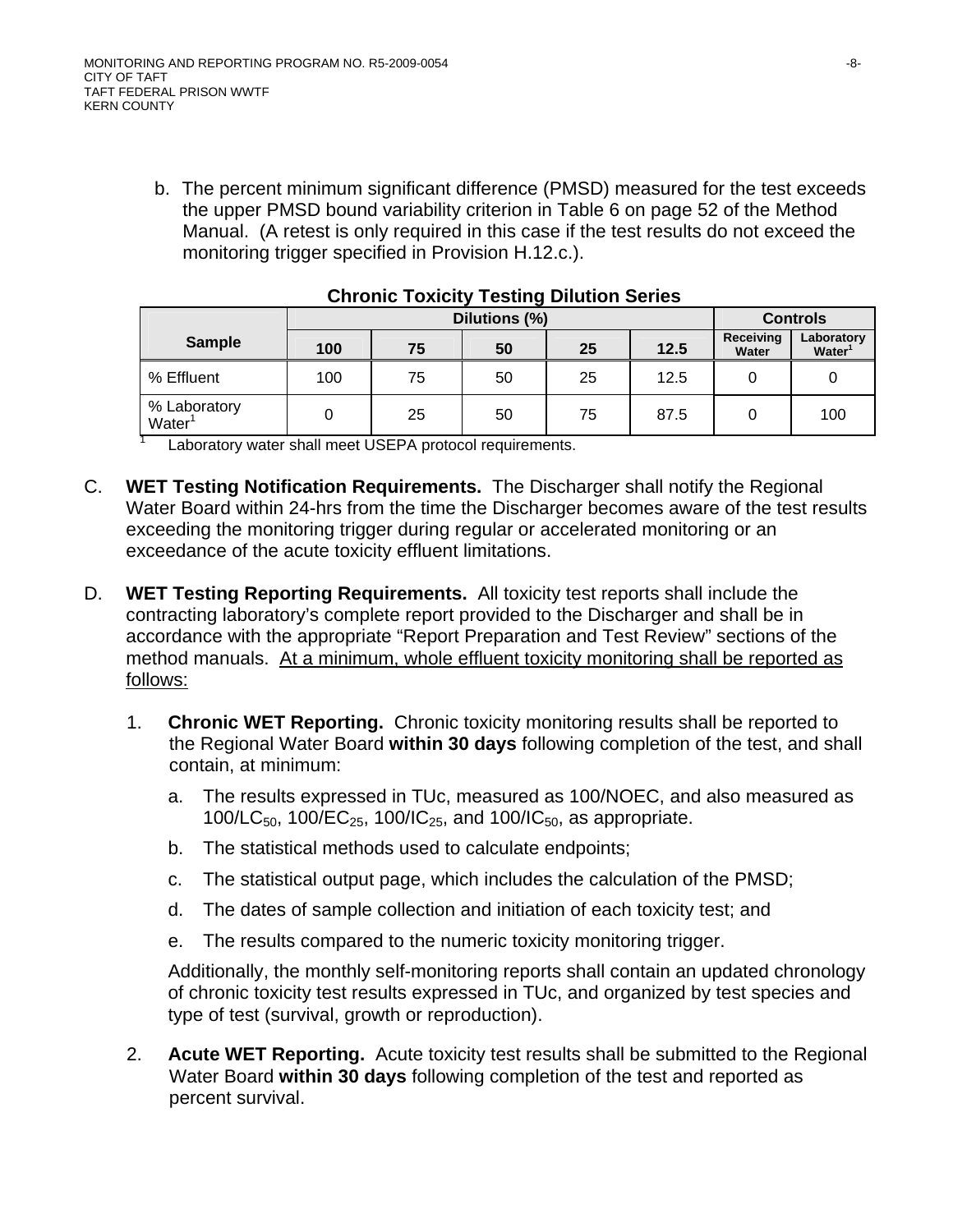- 3. **TRE Reporting.** Reports for Toxicity Reduction Evaluations shall be submitted in accordance with the schedule contained in the Discharger's approved TRE Work Plan.
- 4. **Quality Assurance (QA).** The Discharger must provide the following information for QA purposes:
	- a. Results of the applicable reference toxicant data with the statistical output page giving the species, NOEC, LOEC, type of toxicant, dilution water used, concentrations used, PMSD, and dates tested.
	- b. The reference toxicant control charts for each endpoint, which include summaries of reference toxicant tests performed by the contracting laboratory.
	- c. Any information on deviations or problems encountered and how they were dealt with.

# **SLUDGE MONITORING**

To ensure that discharges to the wastewater treatment facility (WWTF) are not interfering with the treatment process, the Discharger shall collect a composite sample of sludge at least **annually**, as set forth by Title 40 of the Code of Federal Regulations Part 503.16. Any Notice of Necessary Information (NANI) form prepared for submittal to the USEPA shall be forwarded to the Regional Water Board.

Composite samples shall be collected in accordance with USEPA's *POTW Sludge Sampling And Analysis Guidance Document* (EPA/ 833B89100, August 1989) and tested for the following metals:

| Arsenic  | Lead           | Selenium |
|----------|----------------|----------|
| Cadmium  | <b>Mercury</b> | Zinc     |
| Chromium | Molybdenum     |          |
| Copper   | <b>Nickel</b>  |          |

Sampling records shall be retained for a minimum of five years. A log shall be kept of sludge quantities generated and of handling, application, and disposal activities. The frequency of entries is discretionary; however, the log should be complete enough to serve as a basis for part of the annual report. Prior to any disposal or land application of sewage sludge, or removal of sewage sludge from the WWTF, the Discharger shall meet the monitoring and record keeping requirements of Title 40 of the Code of Federal Regulations Part 503.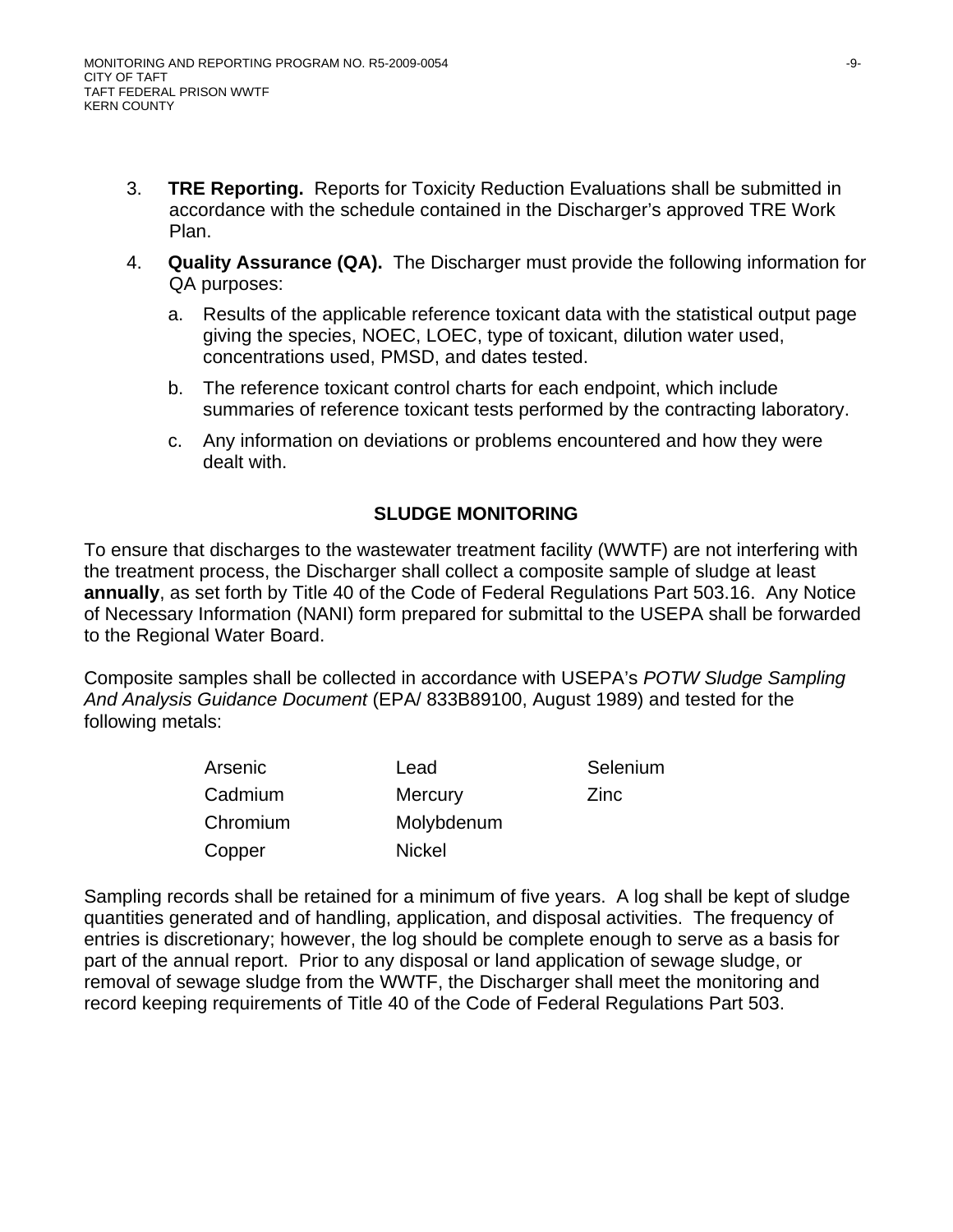## **REPORTING**

The Discharger shall report monitoring data and information as required in this MRP and as required in the Standard Provisions.

A transmittal letter shall accompany each self-monitoring report (SMR) and Annual Operations Report. The letter shall discuss any violations during the reporting period and all actions taken or planned for correcting violations, such as operation or facility modifications. If the Discharger has previously submitted a report describing corrective actions and/or a time schedule for implementing the corrective actions, reference to the previous correspondence will be satisfactory.

All reports submitted in response to this MRP shall comply with the signatory requirements in Standard Provisions, General Reporting Requirements B.3. Monitoring data and/or discussions submitted concerning WWTF performance must also be signed and certified by the chief plant operator. When reports contain laboratory analyses performed by the Discharger and the chief plant operator is not in the direct line of supervision of the laboratory, reports must also be signed and certified by the chief of the laboratory.

The following information is to be included on all monitoring and annual reports, as well as any report transmittal letters, submitted to the Regional Water Board:

### **The agency name, facility name, WDRs Order number, WDID number, and contact information (telephone number and email address, if available).**

In reporting monitoring data, the Discharger shall arrange the data in tabular form so that the date, the constituents, and the concentrations are readily discernible. The data shall be summarized in such a manner that illustrates clearly whether the Discharger complies with waste discharge requirements. If the Discharger monitors any waste constituent or parameter at the locations designated herein more frequently than is required by this Order, the results of such monitoring shall be included in the discharge monitoring report and used in determining compliance.

Each laboratory report shall clearly identify the following:

- analytical method
- measured value
- units
- what constituent a value is reported as (e.g., as nitrogen, as  $CaCO<sub>3</sub>$ , etc.)
- method detection limit (MDL)
- reporting limit (RL) (i.e., a practical quantitation limit or PQL)
- documentation of cation/anion balance for general minerals analyses of supply water and effluent samples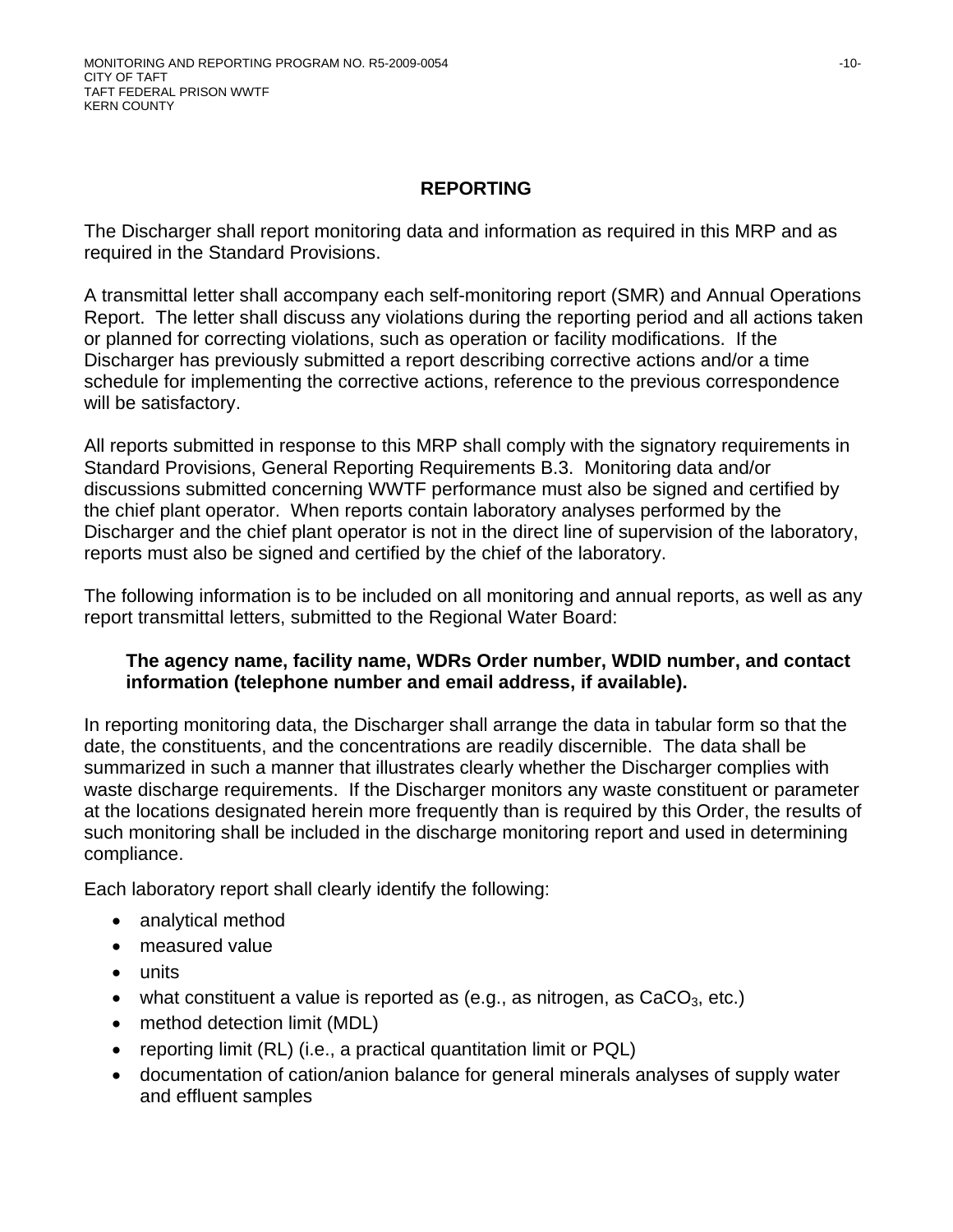All laboratory results shall be reported down to the MDL, as defined in 40 CFR 136. Nondetected results shall be reported as less than the MDL (<MDL). Results above the MDL, but below the concentration of the lowest calibration standard for multipoint calibration methods or below the reporting limit for other methods shall be flagged as estimated.

At any time during the term of this permit, the State or Regional Water Board may notify the Discharger to electronically submit SMRs using the State Water Board's California Integrated Water Quality System (CIWQS) Program Web site (http://www.waterboards.ca.gov/water\_issues/programs/ciwqs/).

### A. **Monthly Reports**

Continuous, daily, twice weekly, weekly, and monthly monitoring data shall be reported in monthly monitoring reports. Monthly monitoring reports shall be submitted to the Regional Water Board **by the 1st day of the second month following sampling** (i.e., the January Report is due by 1 March). At a minimum, the reports shall include:

- 1. Results of monitoring;
- 2. Calculated data (e.g., weekly average, monthly average, percent removal, etc.);
- 3. A comparison of monitoring data to the effluent limitations and an explanation of any violation of those requirements. Data shall be presented in tabular format;
- 4. Copies of laboratory analytical reports; and
- 5. A calibration log verifying calibration of all hand-held monitoring instruments and devices used to comply with the prescribed monitoring program.

## B. **Quarterly and Annual Monitoring Data**

Quarterly and annual monitoring data shall be reported to the Regional Water Board **by the 1st day of the second month following the respective monitoring period** and shall be included with the monthly report as shown in the following table:

| <b>Sampling</b><br><b>Frequency</b> | <b>Monitoring Period</b>                                                                                                                                                               | <b>Monitoring Data Due Date</b>                                                                                                                                                                                                               |
|-------------------------------------|----------------------------------------------------------------------------------------------------------------------------------------------------------------------------------------|-----------------------------------------------------------------------------------------------------------------------------------------------------------------------------------------------------------------------------------------------|
| Quarterly                           | 1 <sup>st</sup> Qtr. - January 1 through March 31<br>$2^{nd}$ Qtr. - April 1 through June 30<br>$3rd$ Qtr. – July 1 through September 30<br>$4th$ Qtr. – October 1 through December 31 | May 1 (include with Jan., Feb., or Mar. monthly rpt.)<br>August 1 (include with Apr., May, or June monthly rpt.)<br>November 1 (include with Jul., Aug., or Sept. monthly rpt.)<br>February 1 (include with Oct., Nov., or Dec. monthly rpt.) |
| Annually                            | January 1 through December 31                                                                                                                                                          | <b>February 1</b> (include with any monthly rpt. in calendar year)                                                                                                                                                                            |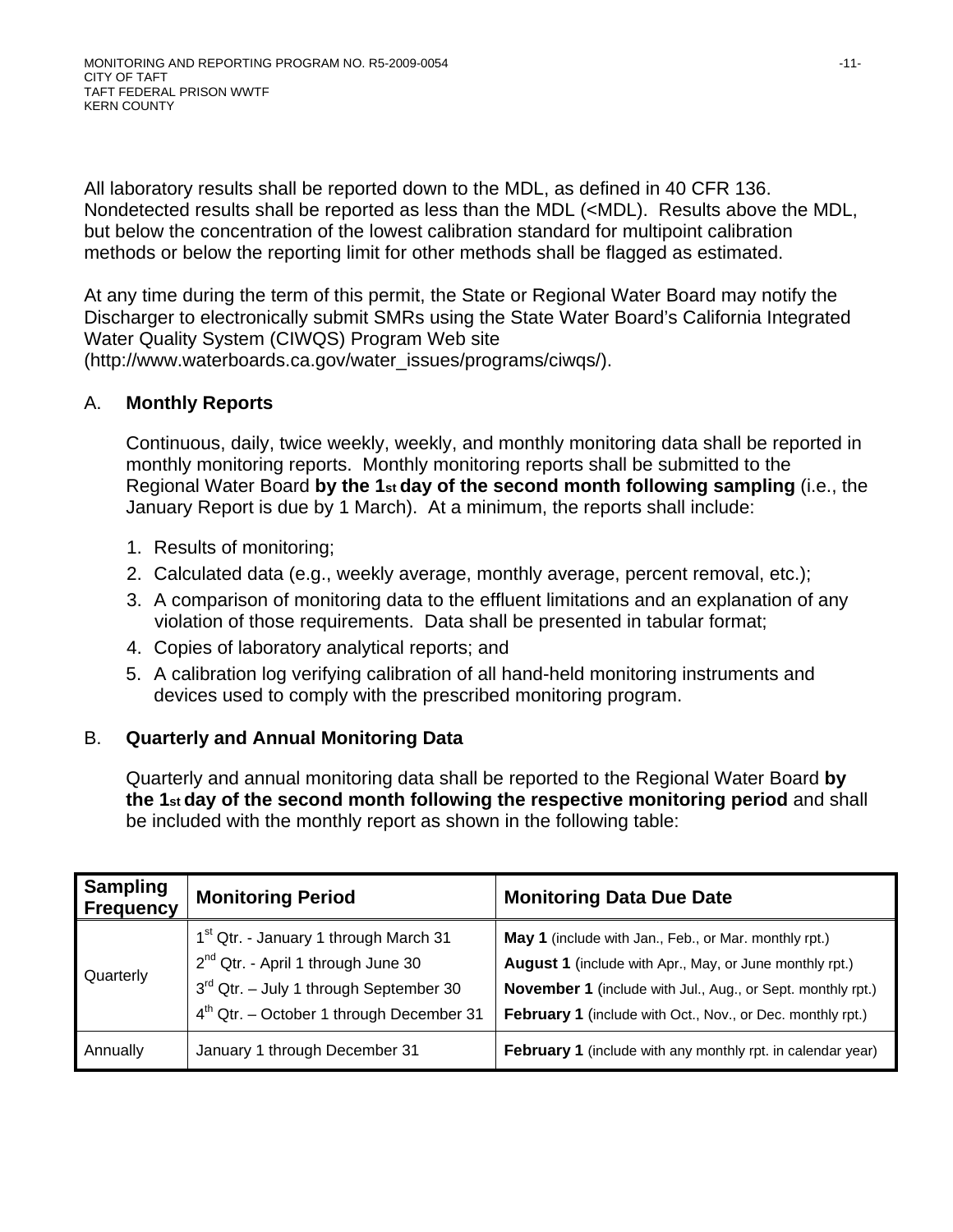### C. **Annual Operations Report**

**By 1 February of each year**, an Annual Operations Report detailing activities of the previous calendar year shall be submitted to the Regional Water Board. The Annual Operations Report shall include the following:

- 1. The names, certificate grades, and general responsibilities of all persons in charge of wastewater treatment and disposal;
- 2. The names and telephone numbers of persons to contact regarding the WWTF for emergency and routine situations;
- 3. A statement certifying when the flow meter and other monitoring instruments and devices were last calibrated, including identification of who performed the calibrations;
- 4. A statement whether the current operation and maintenance manual, and contingency plan, reflect the WWTF as currently constructed and operated. Also include the dates when these documents were last reviewed for adequacy;
- 5. The results of an annual evaluation conducted pursuant to Standard Provisions E.4 and a figure depicting monthly average discharge flow for the previous five calendar years;
- 6. The most recent annual West Kern Water District Consumer Confidence Report;
- 7. A summary of sludge monitoring, including:
	- a. Annual sludge production in dry tons and percent solids;
	- b. Analytical test results for metals;
	- c. A description of disposal methods, including the following information related to the disposal methods used at the WWTF. If more than one method is used, include the percentage of sludge production disposed of by each method.
		- i. For **landfill disposal**, include (a) the Order numbers that regulate the landfill(s) used, (b) the present classifications of the landfill(s) used, and (c) the names and locations of the facilities receiving the sludge.
		- ii. For **land application**, include: (a) the locations of the site(s), and (b) the Order number of any WDRs that regulates the site(s).
		- iii. For **incineration**, include: (a) the names and location of the site(s) where sludge incineration occurs, (b) the Order numbers of WDRs that regulate the site(s), (c) the disposal method of ash, and (d) the names and locations of facilities receiving ash (if applicable); and
		- iv. For **composting**, include: (a) the location of the site(s), and (b) the order numbers of any WDRs that regulate the site(s).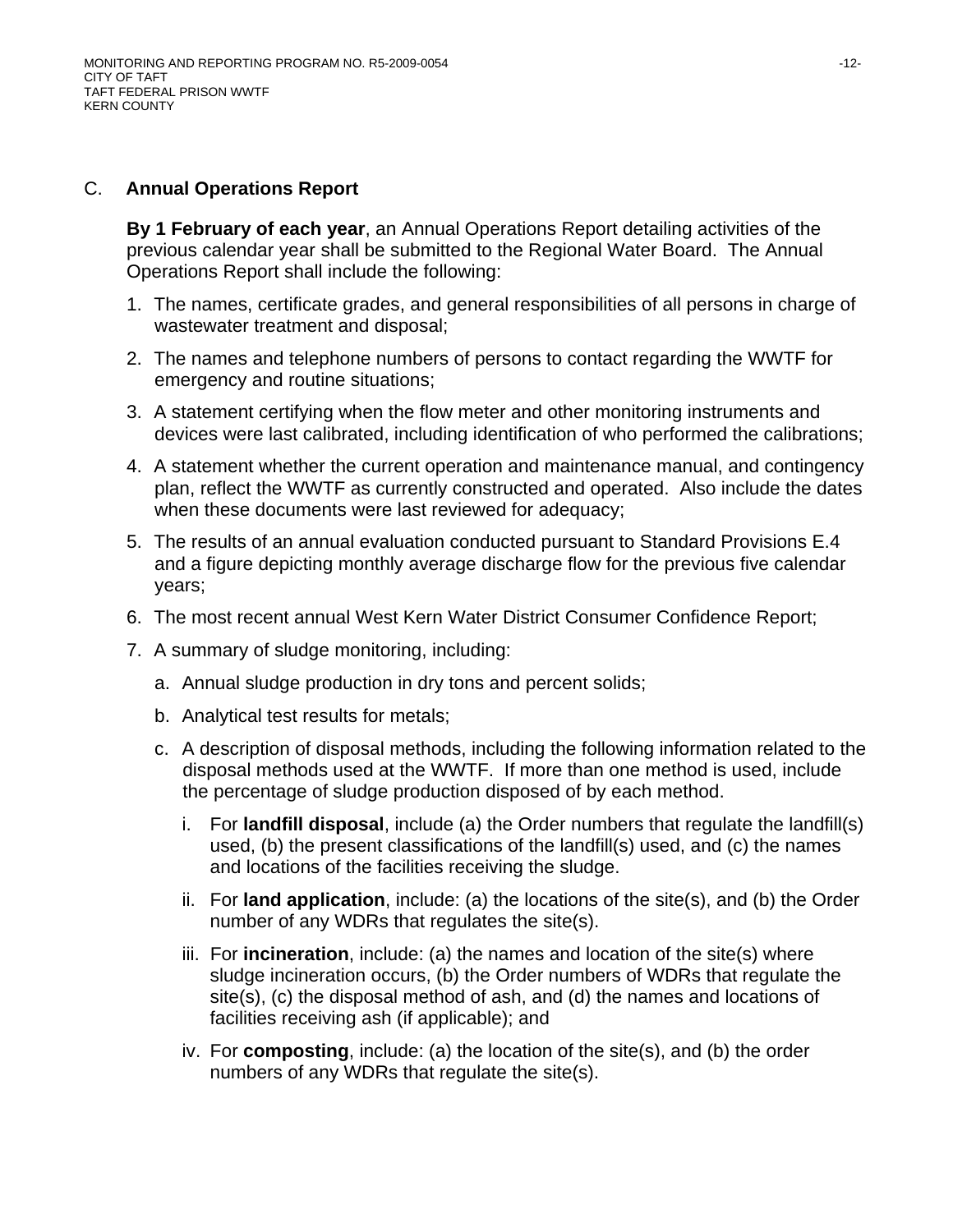8. A summary and discussion of the compliance record for the reporting period. If violations have occurred, the report shall also discuss the corrective actions taken and planned to bring the discharge into full compliance with this Order.

The Discharger may also be requested to submit an annual report to the Regional Water Board with tabular and graphical summaries of the monitoring data obtained during the previous year. Any such request shall be made in writing.

The Discharger shall implement the above monitoring program on the first day of the month following adoption of this Order.

Ordered by:

 $\frac{1}{2}$  , and the contract of the contract of the contract of the contract of the contract of the contract of the contract of the contract of the contract of the contract of the contract of the contract of the contract

Pamela C. Creedon, Executive Officer

24 April 2009

MSS:WDH:mss: 05/07/09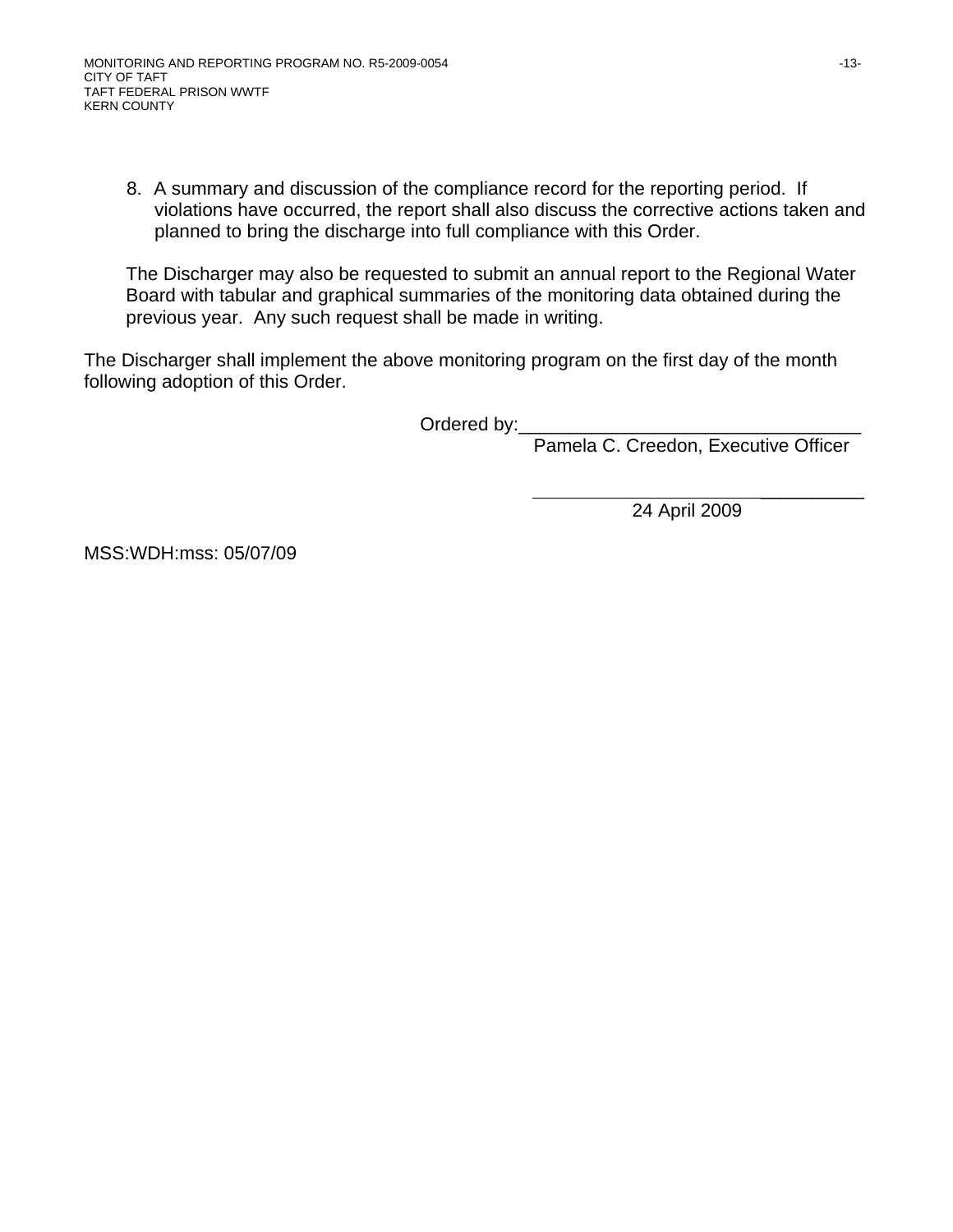ORDER NO. R5-2009-0054 CITY OF TAFT TAFT FEDERAL PRISON WWTF KERN COUNTY

### **Background**

The City of Taft (hereafter Discharger or City) owns a wastewater collection and treatment facility (WWTF) that provides sewerage service for about 2400 inmates and employees at the Taft Federal Prison (hereafter Prison). The Discharger contracts with SouthWest Water Company to operate and maintain the WWTF. The WWTF is designed to treat 0.46 million gallons per day (mgd) and consists of headworks with a bar screen and a flow meter, an activated sludge oxidation ditch, a chlorination system, an unlined 10.4-million-gallon capacity emergency storage pond, and eight unlined sludge drying beds. Secondary treated effluent is discharged from the WWTF to Sandy Creek, an ephemeral stream, about 1¼ miles north of the WWTF.

The WWTF is in Midway Valley on the north side of Cadet Road about 1½ miles east of Highway 33 and about 4¼ miles southeast of the City of Taft, Kern County. The City completed the WWTF in 1996 to solely serve the Taft Federal Prison, which is owned by the U.S. Department of Justice, Federal Bureau of Prisons. The WWTF is just east of the Prison and started treating wastewater in October 1997 when the Prison began operating. The City owns the dedicated sewer trunk line that connects to the Prison-owned and -maintained sewer system. Waste Discharge Requirements (WDRs) Order No. R5-2004-0011 prescribed requirements for discharges from the WWTF to Sandy Creek.

Sludge from the secondary clarifier is pumped to the unlined drying beds. Once dried, sludge is stockpiled in an unlined storage area. WDRs Order No. R5-2004-0011 required the City to properly dispose of the dried sludge that had been accumulated and stockpiled on site since the WWTF began operating in 1997. On 5 January 2004, the Discharger provided written certification, including supporting documentation, that the accumulated dried sludge was disposed of at an appropriately permitted facility (San Joaquin Composting, Inc., Kern County). The Discharger currently stockpiles dried sludge for approximately two years before transferring it to SYNAGRO Technologies, Incorporated's, South Kern Compost Manufacturing Facility east of Taft.

The Prison's water supply is from the West Kern Water District and is of high quality, based on the Water District's 2007 Consumer Confidence Report*,* with an electrical conductivity (EC) of 444 µmhos/cm. Self-monitoring reports from January 2007 to September 2008 indicate that the average source water EC, as measured at the Prison, was 382 umhos/cm and the maximum 12-month average was 439 umhos/cm. The maximum incremental increase between January 2004 and September 2008, based on a monthly average effluent EC and a 12-month rolling source water average, was 319 umhos/cm.

The Discharger's self-monitoring reports from January 2004 to September 2008 characterize the discharge as follows: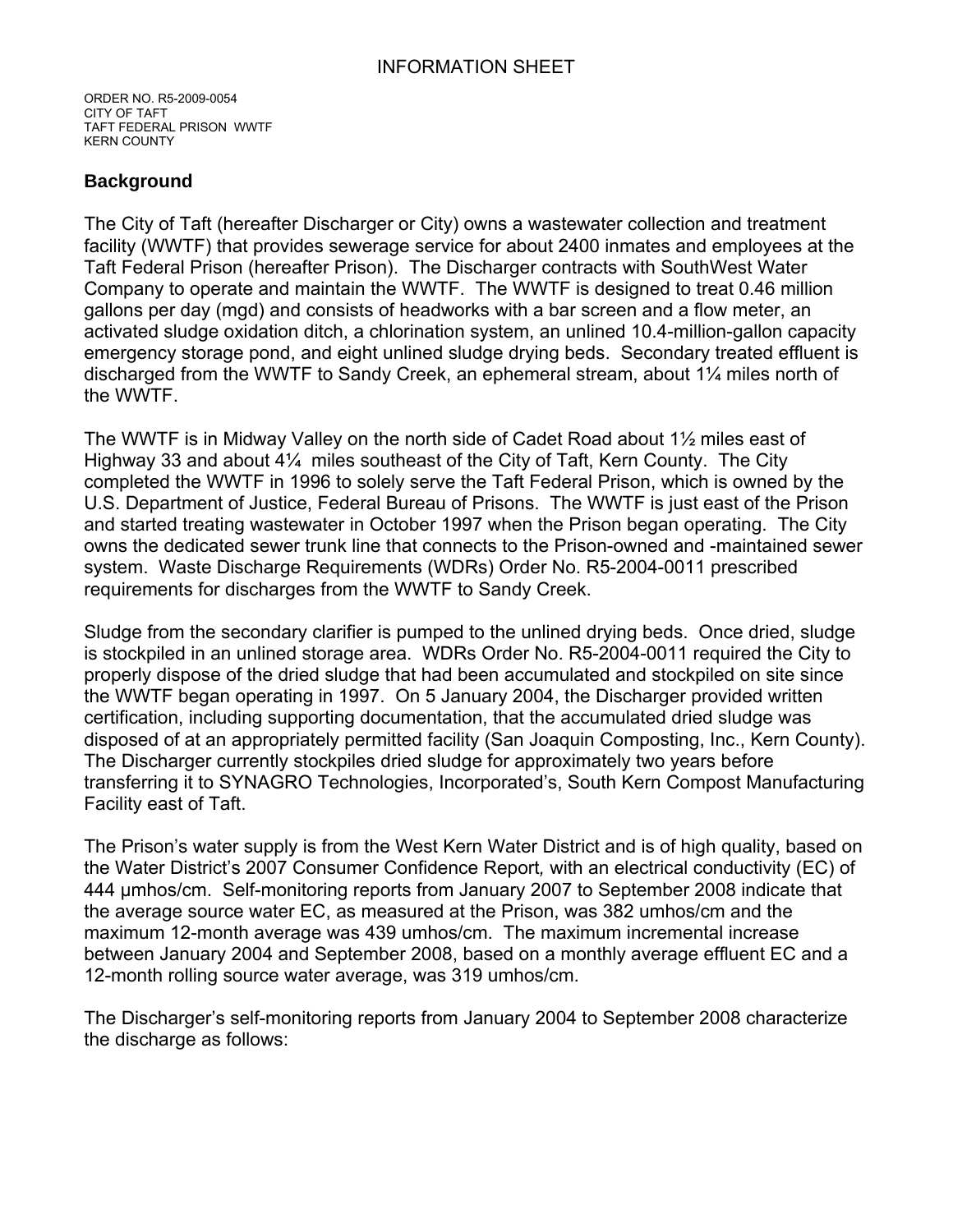| Units    | Average<br>Influent | Average<br>Effluent |
|----------|---------------------|---------------------|
| mgd      |                     | 0.26                |
| mL/L     |                     | < 0.1               |
| mg/L     | 250                 | 2.8                 |
| mg/L     | 192                 | 2.6                 |
| umhos/cm | 702                 | 622                 |
| mg/L     |                     | 0.02 <sup>4</sup>   |
| mg/L     |                     | $17^{5}$            |
| mg/L     |                     | 2.4                 |
|          |                     |                     |

 $\frac{1}{2}$  5-day, 20 $^{\circ}$ C biochemical oxygen demand

 $\frac{2}{3}$  Total suspended solids

 $\frac{3}{4}$  Electrical conductivity at 25°C

 $^{4}$  Non-detect values were set equal to one-half of the detection limit  $^{5}$ 

<sup>5</sup> Based on four samples.

The WWTF and discharge area are in an arid climate characterized by hot dry summers and mild winters. Average annual precipitation and pan evaporation in the discharge area are 5.8 inches and 95 inches, respectively, according to information published by the Western Regional Climate Center and the California Department of Water Resources (DWR).

Land uses in the WWTF vicinity include extractive industrial (oil fields), undeveloped areas with native vegetation, agricultural, and institutional use (i.e., the Prison immediately west of the WWTF) according to DWR land use data published in 1998. Crops historically grown within one-half mile on either side of Sandy Creek from the discharge point to its terminus include cotton and safflower, although creek water is not known to be used for irrigation.

Sandy Creek originates in the Temblor Range to the west, flows southeasterly through lower Midway Valley then northeasterly, and effectively terminates about three miles before reaching dry Buena Vista Lake, which is about 4½ miles downstream of the discharge point. The bed and bank features of Sandy Creek end approximately 1½ miles downstream of the WWTF discharge point. Beyond the bed and bank features of Sandy Creek is the flat landscape of the San Joaquin valley floor. Sandy Creek is normally dry and flows only during and immediately after storm events. The WWTF discharge creates an induced flow that typically fully infiltrates the streambed completely in approximately one mile, as observed during a staff inspections on 6 June 2002 and 7 November 2008. Typical desert vegetation grows in the Sandy Creek streambed, but wetland vegetation grows where the discharge flows. Sandy Creek has an average slope of about 1.3 percent from the discharge point to its terminus. The California Aqueduct siphons under Sandy Creek about 0.2 miles downstream from the WWTF discharge point and does not obstruct stream flow. Constructed berms also exist between the end of bed and bank features of Sandy Creek and the Buena Vista lakebed. It is very unlikely that Sandy Creek flows would ever reach the dry lake bed.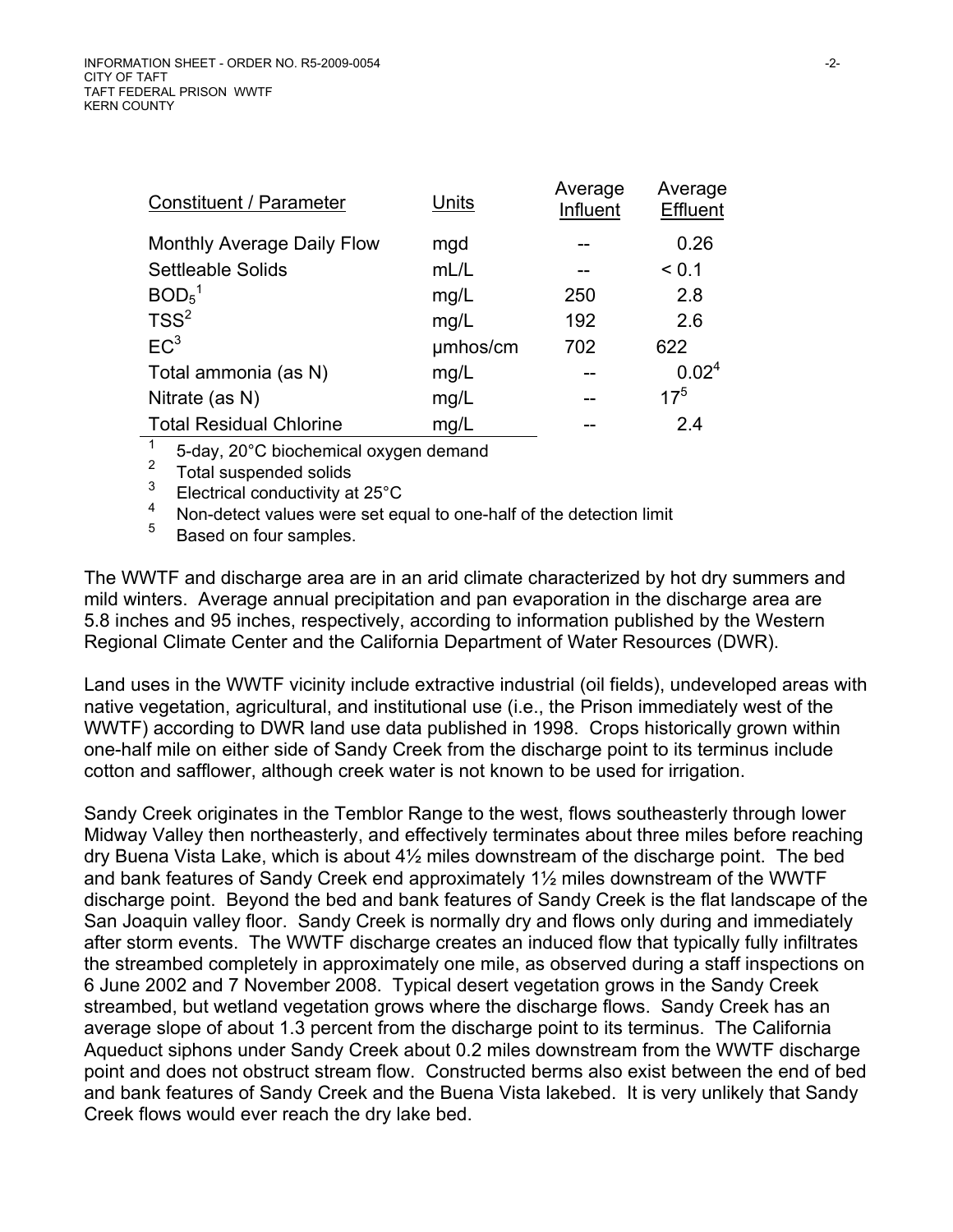After the adoption of WDRs Order No. 2004-0011, the Discharger requested a review of whether Sandy Creek is a water of the United States subject to the regulation under the Clean Water Act (CWA) and whether warm freshwater habitat (WARM) is a probable beneficial use of Sandy Creek. Given the evidence that Sandy Creek may be an isolated water body, recent United States Supreme Court decisions concerning CWA jurisdiction over isolated water bodies, and evidence that WARM may not exist, the Regional Water Board adopted Special Order No. R5-2005-0060 on 29 April 2005. Order No. R5-2005-0060 delayed the implementation of dechlorination and continuous total residual chlorine monitoring while the Discharger and the Regional Water Board gathered evidence for formal decisions concerning whether Sandy Creek is a water of the United States and to conduct a Use Attainability Analysis (UAA) to determine whether WARM is a beneficial use of Sandy Creek or one that can probably be dedesignated.

In August 2007, the Discharger requested the United States Army Corps of Engineers (Corps) to complete a jurisdictional determination for Sandy Creek. In a 25 February 2008 letter to the Discharger, the Corps stated that it would not be completing a jurisdictional determination as the Discharger's request was not associated with a permit action under Section 404 of the CWA. The Corps further stated that jurisdictional questions concerning permit actions under Section 401 or 402 of the CWA should be directed to the United States Environmental Protection Agency (USEPA), Region 9.

USEPA, Region 9, conducted an evaluation of the jurisdictional status of Sandy Creek for purposes of the federal CWA. The evaluation included a field investigation of Sandy Creek on 28-29 February 2008 by USEPA staff. Regional Water Board staff participated in the field investigation on 29 February. By a letter dated 10 April 2008, the USEPA transmitted the results of the evaluation and the field investigation findings to the Regional Water Board. In the letter, USEPA stated, "*Available evidence suggests that Sandy Creek, from the Highway 33 crossing to its downstream terminus, is hydrologically isolated from other water, and, therefore, since no other basis for CWA jurisdiction appears to be present, further suggests that Sandy Creek is not a [water of the United States] as defined under the federal CWA and associated regulations*." Based on information gathered by Regional Water Board staff and USEPA's evaluation, Sandy Creek is not a water of the United States and discharges thereto are not subject to NPDES permitting requirements. Thus, it is appropriate to terminate NPDES Permit No. CA0083755 by rescinding Order No. R5-2004-0011. Sandy Creek is a water of the State as defined in California Water Code (CWC) Section 13050, and thus subject to waste discharge requirements issued pursuant to CWC Section 13263.

### **Groundwater Conditions**

According to the California Department of Conservation, Division of Mines and Geology *Geologic Map of California Bakersfield Sheet (1964)* and U.S. Geological Survey *Taft, Maricopa, and Mouth of the Kern, California* topographic maps, the Midway Valley is underlain by Recent alluvial fan deposits consisting of interbedded sands, silts, and clays overlying the Pleistocene Tulare Formation. The base of the Recent alluvial fan deposits/top of the Tulare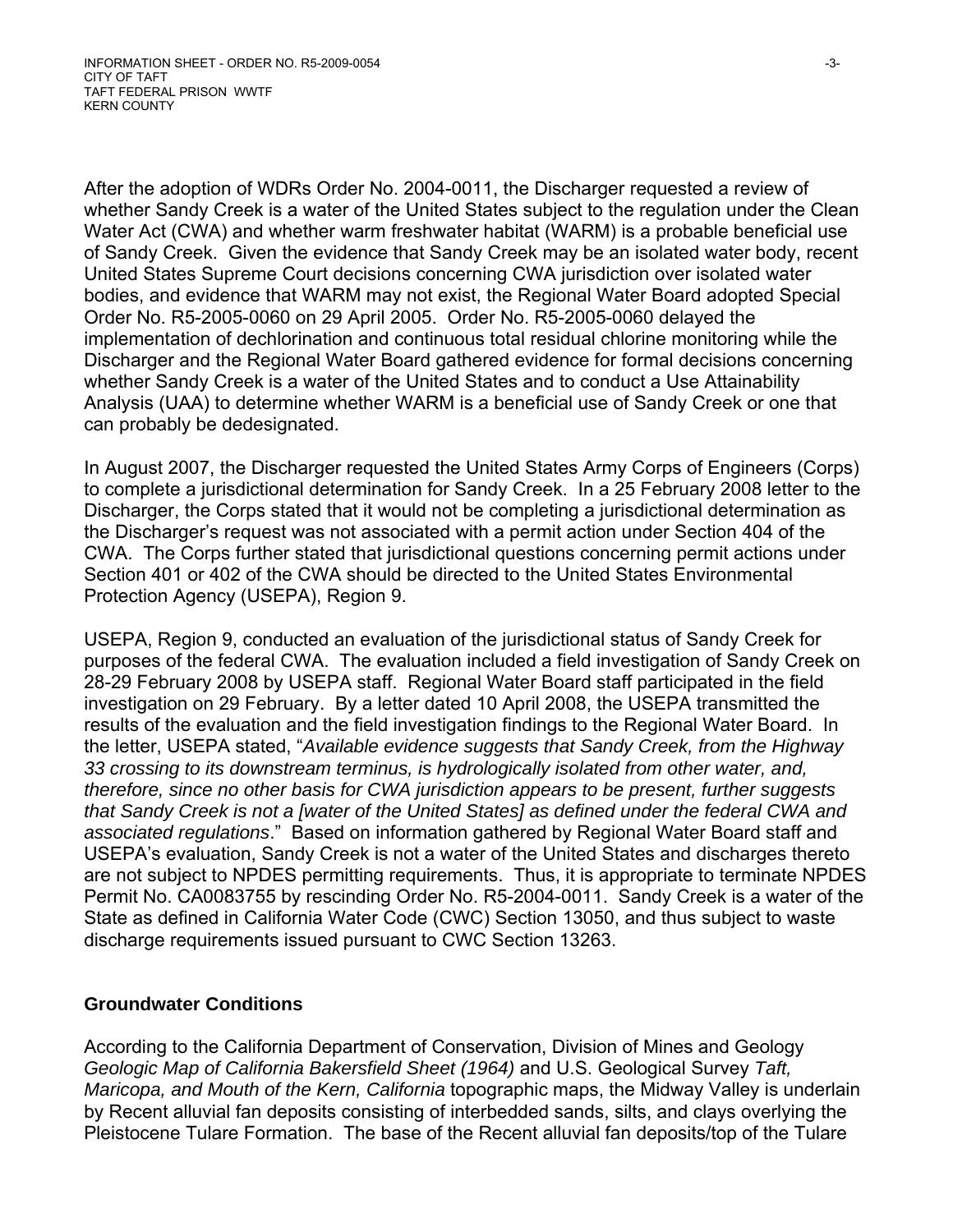Formation appears to form a barrier to percolating water; thus, percolating water perches at the base of the Recent alluvial fan deposits or on native groundwater according to a 2008 report prepared by Geomega, Inc. entitled *Phase II Groundwater Investigation Report, Valley*  Waste Disposal Company, Midway Valley - Southeast Taft Area (Geomega 2008 Report).

DWR maintains depth to groundwater records for three wells near the WWTF (State well numbers 32S24E 24N001, 26A001, and 26N001). Hydrographs for these wells indicate depth to groundwater varied between about 210 and 300 feet below ground surface (bgs) during the monitoring period of 1961 to 1978. The Geomega 2008 Report indicates groundwater exists in the Recent alluvial fan deposits near Sandy Creek northwest of the WWTF at about 100 to 210 feet bgs. The Geomega 2008 Report identifies a monitoring well (21H) that is proximate to Sandy Creek about a mile upgradient of the WWTF discharge point. In October 2007 and March 2008, the depth to groundwater in monitoring well 21H was about 140 feet bgs.

Kern County Water Agency, *Water Supply Report 2000*, indicates groundwater quality in the area of the WWTF and the discharge point is poor quality with total dissolved solids (TDS) of approximately 5,000 mg/L. The Geomega 2008 Report identified monitoring well 21H as being representative of native alluvial groundwater. Presented below are selected analytical results for samples collected from monitoring well 21H:

| <u>Date</u> | Calcium<br>(mg/L) | Sodium<br>(mg/L) | Chloride<br>(mg/L) | Sulfate<br>(mg/L) | Nitrate-N<br>(mg/L) | Boron<br>(mg/L) | ЕC<br>(umhos/cm) | TDS<br>(mg/L) |
|-------------|-------------------|------------------|--------------------|-------------------|---------------------|-----------------|------------------|---------------|
| 10/9/2007   | 460               | 280              | 190                | 1500              | 4.9                 | 2.6             | 3100             | 2700          |
| 3/18/2008   | 620               | 360              | 190                | 1800              | 14                  |                 | 3800             | 3600          |

Midway Valley lies in the Midway-Sunset Oil Field, which is one of the older oil producing areas in and around the San Joaquin Valley. In 1955, the California Department of Public Works, Division of Water Resources (now known as the Department of Water Resources) prepared a report *Oil Field Waste Water Disposal, Midway-Sunset Oil Field, Kern County* (DWR 1955 Report) that states oil was first discoved in the Midway-Sunset Oil Field in 1901 and full scale operations existed by 1910. The purpose of the DWR 1955 Report was to determine if disposal of oil production wastes had polluted or may pollute underlying groundwater with mineral constituents. The concern was (and still is) that produced water, which contains high concentrations of dissolved minerals (i.e.,  $EC > 25,000$  umhos/cm) and nitrogen (sum of nitrate, nitrite, and ammonia is generally greater than 10 mg/L as N), may impact better quality groundwater (of Sierra Neveda origin) on the San Joaquin Valley floor.

Up until the 1930's, oil field operators discharged the crude oil/produced water mixture directly into natural surface water drainages, including Sandy Creek. Operators constructed dikes on the surface water drainages and skimmed off the oil. In 1932, operators banded together to form Valley Waste Disposal Company for the purpose of managing produced water disposal operations. Disposal sumps were used to skim off the majority of the oil and the remaining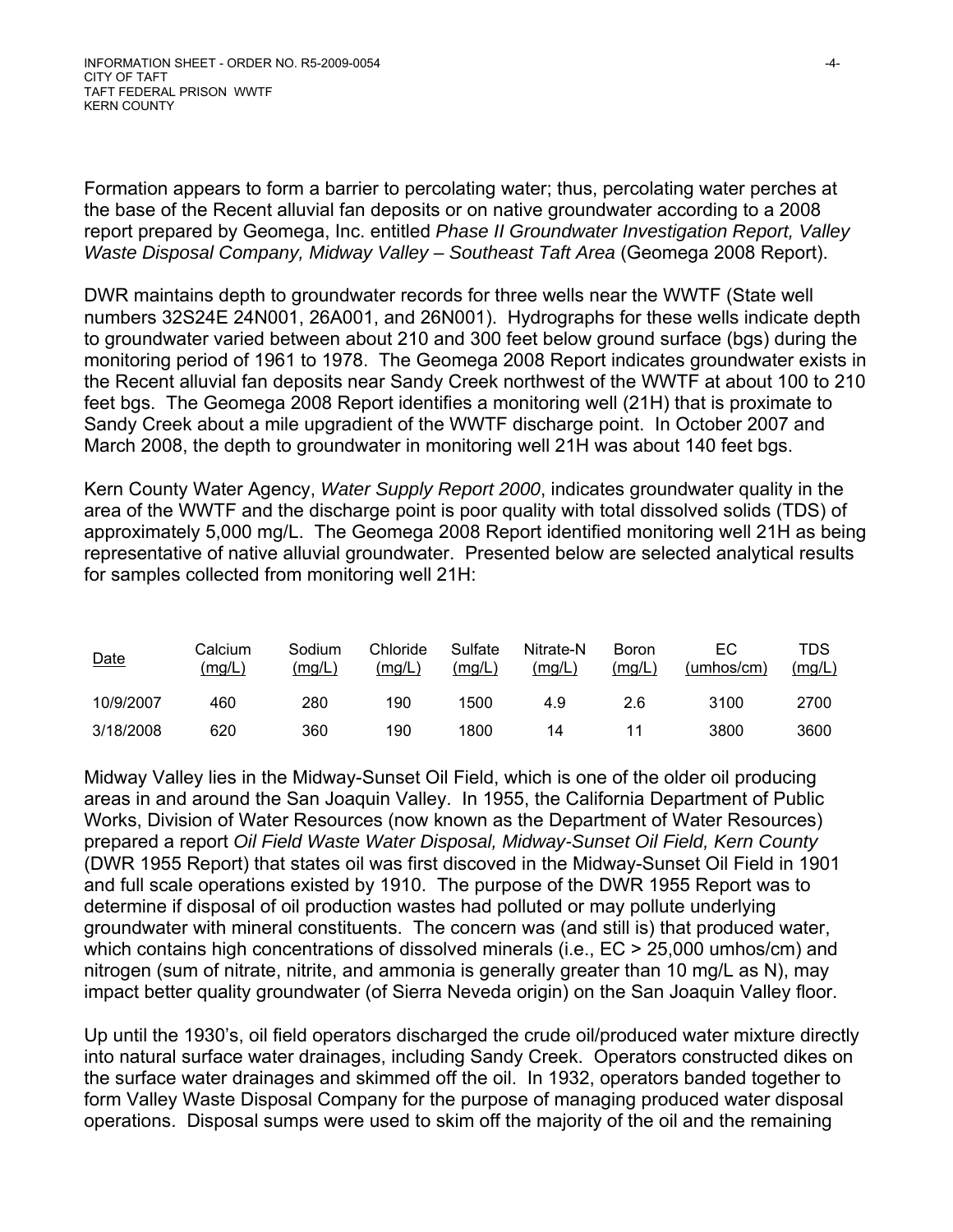water (containing residual oil) was discharged into natural surface water drainages and eventually reached terminal sumps on the San Joaquin Valley floor.

The DWR 1955 Report and a memoradum prepared by Valley Waste Disposal Company in 1955 include groundwater data for wells within an approximate 2 mile radius of the WWTF outfall to Sandy Creek. These water supply wells were on the east side of the future location of the California Aqueduct, and the groundwater samples were collected between 1953 and 1955. The groundwater data show that the EC ranged from 3,303 to 6,770 umhos/cm and nitrate (as N) concentrations ranged from 0.0 to 59 mg/L. Four of the nine wells for which there were data had at least one nitrate (as N) sample result exceeding 10 mg/L. The DWR 1955 Report concluded that produced water percolating beneath disposal sumps had degraded groundwater supplies the San Joaquin Valley with salts, including nitrates.

Currently, produced water is disposed of in lined and unlined sumps in the Midway Valley area. The produced water evaporates and/or percolates. No produced water discharges to Sandy Creek are known to exist today. Valley Waste Disposal Company operates two produced water disposal pond systems southeast of the City of Taft (SE Taft Ponds) near the banks of Sandy Creek. The ponds are about three miles upgradient of the WWTF outfall to Sandy Creek and are unlined. The smaller of the two systems has been operating since 1958, while operation of the larger system began in 1981. The Geomega 2008 Report indicates that approximately 630,000 gallons per day of produced water are disposed of in the SE Taft Ponds, and historical disposal volumes have approached 1,050,000 gallons per day.

The Geomega 2008 Report contains data for samples collected from groundwater monitoring wells near the SE Taft Ponds. Monitoring well MW-4 is approximately one mile upgradient of the SE Taft Ponds and monitoring wells MW-1 and MW-3 are about one-half and one mile downgradient of the SE Taft Ponds, respectively. The Geomega 2008 Report states that the data indicates percolated produced water from the SE Taft Ponds has impacted groundwater at MW-1, MW-3, and MW-4. Presented below are selected analytical results for samples collected from monitoring wells MW-1, MW-3, and MW-4:

| Well No. | Calcium<br>(mg/L) | Sodium<br>(mg/L) | Chloride<br>(mg/L) | Sulfate<br>(mg/L) | Nitrate-N<br>(mg/L) | <b>Boron</b><br>(mg/L) | ЕC<br>(umhos/cm) | TDS<br>(mglL) |
|----------|-------------------|------------------|--------------------|-------------------|---------------------|------------------------|------------------|---------------|
| $MW-1$   | 920               | 1090             | 2534               | 2090              | 123                 | 16                     | 10183            | 8185          |
| $MW-31$  | 790               | 604              | 1535               | 1775              | 125                 | 4.5                    | 7035             | 5988          |
| $MW-4^2$ | 2400              | 1533             | 3700               | 1233              | 1155                |                        | 18333            | 17000         |

1 Results are averages based on four samples collected on 8/11/97, 7/15/05, 11/14/05, and 3/19/08.  $\mathfrak{p}$ Results are averages based on three samples collected on 7/22/05, 11/15/05, and 3/20/08.

Given the poor quality of native groundwater, the historical groundwater impacts described above, the depth to groundwater, the relatively low WWTF effluent flows, and the fact that WWTF discharge is spread out over a large area, it is unlikely the WWTF discharge has caused or will cause perceptible degradation of groundwater.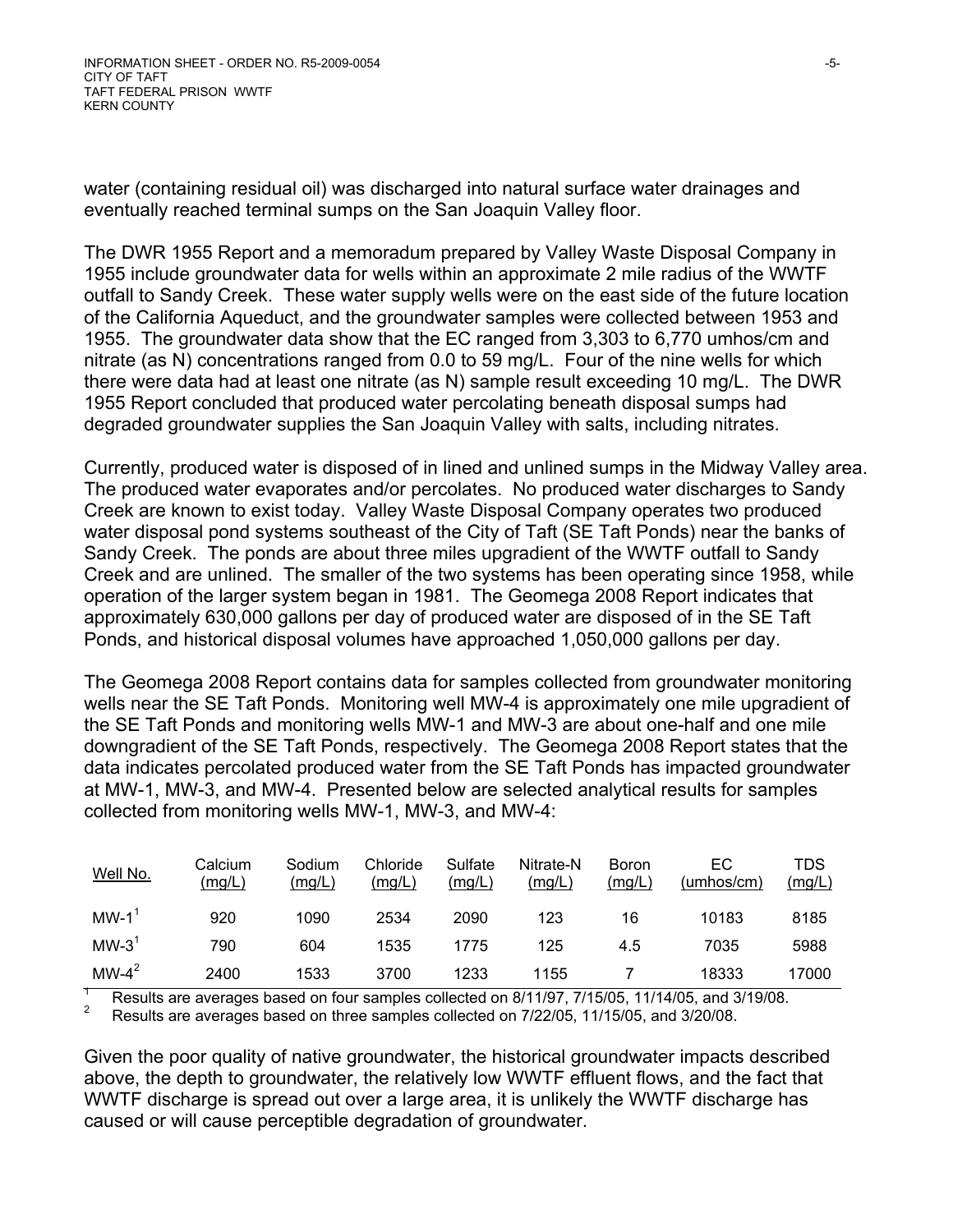Because of its poor quality as documented herein, groundwater in Midway Valley is not known to be used for any beneficial use. West Kern Water District imports and supplies water for essentially all uses, except for irrigation. The Wheeler Ridge-Maricopa Water Storage District imports and supplies irrigation water for the farmlands on the east side of the California Aqueduct. To be used for MUN, groundwater would have to be treated by a process to remove salts, which would also remove nitrate (e.g., reverse osmosis or distillation).

### **Basin Plan, Beneficial Uses, and Regulatory Considerations**

The Water Quality Control Plan for the Tulare Lake Basin, Second Edition, revised January 2004 (Basin Plan), designates beneficial uses, establishes water quality objectives, and contains implementation plans and policies for all waters of the Basin.

The WWTF and discharge point are in the Taft Hydrologic Area (HA 557.20) of the South Valley Hydrologic Unit (HU 557) of the Tulare Lake Basin. The Basin Plan specifies that surface waters within HU 557 are valley floor waters with the following designated beneficial uses: agricultural supply (AGR); industrial service supply (IND); industrial process supply (PRO); water contact recreation (REC-1); noncontact water recreation (REC-2); WARM; wildlife habitat (WILD); rare, threatened, or endangered species (RARE); and groundwater recharge (GWR).

Not all of the designated beneficial uses are realized. Sandy Creek downstream of the discharge point is surrounded by oil fields and privately owned farms, and is not near any facility or place that people frequent. Storm water runoff only flows in Sandy Creek during and shortly after significant rainfall events. The WWTF discharge flows for less than a mile before disappearing completely in the streambed. As Sandy Creek flows are low, ephemeral, and unpredictable, they are not used for irrigation and are not a viable industrial water supply. The reach of Sandy Creek affected by the WWTF discharge is not surrounded by any significant human habitation and is an unattractive for water related recreation as the flows are small (i.e., less than 12 inches deep and 5 feet wide) and dense vegetation makes access difficult. People are far more likely to go to the California Aqueduct for water related recreation.

As previously described, the Discharger questioned that WARM is a probable beneficial use of Sandy Creek. Special Order No. R5-2005-0060 gave the Discharger additional time to implement dechlorination and continuous chlorine monitoring, which were required by Order No. R5-2004-0011 to protect WARM, while Regional Water Board staff and the Discharger gathered information concerning the existence of and potential for WARM in Sandy Creek.

On 9 November 2005, Regional Water Board staff sent the Discharger a letter requesting that the Discharger submit a work plan and implementation schedule for completing a technical report that includes information necessary to support a UAA. The letter indicated, consistent with State Water Resources Control Board precedent (see State Water Board Order WQO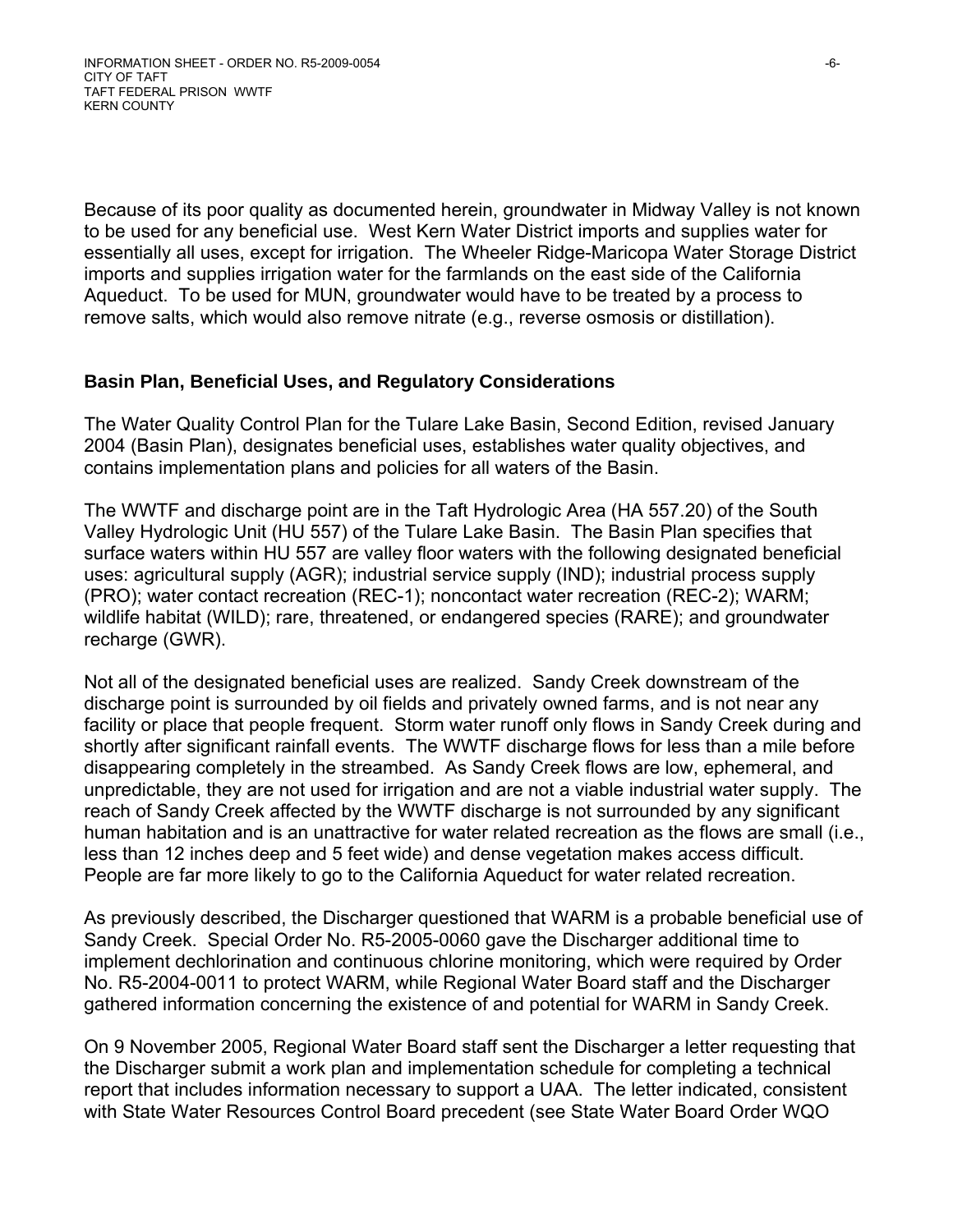2002-0015), that the Discharger bears the responsibility for providing the information to support a UAA.

On 9 January 2006, the Discharger submitted a UAA work plan for assessing the existence of and potential for WARM in Sandy Creek. The UAA work plan stated that McCormick Biological would conduct a biological assessment of the presence of and potential for WARM during the calendar year 2006. The UAA work plan also stated that BSK Associates would conduct a hydrogeologic assessment of the Sandy Creek drainage.

On 12 May 2008, the California Department of Fish and Game (DFG), at the request of Regional Water Board staff, conducted reconnaissance of Sandy Creek to evaluate whether the WARM is an appropriate designated beneficial use of Sandy Creek. DFG staff observed Sandy Creek from near its headwaters west of the City to its terminus approximately 1.5 miles downstream of the WWTF discharge point. The RARE beneficial use of Sandy Creek was observed during the inpsection and is known to exist in reaches upstream of the WWTF discharge. DFG observed WILD throughout the entire inpsected reach of Sandy Creek. Downstream of the WWTF discharge cliff swallows were observed foraging over Sandy Creek and California quail, killdeer, and numerous unidentifed passerine birds were oberved using the riparian vegetation. Consistent with WARM, two breeding western toads were observed in Sandy Creek in the City of Taft, and riparian vegetation and wetland plants were observed downstream of the WWTF discharge. In a 15 September 2008 memoradum from DFG staff to Regional Water Board staff, DFG staff states, "*It is likely that other WARM beneficial uses are present within portions of Sandy Creek absent the current influence of the [WWTF] and stormwater discharges; for example, in years with average or above average rainfall, aquatic insects and breeding western spadefoot toad (Spea hammondii) would likely be present within Sandy Creek. These additional WARM beneficial use indicators were not observed during our site visit, since our site visit was not conducted at the appropriate time of year and both 2007 and 2008 were years with below normal precipitation*." A 15 September 2008 memorandum from DFG to the Executive Officer recommended that WARM, WILD, and RARE remain designated beneficial uses of Sandy Creek.

By 21 October 2008 letter, Regional Water Board staff informed the Discharger that based on DFG's findings and requirements of the California Water Code to protect beneficial uses, Regional Water Board staff does not intend to act on the Discharger's UAA work plan or initiate the process to reconsider the WARM designated beneficial use of Sandy Creek. The letter further stated Regional Water Board staff would proceed with drafting tentative WDRs that includes chlorine effluent limitation to protect WARM and requires installation of chlorine residual monitoring equipment.

The only realized beneficial uses of Sandy Creek known to staff are WARM, WILD, and RARE. Limited REC-1 and REC-2 are possible beneficial uses.

Basin Plan water quality objectives (objectives) define the least stringent criteria that could apply as water quality limitations for surface water and groundwater, except where natural background quality already exceeds the objective. The objectives in the Basin Plan occur in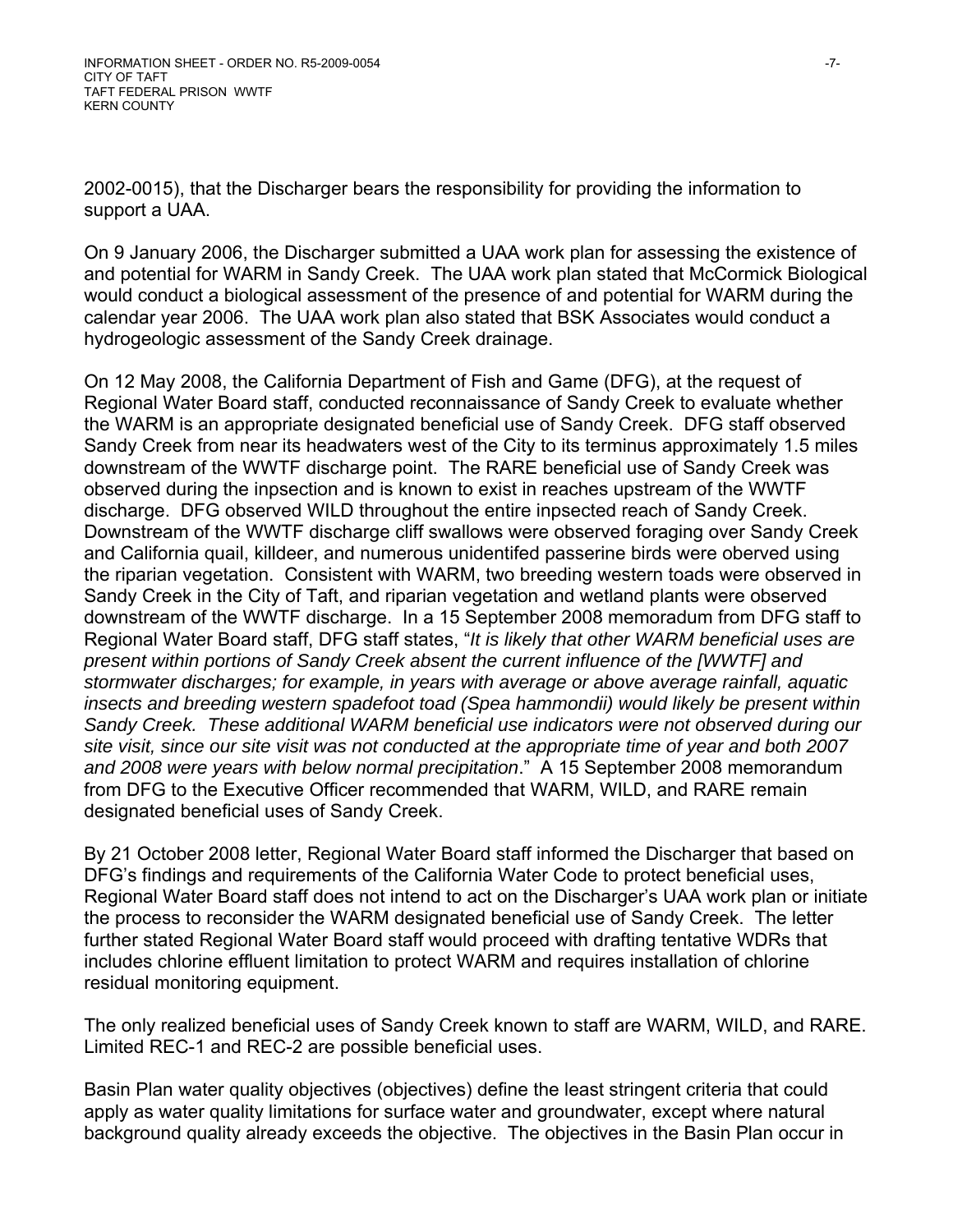numeric and narrative form. In issuing waste discharge requirements, the Regional Water Board must implement the Basin Plan, including all its objectives, for the protection of applicable beneficial uses. Water quality objectives include, but are not limited to, objectives for chemical constituents, toxicity, and taste and odor. The toxicity objective requires that waters be maintained free of toxic substances in concentrations that produce detrimental physiological responses in humans, plants, or animals. The chemical constituent objective states waters shall not contain chemical constituents in concentrations that adversely affect any beneficial use, and, at a minimum, waters designated MUN shall not exceed the maximum contaminant levels (MCLs) in Title 22 of the California Code of Regulations. The tastes and odors objective states that waters shall not contain taste- or odor-producing substances in concentrations that cause nuisance or adversely affect beneficial uses. The Basin Plan requires the application of the most stringent objective necessary to ensure that surface and groundwaters do not contain chemical constituents, toxic substances, radionuclides, or taste and odor producing substances in concentrations that adversely affect beneficial uses.

Where a Basin Plan narrative objective exists, the Regional Water Board can quantify it by adopting a numeric effluent or receiving water limitation in WDRs that implements the narrative objective in accordance with the translation processes set forth in the Basin Plan. The translation procedure to follow in establishing numerical limitations in waste discharge requirements that will implement Basin Plan narrative objectives is described in pages IV-21 through IV-23 of the Basin Plan. The Regional Water Board must consider, among other things, information submitted by a discharger and other interested parties and relevant numerical criteria and guidelines developed or published by other agencies and organizations on harmful concentrations of constituents.

The Basin Plan encourages recycling and does not consider disposal by evaporation and percolation or discharge to surface waters a permanent disposal solution when the potential exists for recycling. Order No. 96-035 required the City to evaluate reclamation opportunities and report to the Regional Water Board by 3 September 1996 with either an implementation schedule or justification as to why it is not practical to recycle. Regional Water Board files record the City's attempts to effect recycling. The City attempted to provide the effluent to local farmers for irrigation by soliciting proposals for recycling. It received a single proposal that would have required the City to construct a transmission pipeline to the farmer's property and a storage pond, and pay the farmer \$26.00 per acre-foot of effluent. The City determined that it was too costly and by letter dated 3 May 1996 informed the Regional Water Board. The Regional Water Board agreed with the Discharger and found in WDRs Order No. R5-2004- 0011 that reclamation was impractical at that time.

Per the Basin Plan policies, plans for wastewater reclamation or reasons why reclamation is not possible are required for new or expanded wastewater facilities. While the WWTF is not new, nor is the City expanding the WWTF, the reclamation policies in the Basin Plan are clear that surface water disposal shall not be a permanent solution when reclamation opportunties exist. A City of Taft representative informed Regional Water Board staff during a 7 November 2008 pre-requirement inspection that the City has engaged in recent discussions with a local farmer about recycling the WWTF effluent. On 9 March 2009, the Taft City Council directed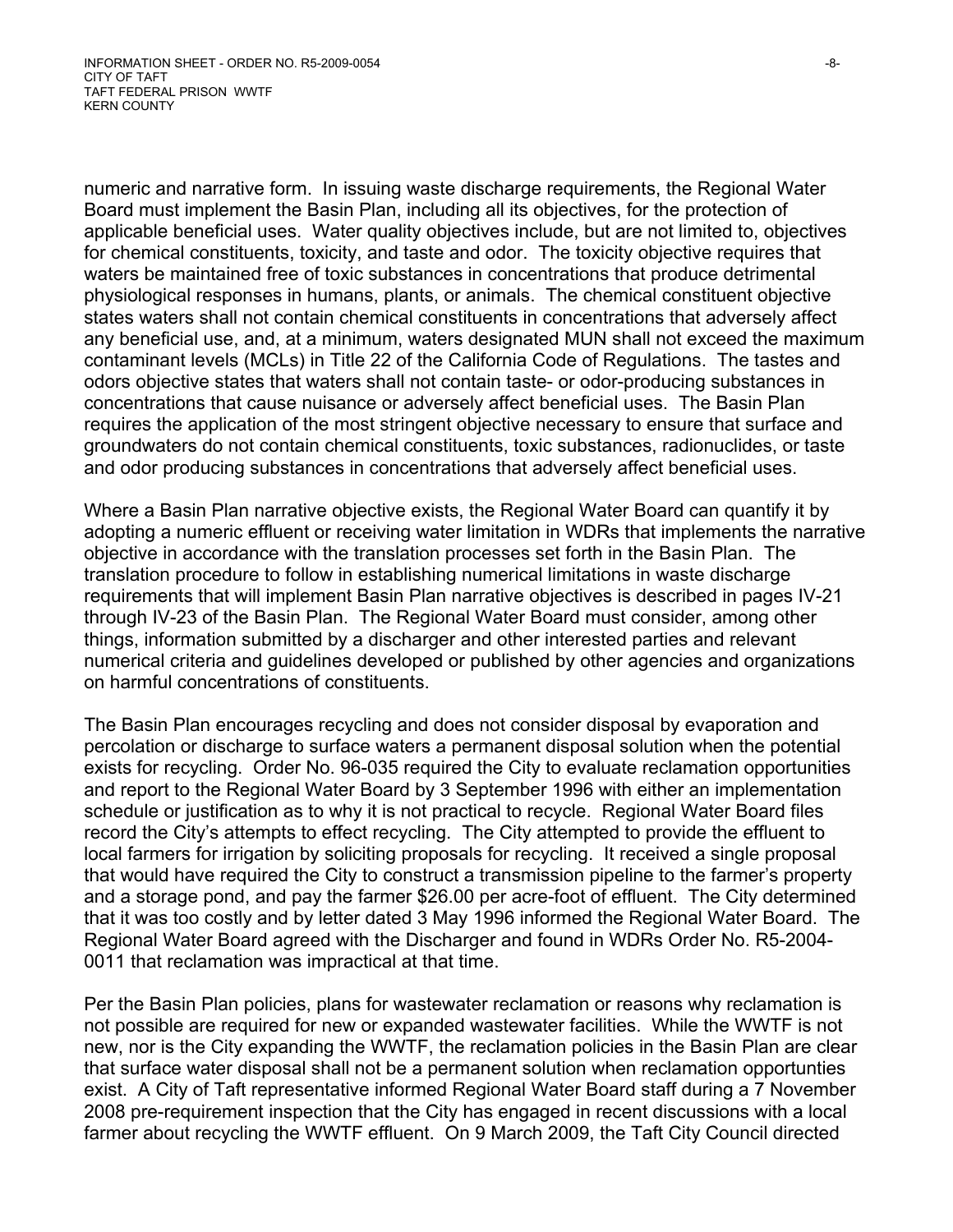the City Manager to proceed with the acquisition of 547 acres near the WWTF outfall. The City intends to cease discharges to Sandy Creek by applying WWTF effluent to this acreage. The City indicated it would contract with Harrington Farms to apply WWTF effluent to feed and fodder crops. There is no existing cropland on the 547 acres. The acreage is generally in a native state and would require significant modifications (i.e., grubbing, grading, pipeline installation, etc.) to be farmable.

# **Effluent Limitations**

This Order prescribes effluent limitations based on the following:

- This Order carries over from WDRs Order No. R5-2004-0011 the flow limitation of 0.46 mgd (design flow) with one exception. The flow limitation in this Order is a monthly average daily flow whereas the flow limitation in WDRs Order No. R5-2004-0011 was expressed as a monthly average daily dry weather flow. This minor change is based on a review of self monitoring reports from 1 January 2004 through 30 September 2008 which shows winter WWTF flows are not greater than the summer flows. Thus, it does not appear inflow and infiltration to the collection system are an issue.
- For BOD<sub>5</sub> and total suspended solids (TSS), a monthly average of 30 mg/L, a weekly average of 45 mg/L, a daily maximum of 90 mg/L, and a removal efficiency of 85 percent were included in WDRs Order No. R5-2004-001 based on the technology-based effluent limits required by Title 40 of the Code of Federal Regulations Part 133 (40 CFR 133). While the WWTF is no longer subject to the requirements of 40 CFR 133, the BOD and TSS effluent limitations contained in WDRs Order No. R5-2004-0011 are considered best practicable treatment or control for wastewater treatment plants with secondary treatment and, thus, are included in this Order.
- The pH effluent limitation is based on the numeric objective in the Basin Plan. For settleable solids, a monthly average of 0.1 ml/L and daily maximum of 0.5 ml/L are adequately protective of the aquatic life in Sandy Creek, which provides no dilution most of the time.
- Order No. R5-2004-0011 limits the effluent EC to 500 umhos/cm over source water or 1,000 umhos/cm, whichever is less. This limitation is consistent with the Basin Plan requirement for discharges to navigable waters. The Basin Plan EC effluent limitation for domestic wastewater facility discharges to land is 500 umhos/cm over source water and 1,000 umhos/cm for discharges that may recharge good quality groundwater. As Sandy Creek is not a navigable water, the WWTF discharge recharges poor quality groundwater, and discharge is not used for agricultural supply, there is no Basin Plan requirement to include the 1,000 umhos/cm cap on the discharge. Nonetheless, 500 umhos/cm over source water effectively limits the discharge to <1,000 umhos/cm (i.e., 439 umhos/cm +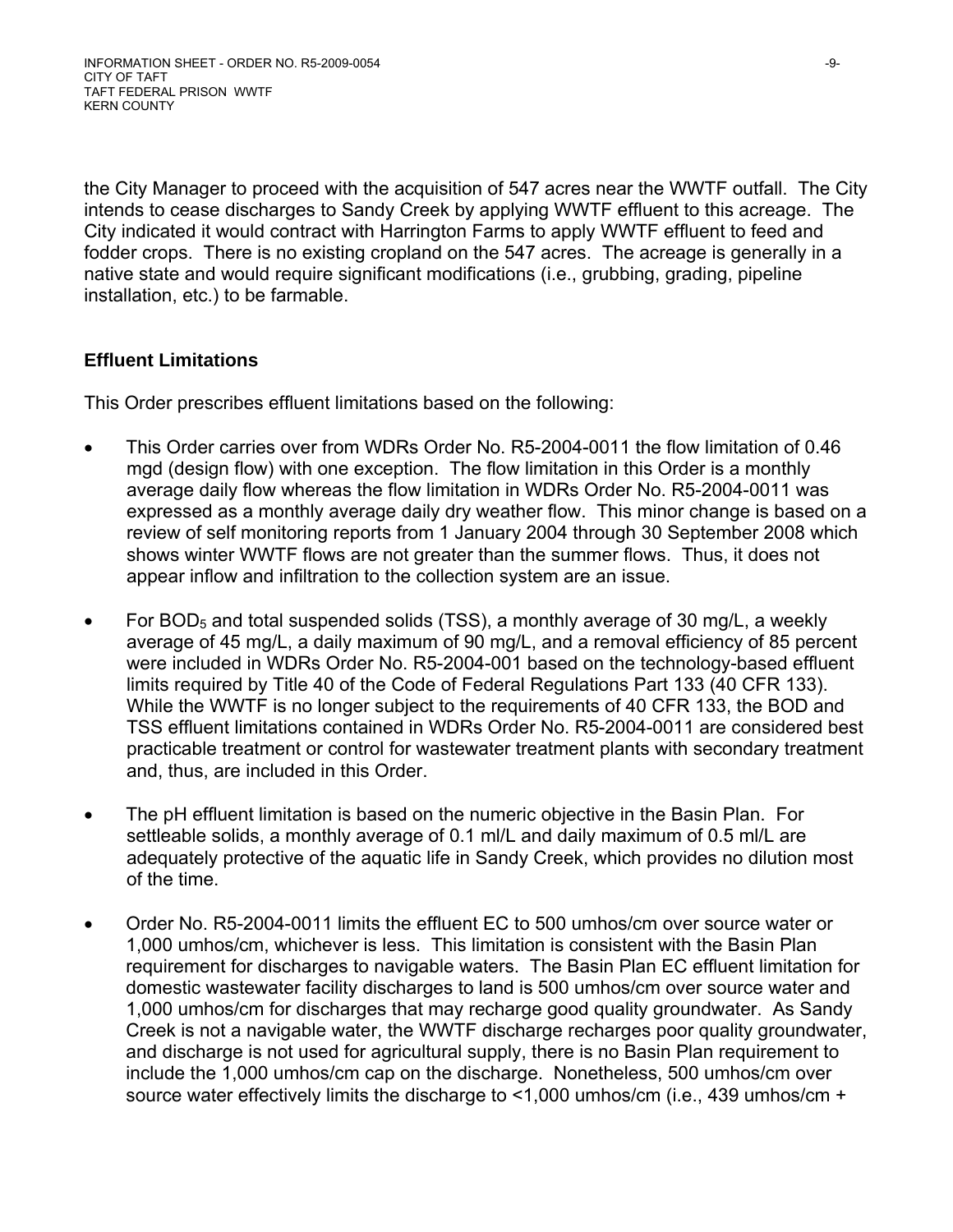500 umhos/cm), which is protective of all but the most salt-sensitive crops should the City pursue reclamation in the future.

• Chlorine, even in low concentrations, can cause toxicity to aquatic organisms. The City uses chlorine for disinfection of the effluent and does not dechlorinate the effluent before discharging to Sandy Creek. The average effluent total residual chlorine concentration from January 2007 through September 2008 was 2.8 mg/L. USEPA recommends, in its *Ambient Water Quality Criteria for the Protection of Fresh Water Aquatic Life*, a maximum chlorine concentration (1-hour average) of 0.019 mg/L and a continuous chlorine concentration (4-day average) of 0.011 mg/L. These criteria are based on tests conducted using several different species. Daphnia magna, a warm water species, and one that occurs in valley floor waters, is cited as the most sensitive freshwater species for the acute criteria. Freshwater chronic tests included two invertebrates (Daphnia magna and Gammarus pseudolimnaeus) and one fish species (fathead minnow) – all three of which are commonly found in warm water habitat. Thus, the Discharger's use of chlorine as a disinfectant presents a reasonable potential that it could be discharged in toxic concentrations.

The USEPA Technical Support Document for Water Quality-Based Toxics Control, EPA/505/2-90-001, March 1991 (TSD) contains statistical methods for converting chronic (four-day) and acute (one-hour) aquatic life criteria to average monthly and maximum daily effluent limitations based on the variability of the existing data and the expected frequency of monitoring. However, because chlorine is an acutely toxic constituent that can and will be monitored continuously, an average one-hour limitation is considered more appropriate than an average daily limitation. Average one-hour and four-day limitations for chlorine, based on these criteria, are included in this Order to protect the WARM beneficial use of Sandy Creek. No dilution was considered since, absent the discharge, Sandy Creek normally does not flow except during and immediately after storm events. Because the Discharger will not be able to comply with this effluent limitation immediately, this Order provides a time schedule for the Discharger to install the dechlorination equipment necessary to achieve compliance. The time schedule also provides time to install the equipment necessary to continuously monitor the total residual chlorine concentration in the WWTF effluent.

• Untreated domestic wastewater contains ammonia. Nitrification is a biological process that converts ammonia to nitrite and nitrite to nitrate. Inadequate or incomplete nitrification may result in the discharge of ammonia to the receiving stream. Ammonia is known to cause toxicity to aquatic organisms in surface waters. Discharges of ammonia at concentrations toxic to aquatic organisms would violate the Basin Plan narrative toxicity objective. USEPA in its *1999 Update of Ambient Water Quality Criteria for Ammonia* (1999 Ammonia Update) recommends acute (1-hour average; criteria maximum concentration) standards based on pH and chronic (30-day average, criteria continuous concentration) standards based on pH and temperature. While the 1999 Ammonia Update indicates that ammonia is generally more acutely toxic to wild fish than to other aquatic species, this does not appear to be true for chronic toxicity. The 1999 Ammonia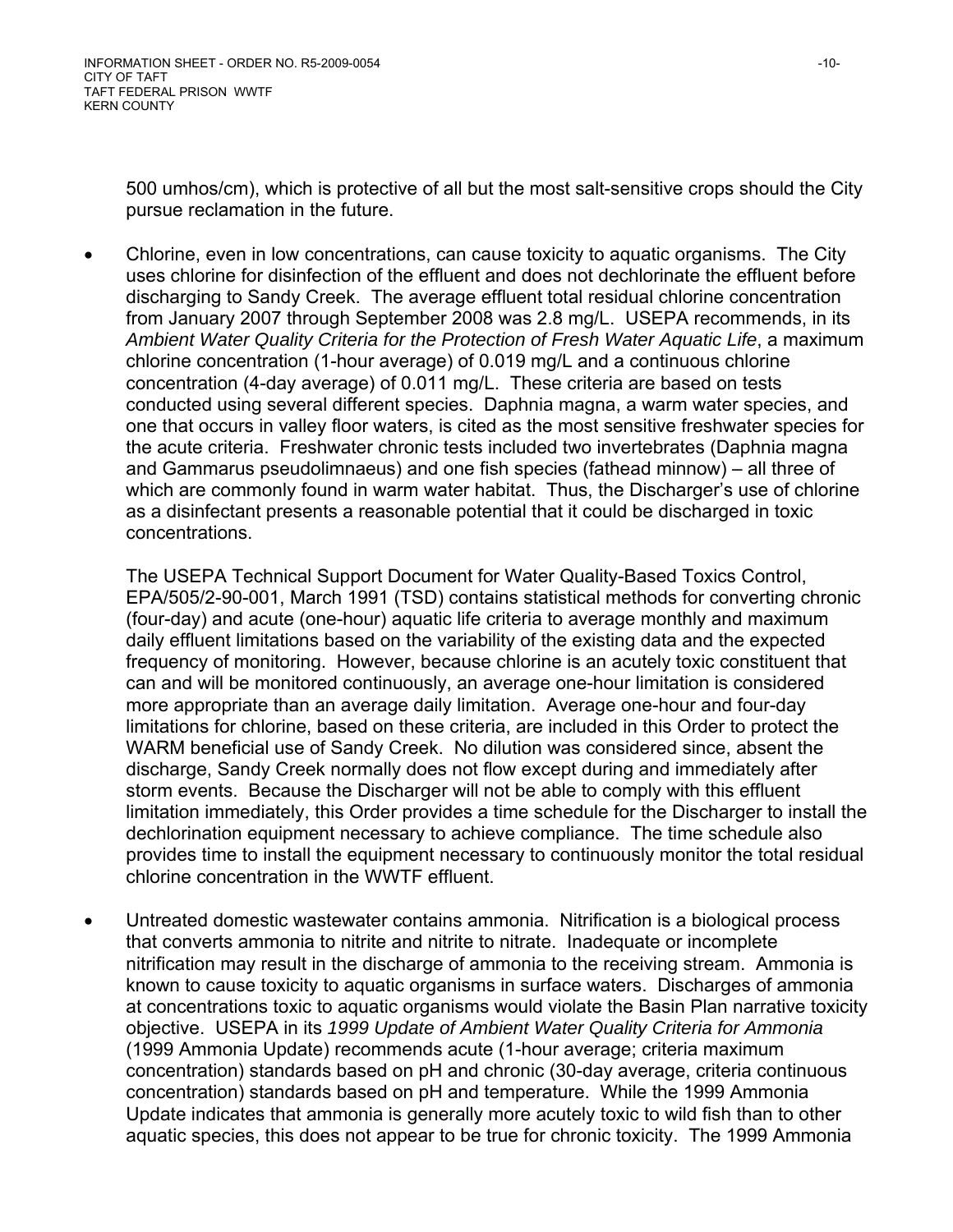Update, in developing the chronic toxicity criterion, identified two genera invertebrates the amphipod *Hyalella* and fingernail clam *Musculium* - as having the lowest genus mean chronic toxicity sensitivity. These two non-fish aquatic life are more susceptible to ammonia chronic toxicity than wild fish. WDRs Order No. R5-2004-0011 stated that it is unknown whether the amphipod *Hyalella* and fingernail clam *Musculium* exists or could exist in Sandy Creek and that information is insufficient to conclude that the WWTF discharge has reasonable potential for ammonia toxicity in Sandy Creek. WDRs Order No. R5-2004-0011 required the Discharger to study the impacts of ammonia on the wetted section of Sandy Creek to determine if reasonable potential exists and, if so, to develop and recommend ammonia effluent limitations that are adequately protective of Sandy Creek's warm freshwater habitat.

Self-monitoring reports between 1 January 2004 and 30 September 2008 show that that the maximum ammonia concentration was 0.21 mg/L and the average concentration was 0.02 mg/L (non-detect values were set equal to one-half the detection limit). The highest reported effluent pH and temperature values between 1 January 2004 and 30 September 2008 were 8.2 standard units and 28.6 °C, respectively (it should be noted that maximum reported pH and temperature values were not measured on the same day). Under these worst-case pH and temperature conditions and an assumption that the amphipod *Hyalella* and fingernail clam *Musculium* exist in Sandy Creek, the resulting acute and chronic ammonia criteria are 5.73 mg/L and 0.72 mg/L, respectively. In this worst-case scenario, the most stringent ammonia criterion is approximately 3.4 times higher than the maximum recorded effluent ammonia concentration. Therefore, there is no reasonable potential to exceed ammonia criteria and, as such, ammonia effluent limitations are not included in this Order. However, this Order includes an un-ionized ammonia receiving water limitation of 0.025 mg/L based on the Basin Plan objective and requires the Discharger to continue monitoring the effluent and receiving water for ammonia.

• To adequately protect public health, the discharge must be disinfected. The California Department of Public Health's (DPH) *Uniform Guidelines for Wastewater Disinfection* recommends that when discharge is to ephemeral streams with limited use and little or no natural flow during all or part of the year, the effluent have a median coliform bacteria number (MPN) not exceeding 23/100 mL based on the last seven samples for which analyses have been completed. The guidelines also recommend that when a median coliform MPN of 23/100 mL is required, bacteriological samples should be collected at least twice per week. The guidelines recommend a daily maximum total coliform limitation of 20 times the median MPN, or 460/ 100 mL, but WDRs Order No. R5-2004- 0011 requires that the daily maximum MPN not exceed 240/100 mL.

The median coliform effluent limitation in this Order is consistent with the DPH guidelines described above, and the daily maximum coliform effluent limitation is carried over from WDRs Order No. R5-2004-0011.

In addition to that previously described, the Basin Plan's narrative toxicity objective states, "*The survival of aquatic life in surface waters subjected to a waste discharge or other*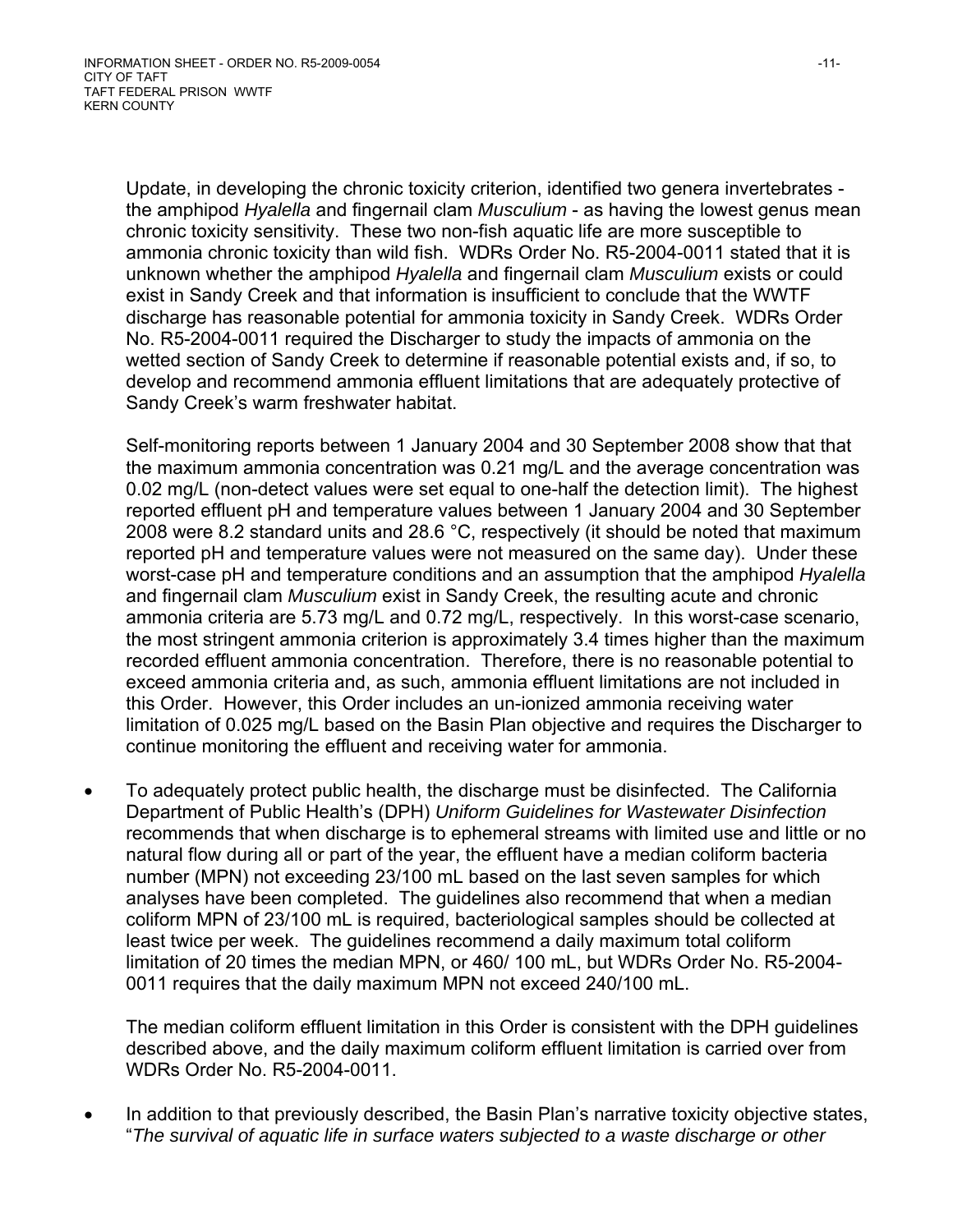*controllable water quality factors shall not be less than that for the same water body in areas unaffected by the waste discharge, or, when necessary, for other control water that is consistent with the requirements for "dilution water" as described in Standard Methods*  for the Examination of Water and Wastewater, 18<sup>th</sup> Edition. As a minimum, compliance *shall be evaluated with a 96-hour bioassay. In addition, effluent limits based upon acute biotoxicity tests of effluents will be prescribed where appropriate*…" It is appropriate to prescribe acute toxicity effluent limitations in this case as the effluent almost always comprises the entire flow in Sandy Creek. USEPA, Region 9 provided guidance for the development of acute toxicity effluent limitations in the absence of numeric water quality objectives for toxicity in its document titled "Guidance for NPDES Permit Issuance", dated February 1994. In section B.2. "Toxicity Requirements" (pgs. 14-15) it states that, "*In the absence of specific numeric water quality objectives for acute and chronic toxicity, the narrative criterion 'no toxics in toxic amounts' applies. Achievement of the narrative criterion, as applied herein, means that ambient waters shall not demonstrate for acute toxicity: 1) less than 90% survival, 50% of the time, based on the monthly median, or 2) less than 70% survival, 10% of the time, based on any monthly median. For chronic toxicity, ambient waters shall not demonstrate a test result of greater than 1 TUc."*  Accordingly, effluent limitations for acute toxicity have been included in this Order as follows:

Survival of aquatic organisms in 96-hour bioassays of undiluted effluent shall be no less than any of the following:

- a. 70% for any one bioassay
- b. 90% for the median for any three consecutive bioassays

### **Sludge Specifications**

This Order requires that discharge of sludge and solid wastes from the treatment of wastewater comply with the requirements of Title 27, CCR, Section 20005 et. seq. It requires that storage, use and disposal of sludge and biosolids comply with the self-implementing Federal regulations of 40 CFR 503, which are subject to enforcement by the USEPA, not the Regional Water Board. It also requires that, if the sludge is discharged on land for soil amendment for agriculture, silviculture, horticulture, or land reclamation, it be treated and tested to meet the requirements of 40 CFR 503 and be covered under State Board Order No. 2004-0012-DWQ.

### **Pretreatment Requirements**

In the past, the WWTF had been upset on occasion due to poor pretreatment. The City indicated that it experienced nine upsets totaling at least 263 days in 1998, 1999, and the first three months in 2000 caused by grease and cleaning disinfectants.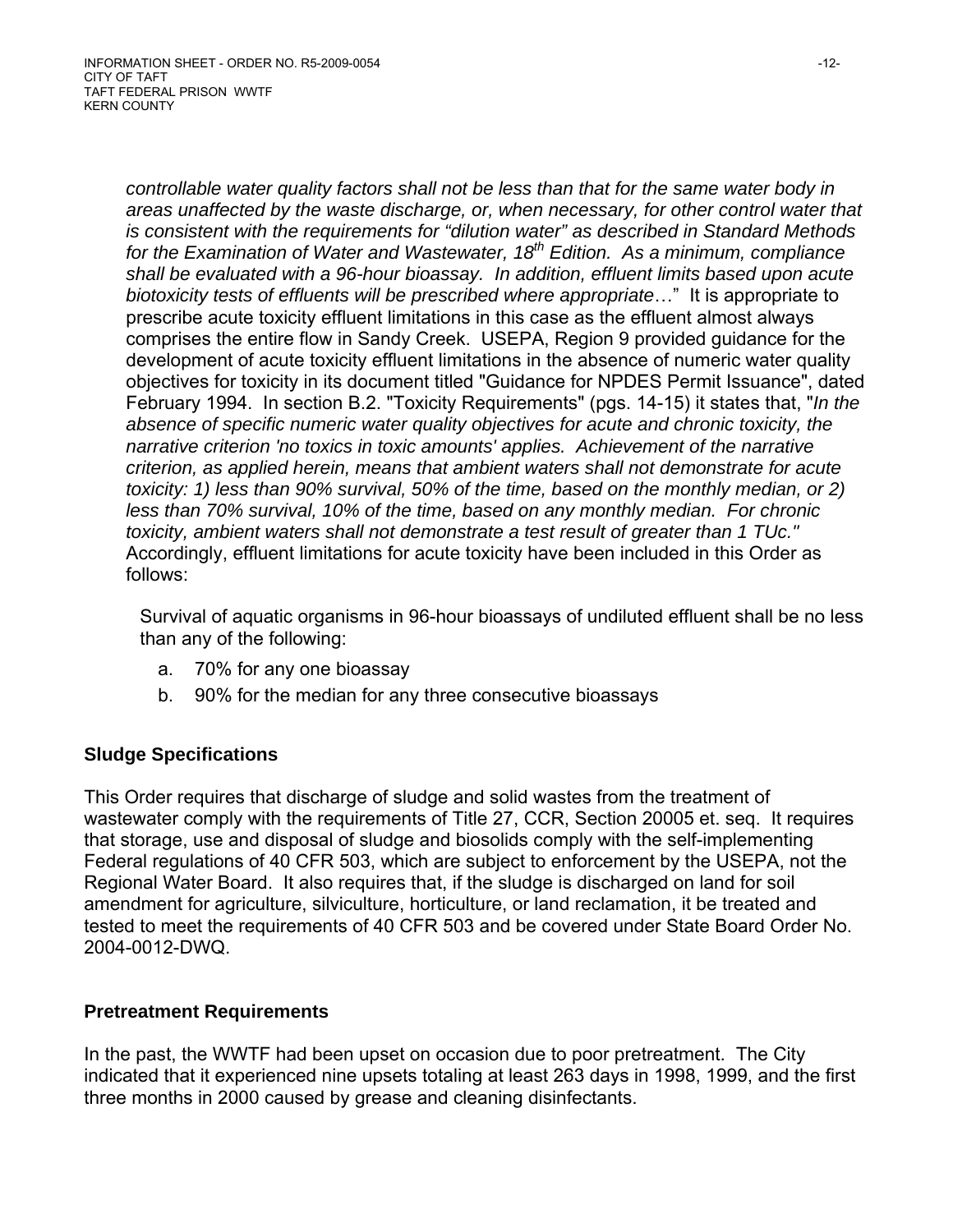This Order requires, as did the previous two Orders, that the City implement pretreatment legal authorities, programs, and controls to ensure indirect discharges do not introduce pollutants to the WWTF that might pass through the treatment system or inhibit or disrupt treatment processes and cause a violation of the Order. This Order also requires, as did WDRs Order No. R5-2004-0011, that the City implement pretreatment legal authorities, programs, and controls to ensure incompatible wastes are not introduced into the treatment systems that could cause upsets, disruptions or interferences, which may result in violation of this Order. Incompatible wastes may include wastes that create a fire or explosion hazard, corrosives that cause structural damage, solids or viscous materials that may cause obstruction in the sewers, petroleum oil or oil products that may cause interference or pass-through, and pollutants that may cause toxic gases, vapors, or fumes, which may result in acute worker health and safety problems.

### **Receiving Water Limitations**

Receiving water limitations in this Order are based on the Basin Plan, carried over from WDRs Order No. R5-2004-0011, and prescribe requirements that the discharge not cause un-ionized ammonia to be present in excess of 0.025 mg/L, the dissolved oxygen concentration to fall below 5.0 mg/L, the ambient temperature to increase by more than 5°F, or chlorine to be detected in concentrations equal to or greater than 0.01 mg/L. It requires that the discharge not cause the receiving water to contain oils, greases, waxes, pesticides, biostimulatory materials, toxic pollutants, floating materials, taste- or odor producing substances, or other materials that create nuisance or otherwise adversely affect beneficial uses. It assures public health protection by requiring that radionuclides and toxic pollutants are not present in the receiving water in concentrations that may be hazardous to human, plant, animal, or aquatic life. It requires that the discharge not cause the receiving water to contain fecal coliform in any 30-day period exceeding a geometric mean of 200 MPN/100 mL or cause more than 10 percent of total samples to exceed 400 MPN/100 mL.

### **Groundwater Limitations**

This Order prescribes groundwater limitations that prohibit WWTF discharges from causing the groundwater concentrations to exceed baseline concentrations. The WWTF when operated as prescribed herein is not expected to degrade the groundwater quality due to: 1) attenuation of the waste constituents as the discharge percolates through the soil to groundwater at 120 – 160 feet depth, and 2) the poor quality of the groundwater because of extremely high salinity. As the areal groundwater EC is much higher than that of the discharge, the discharge will have no adverse impact on the groundwater.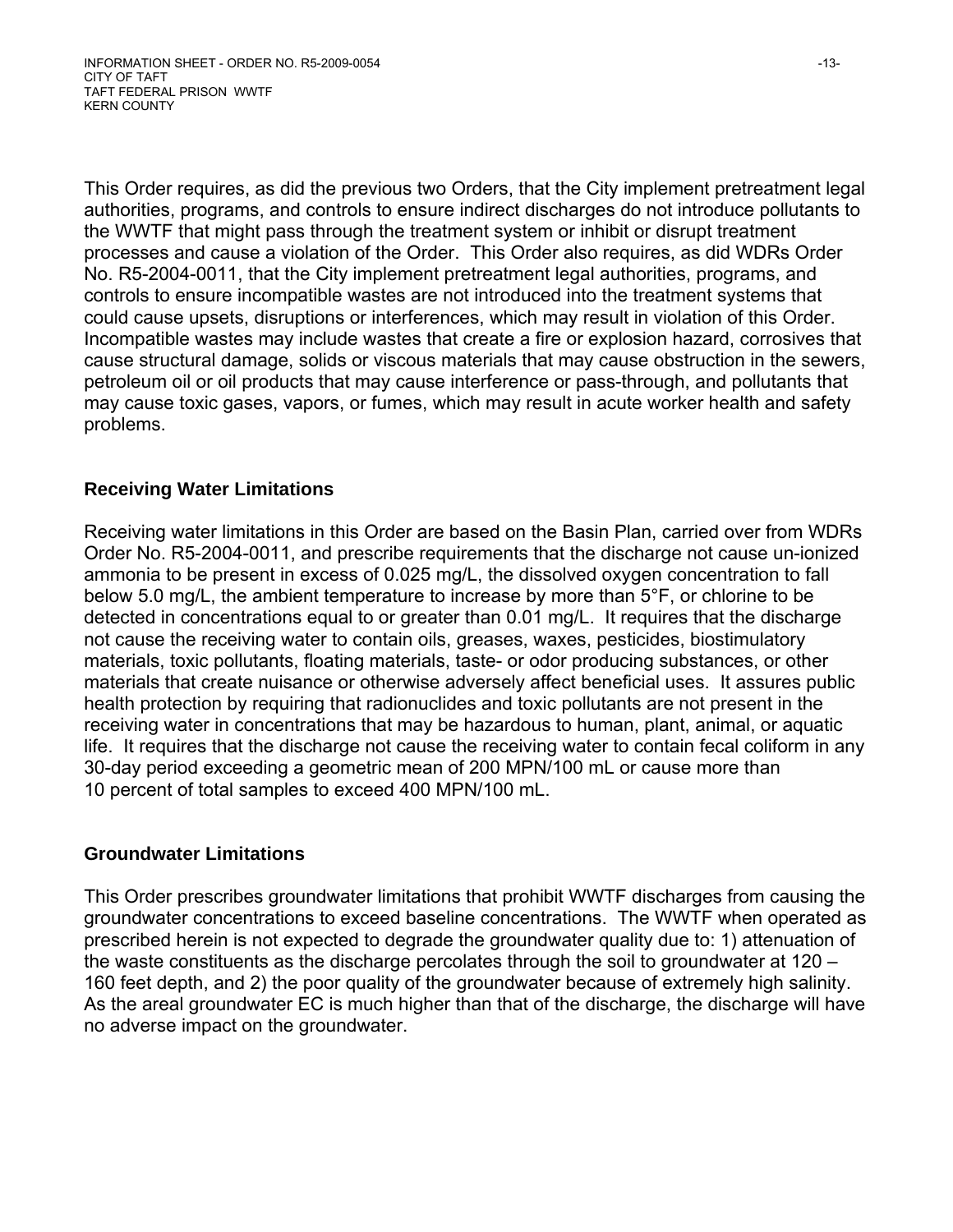### **Whole Effluent Toxicity Testing (Chronic)**

The Basin Plan contains a narrative toxicity objective that states, "*All waters shall be maintained free of toxic substances in concentrations that produce detrimental physiological responses in human, plant, animal, or aquatic life*." (Basin Plan at III-6) Adequate chronic whole effluent toxicity (WET) data is not available to determine if the discharge has reasonable potential to cause or contribute to an in-stream excursion above of the Basin Plan's narrative toxicity objective. Order No. R5-2004-0011 required the Discharger to conduct annual threespecies chronic toxicity testing. The Discharger only conducted the testing once. This Order requires annual chronic WET monitoring for demonstration of compliance with the narrative toxicity objective.

In addition to WET monitoring, this Order requires the Discharger to submit to the Regional Water Board an Initial Investigative Toxicity Reduction Evaluation (TRE) Work Plan for approval by the Executive Officer to ensure the Discharger has a plan to immediately move forward with the initial tiers of a TRE in the event effluent toxicity is encountered in the future. This Order also includes a numeric toxicity monitoring trigger and requirements for accelerated monitoring, as well as, requirements for TRE initiation if a pattern of toxicity is demonstrated.

**Monitoring Trigger.** A numeric toxicity monitoring trigger of > 1 TUc (where TUc = 100/NOEC) is applied in the provision because this Order does not allow any dilution for the chronic condition. Therefore, a TRE is triggered when the effluent exhibits a pattern of toxicity at 100% effluent.

**Accelerated Monitoring.** The provision requires accelerated WET testing when a regular WET test result exceeds the monitoring trigger. The purpose of accelerated monitoring is to determine, in an expedient manner, whether there is a pattern of toxicity before requiring the implementation of a TRE. Due to possible seasonality of the toxicity, the accelerated monitoring should be performed in a timely manner, preferably taking no more than 2 to 3 months to complete. The provision requires accelerated monitoring consisting of four chronic toxicity tests every two weeks using the species that exhibited toxicity. Guidance regarding accelerated monitoring and TRE initiation is provided in the TSD*.* The TSD at page 118 states, "*EPA recommends if toxicity is repeatedly or periodically present at levels above effluent limits more than 20 percent of the time, a TRE should be required*." Therefore, four accelerated monitoring tests are required in this provision. If no toxicity is demonstrated in the four accelerated tests, then it demonstrates that toxicity is not present at levels above the monitoring trigger more than 20 percent of the time (only 1 of 5 tests are toxic, including the initial test). However, notwithstanding the accelerated monitoring results, if there is adequate evidence of a pattern of effluent toxicity (i.e., toxicity present exceeding the monitoring trigger more than 20 percent of the time), the Executive Officer may require that the Discharger initiate a TRE.

**TRE Guidance.** This Order, under specific circumstances, requires the Discharger to prepare a TRE Work Plan in accordance with USEPA guidance. Numerous guidance documents are available, as identified below: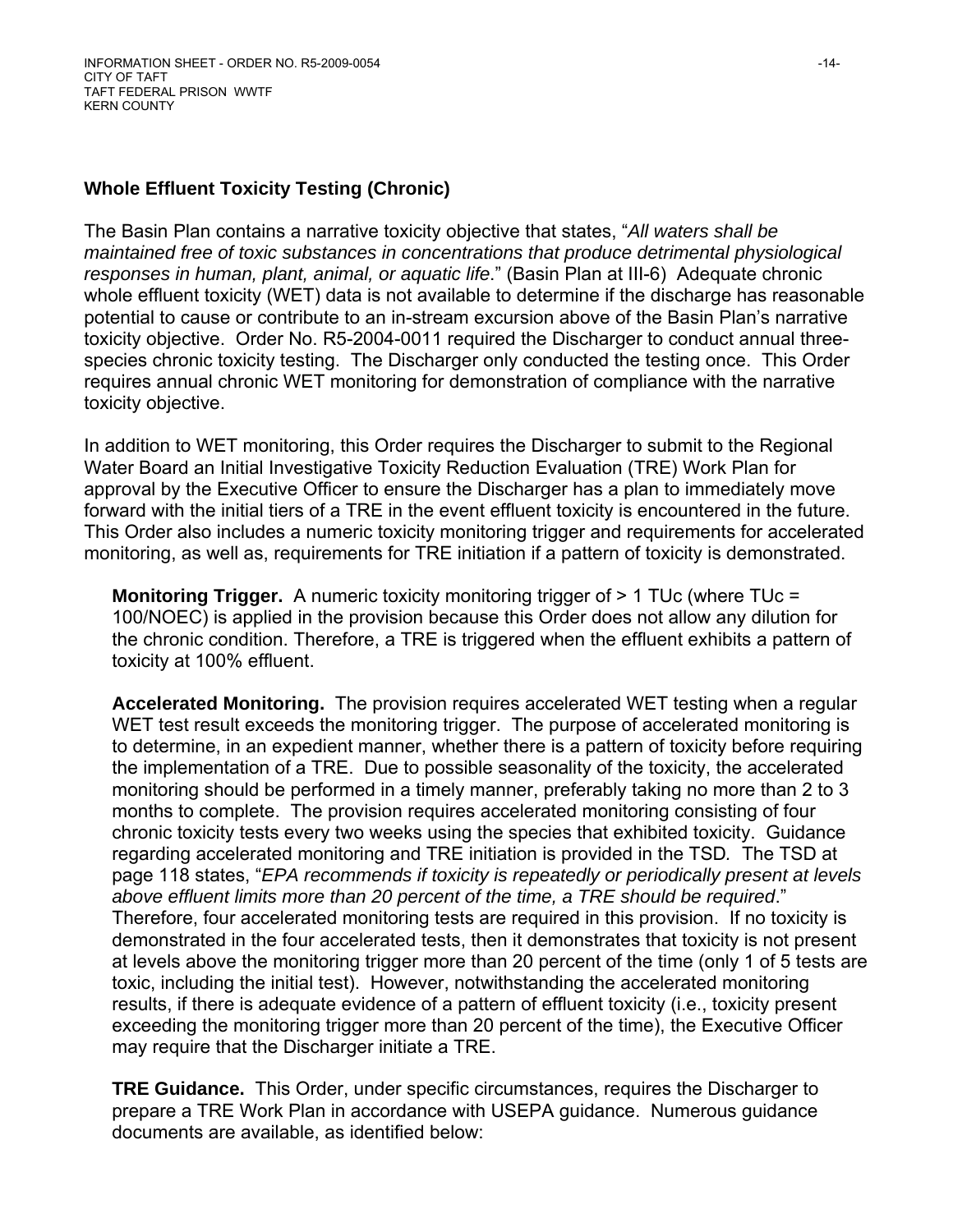- *Toxicity Reduction Evaluation Guidance for Municipal Wastewater Treatment Plants,* (EPA/833B-99/002), August 1999.
- Generalized Methodology for Conducting Industrial TREs*, (EPA/600/2-88/070), April 1989.*
- *Methods for Aquatic Toxicity Identification Evaluations: Phase I Toxicity Characterization Procedures,* Second Edition, EPA 600/6-91/005F, February 1991.
- *Toxicity Identification Evaluation: Characterization of Chronically Toxic Effluents, Phase I*, EPA 600/6-91/005F, May 1992.
- *Methods for Aquatic Toxicity Identification Evaluations: Phase II Toxicity Identification Procedures for Samples Exhibiting acute and Chronic Toxicity,*  Second Edition, EPA 600/R-92/080, September 1993.
- *Methods for Aquatic Toxicity Identification Evaluations: Phase III Toxicity Confirmation Procedures for Samples Exhibiting Acute and Chronic Toxicity*, Second Edition, EPA 600/R-92/081, September 1993.
- *Methods for Measuring the Acute Toxicity of Effluents and Receiving Waters to Freshwater and Marine Organisms*, Fifth Edition, EPA-821-R-02-012, October 2002.
- *Short-term Methods for Estimating the Chronic Toxicity of Effluents and Receiving Waters to Freshwater Organisms*, Fourth Edition, EPA-821-R-02-013, October 2002.
- Technical Support Document for Water Quality-based Toxics Control, EPA/505/2- 90-001, March 1991

## **Antidegradation**

The antidegradation directives of State Water Board Resolution No. 68-16, "Statement of Policy With Respect to Maintaining High Quality of Waters in California," or "Antidegradation Policy" require that waters of the State that are better in quality than established water quality objectives be maintained "*consistent with the maximum benefit to the people of the State*." Waters can be of high quality for some constituents or beneficial uses and not others. Policies and procedures for complying with this directive are set forth in the Basin Plan.

The Regional Water Board conducted an antidegradation analysis and concluded that the discharge was consistent with the Antidegradation Policy when it adopted WDRs Order No. R5-2004-0011. No further antidegradation analysis is required as this Order does not authorize, nor has the City requested, an increase in permitted volume or mass of pollutants discharged from what the Regional Water Board previously approved.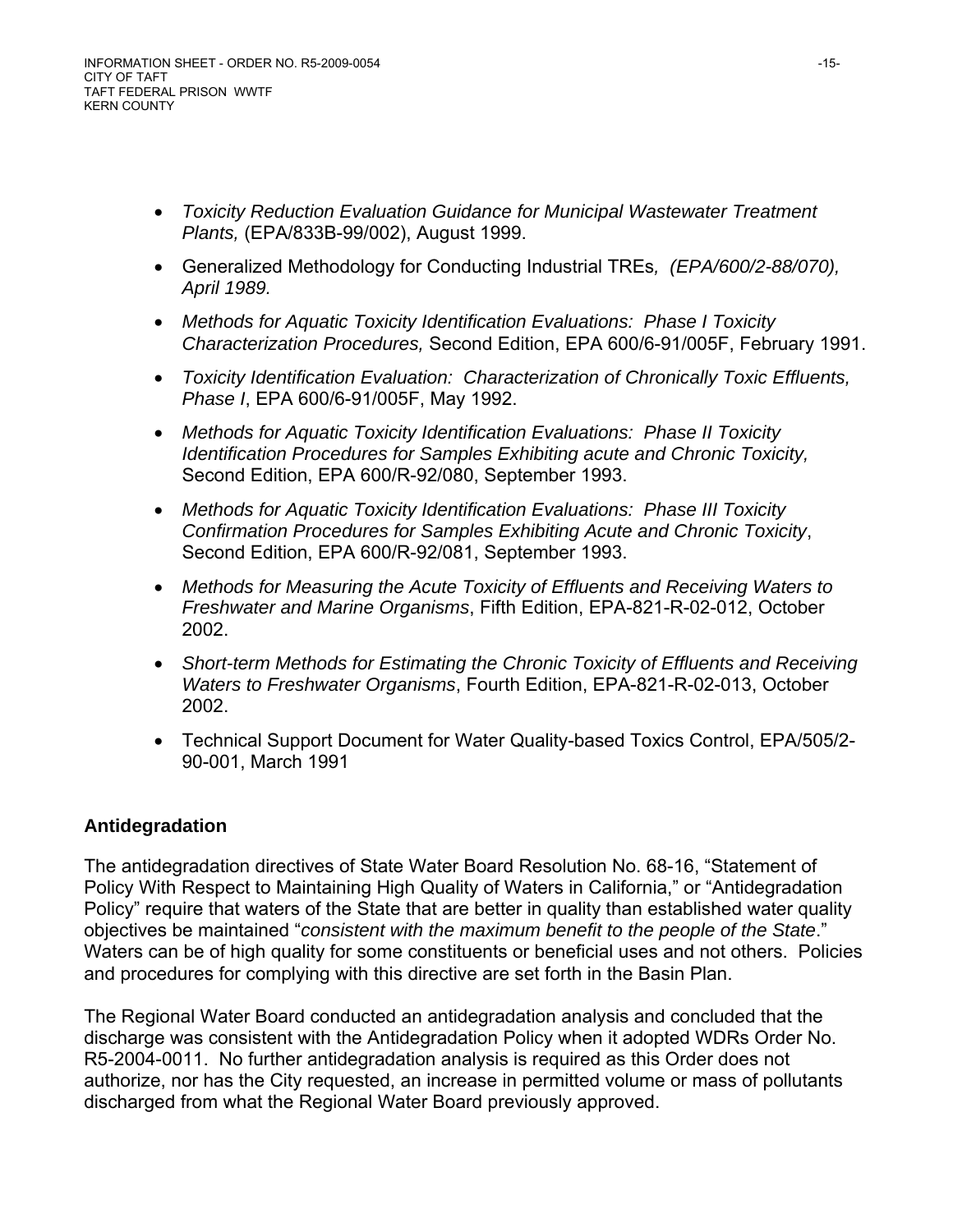#### **Monitoring**

Section 13267 of the CWC authorizes the Regional Water Board to require monitoring and technical reports as necessary to investigate the impact of a waste discharge on waters of the State. In recent years there has been increased emphasis on obtaining all necessary information, assuring the information is timely as well as representative and accurate, and thereby improving accountability of any discharger for meeting the conditions of discharge. Monitoring is required pursuant to CWC Section 13267 and is necessary to ensure compliance with this Order and to monitor for impacts on the receiving water.

The monitoring and reporting requirements of this Order are generally the same as WDRs Order No. R5-2004-0011. The only significant difference is explained below.

The Regional Water Board, by letter dated 27 February 2001 pursuant to CWC Section 13267, required the Discharger to monitor the discharge and receiving stream for priority pollutants. It required the Discharger to submit test results for priority pollutants from two rounds of sampling. The Discharger conducted the first sampling event in July and August 2002. Six priority pollutants (arsenic, selenium, bromodichhloromethane, chloroform, chloromethane, dibromochloromethane) were detected above their respective practical quantitation levels (PQLs), but at concentrations lower than applicable water quality criteria. The City did not submit the test results for the second round of priority pollutant sampling. WDRs Order No. R5-2004-0011 stated that additional priority pollutant monitoring is necessary to complete the reasonable potential analysis; thus, WDRs Order No. R5-2004-0011, Provision H.7, required the Discharger to complete the required monitoring and submit the data by 3 May 2004.

On 15 March 2004, the Discharger submitted priority pollutant data in response to WDRs Order No. R5-2004-0011, Provision H.7, for effluent and receiving water samples collected on 29 December 2003. The data was incomplete as the Discharger failed to submit metals, pesticide, PCB, and volatile organic compounds (VOC) data for the effluent. The semi-VOC results were non-detect with the exception of bis(2-Ethylhexyl) phthalate (9.3 ug/L). WDRs Order No. R5-2004-0011 also required the Discharger to conduct one round of priority pollutant sampling in the fourth year of the Order. In an attempt to satisfy this requirement, the Discharger submitted effluent priority pollutant data for a sample collected on 15 April 2008. The results were incomplete as metals and VOC data were missing. The semi-VOC, PCB, and pesticide analytical results were non-detect.

Bis (2-ethylhexyl) phthalate was detected in one of two samples since adoption of WDRs Order No. R5-2004-0011. Bis (2-ethylhexyl) phthalate is used primarily as one of several plasticizers in polyvinyl chloride (PVC) resins for fabricating flexible vinyl products. According to the Consumer Product Safety Commission, USEPA, and the Food and Drug Administration, these PVC resins are used to manufacture many products, including soft squeeze toys, balls, raincoats, adhesives, polymeric coatings, components of paper and paperboard, defoaming agents (MBAS), animal glue, surface lubricants, and other products that must stay flexible and noninjurious for the lifetime of their use. The Discharger performed composite sampling of bis(2-ethylhexyl)phthalate, and the plastic tubing used in composite sampling may have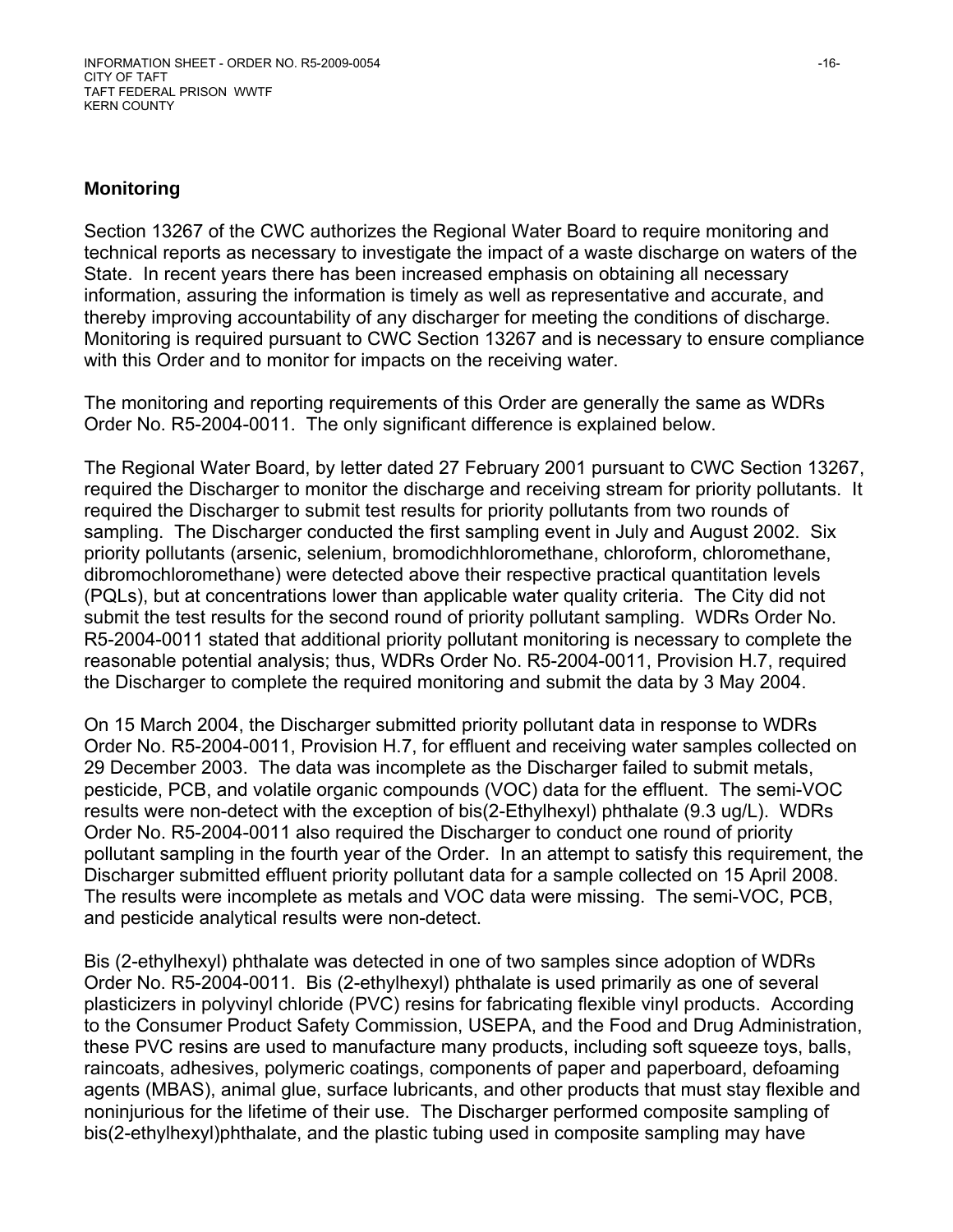contaminated the samples. Due to the sampling method used to collect the data, the data for bis(2-ethylhexyl)phthalate may be unreliable. In addition, the criteria for bis(2 ethylhexyl)phthalate are based on MUN and the presence of fish and shellfish. For the reasons explained below, the bis(2-ethylhexyl)phthalate criteria do not apply to Sandy Creek.

On 23 December 2008, the Discharger submitted metals and VOC data for an effluent sample collected on 13 November 2008. Bromodichloromethane, chloroform, and dibromochloromethane were detected at concentrations of 7.3 ug/L, 21 ug/L, and 1.5 ug/L, respectively, which do not exceed applicable criteria (MUN-based criteria and California Toxics Rule organisms only criteria are not appropriate for Sandy Creek; see next paragraph). The following priority pollutant metals were detected: hexavalent chromium (0.082 ug/L, estimated), antimony (0.50 ug/L, estimated), arsenic (4.6 ug/L), cadmium (0.30 ug/L, estimated), copper (4.9 ug/L, estimated), lead (0.24 ug/L, estimated), mercury (0.020 ug/L, estimated), nickel (1.9 ug/L, estimated), and zinc (25 ug/L, estimated). The detected metal concentrations were below the applicable criteria for Sandy Creek. Hardness-dependent metals criteria were calculated using the lowest observed effluent hardness of 76 mg/L as CaCO<sub>3</sub>.

While priority pollutant sampling and compliance with California Toxics Rule criteria are typically required only of NPDES permitted facilities, it is appropriate to require the Discharger to collect priority pollutant data for those constituents which have aquatic life criteria. This Order requires the Discharger to sample for those priority pollutants that the Discharger did not sample for as required by WDRs Order No. R5-2004-0011 and that have aquatic life criteria (i.e., metals, pesticides, and PCBs). Most priority pollutants (i.e., VOCs and semi-VOCs) only have California Toxics Rule human health based criteria that are applicable to waters designated MUN or where consumption of fish and shellfish occurs. Sandy Creek is not designated MUN and fish and shellfish are not known to exist or likely to exist in Sandy Creek. Once the additional priority pollutant data required by this Order is submitted, Regional Water Board staff will be able to expand the reasonable potential analysis.

Since the Discharger has identified oil and grease as wastes causing occasional upsets of the treatment process in the past, this Order continues to require the City to monitor oil and grease monthly.

This Order carries over the current requirement to monitor the sludge at least annually, in accordance with USEPA's *POTW SLUDGE SAMPLING AND ANALYSIS GUIDANCE DOCUMENT, AUGUST 1989,* and test for arsenic, cadmium, chromium, molybdenum, copper, lead, mercury, nickel, selenium, and zinc and submit an annual summary of sludge discharge operations.

# **CEQA**

On 7 September 1993, the City certified an EIR/EIS for construction and operation of the prison, construction of the WWTF, and the extension of a water supply pipeline. The Discharger adopted the EIR in accordance with the Public Resources Code, and WDRs Order